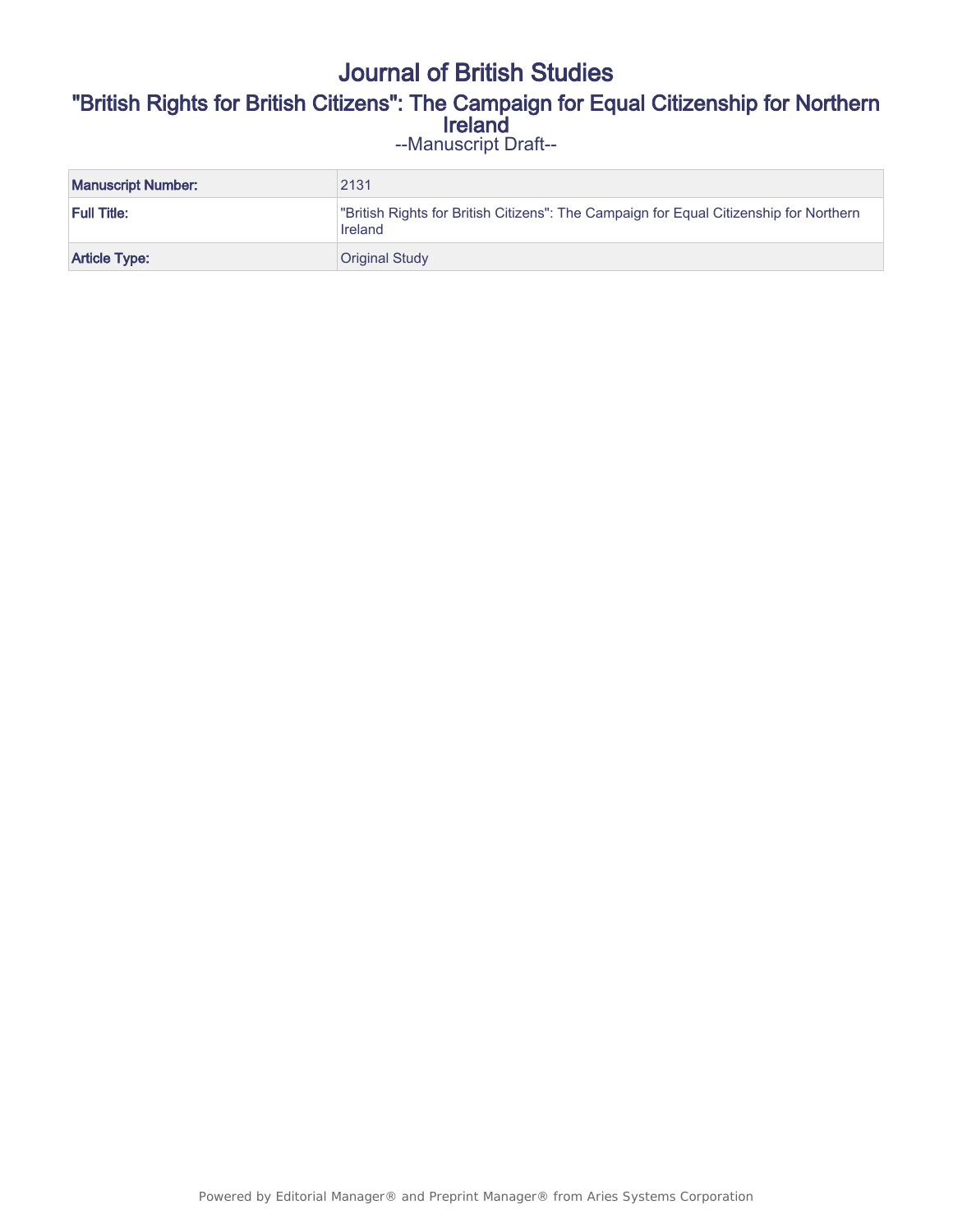### **"British Rights for British Citizens": The Campaign for Equal Citizenship**

#### **for Northern Ireland**

### *Introduction*

 $\overline{a}$ 

Elections in the predominantly affluent and overwhelmingly unionist constituency of North Down have traditionally been distinctly subdued affairs. The campaign that accompanied the General Election held on 11 June 1987 would, however, prove to be anything but. When it was announced that he had been returned to serve another term, the sitting independent Unionist MP James Kilfedder took the opportunity to vent grievances that had been simmering in previous weeks. In his acceptance speech, Kilfedder issued a vitriolic attack on the composition and character of the campaign team that had canvassed for his principal rival, the "Real Unionist" candidate Robert McCartney. Amid scenes variously described as "tense", "rowdy" and "somewhat farcical", the veteran MP expressed particular outrage that McCartney counted among his supporters a number of "Communists."<sup>1</sup>

In the days that followed, the controversy about the alleged "Communist intervention" in the North Down contest would be played out in the letters pages of Northern Ireland's most explicitly Unionist daily newspaper. On Friday 19 June 1987, the *News Letter* published correspondence from a reader who described herself as "a True Blue Tory from the Home Counties." Given her political credentials, it might reasonably have been presumed that Mrs Barbara Finney was writing to express

<sup>1</sup> *County Down Spectator*, "Kilfedder lashes out in victory speech," 18 June 1987.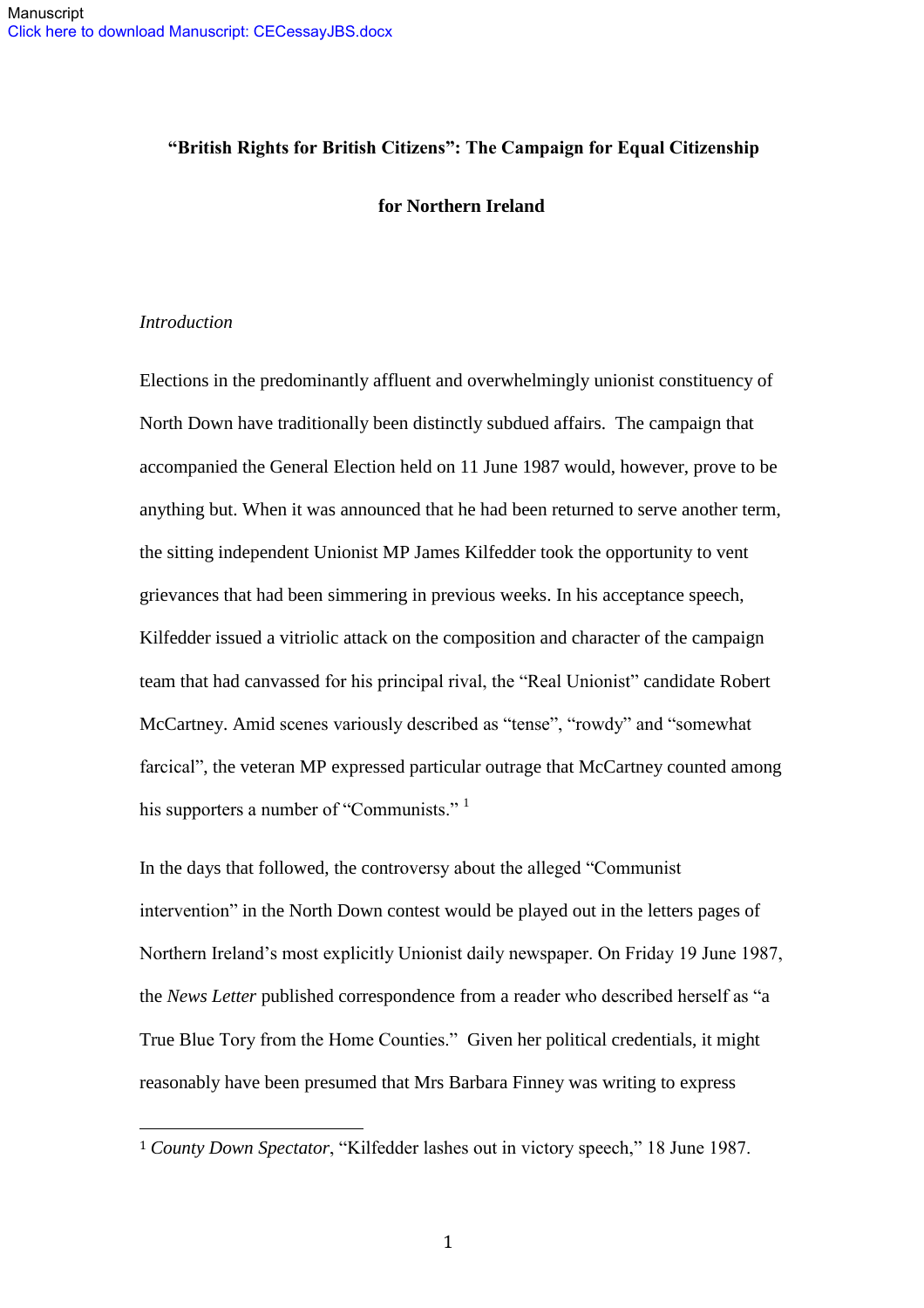support for James Kilfedder's caustic remarks after the count in North Down. It would quickly become apparent, however, that her intentions were entirely otherwise. The involvement of those branded "Communists" was, Mrs Finney argued, completely welcome within the "broadly based group" that had sought to secure the seat for Robert McCartney. The "True Blue" reader even went so far as to suggest that the principal publication authored by the alleged subversives was in fact "the best read of the week."

This letter prompted by the acrimonious North Down election draws our attention to the existence in the mid 1980s of a rather unlikely group of political bed fellows in Northern Ireland. In the aftermath of the Anglo Irish Agreement, a popular movement emerged that managed to bring together Stalinists and Thatcherites, among others, in support of the case for "equal citizenship." The purpose of this essay is to describe and explain how this most implausible of alliances became, for brief time at least, a pervasive voice in Northern Irish political life.

# *Stalin and the (Northern) Irish Working Class<sup>2</sup>*

 $\overline{a}$ 

As the political climate in Northern Ireland deteriorated in the late 1960s, the analysis offered by the *Irish Communist Organisation* (ICO) shared many of the assumptions of mainstream Irish Republicanism. The violence that heralded the onset of the

<sup>2</sup> This is an amendment of the title of one of the British and Irish Communist Organisation's most strident pamphlets, Stalin and the Irish Working Class (Belfast, 1979).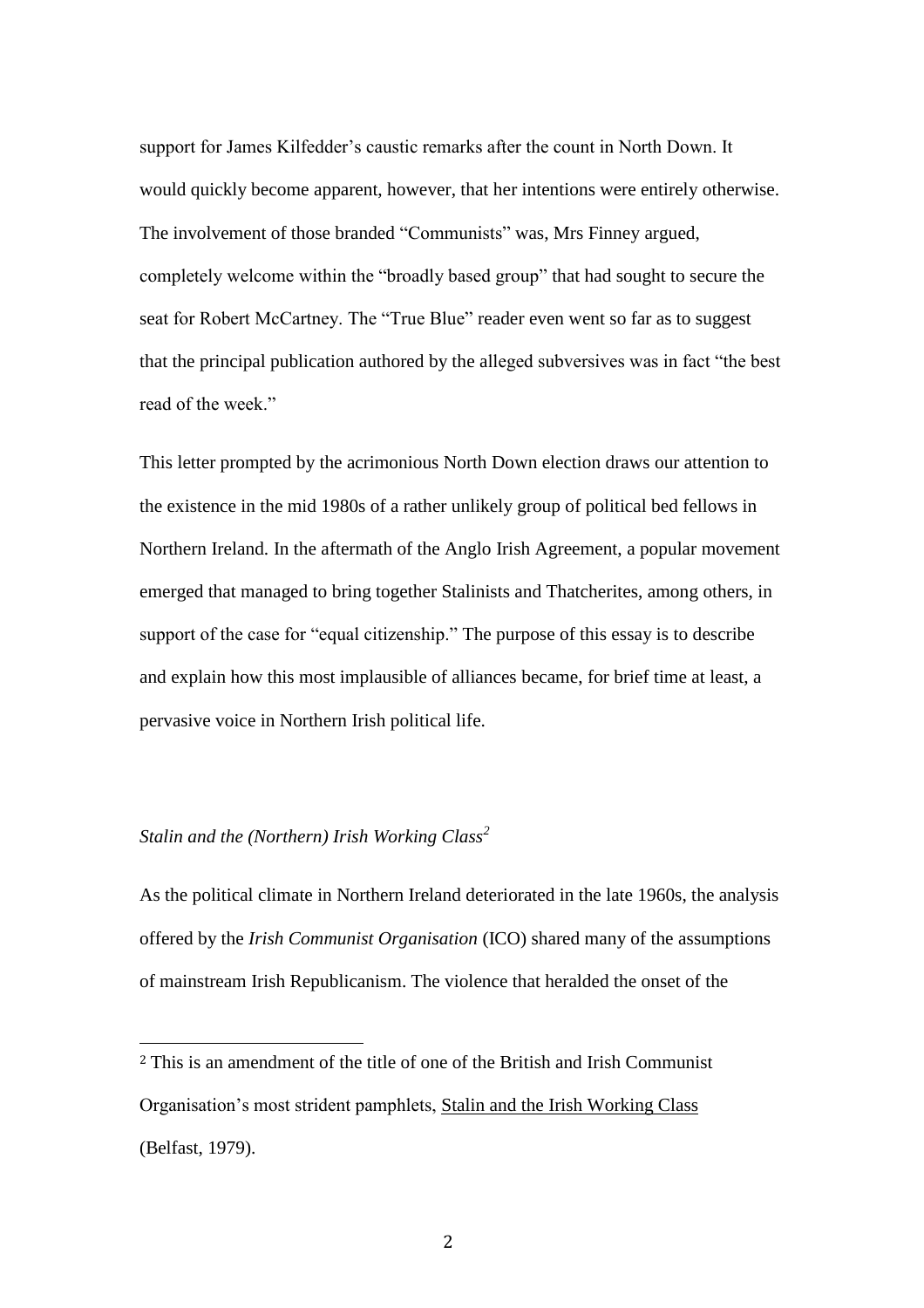Troubles would, however, soon lead this small Stalinist splinter of the far Left to a rather different perspective. Key figures within the ICO – most notably Brendan Clifford - were living in west Belfast when loyalists began attacking nationalist districts in August 1969 and the experience led them to reflect on many of their central political convictions. In particular, the sustained ethnic cleansing that accompanied the beginning of the conflict shattered the assumption that unionists were mere creatures of British imperialism whose beliefs and identities would simply dissolve in the face of persuasion or pressure.<sup>3</sup> This realisation invited "some serious thinking"<sup>4</sup> that led the ICO to abandon their erstwhile Republican perspective and to adopt a position that would come to be known as the "two nations" approach.

The Stalinist grouping offered a materialist analysis suggesting that the uneven development of capitalism had created the conditions for the emergence of two distinct national communities in Ireland. While these national distinctions were principally economic in origin they found ready cultural expression in the guise of religious difference. In view of the existence of "two distinct historical communities," the partition of Ireland should not be seen as an "imperialist contrivance" but rather as a democratic acknowledgement of social and political realities on the ground. This radical departure from the precepts of Irish Republicanism was made by the ICO within weeks of the onset of the Troubles with a brief sketch of it appearing in the September 1969 edition of their theoretical journal *The Irish Communist*. Over the next two years, the "two nations" thesis would be developed more fully in a sequence

<sup>3</sup> *The Northern Star* 9, no. 9, September 1995, 9.

<sup>4</sup> *Workers' Weekly* 1, no. 5, 5 May 1972, 1.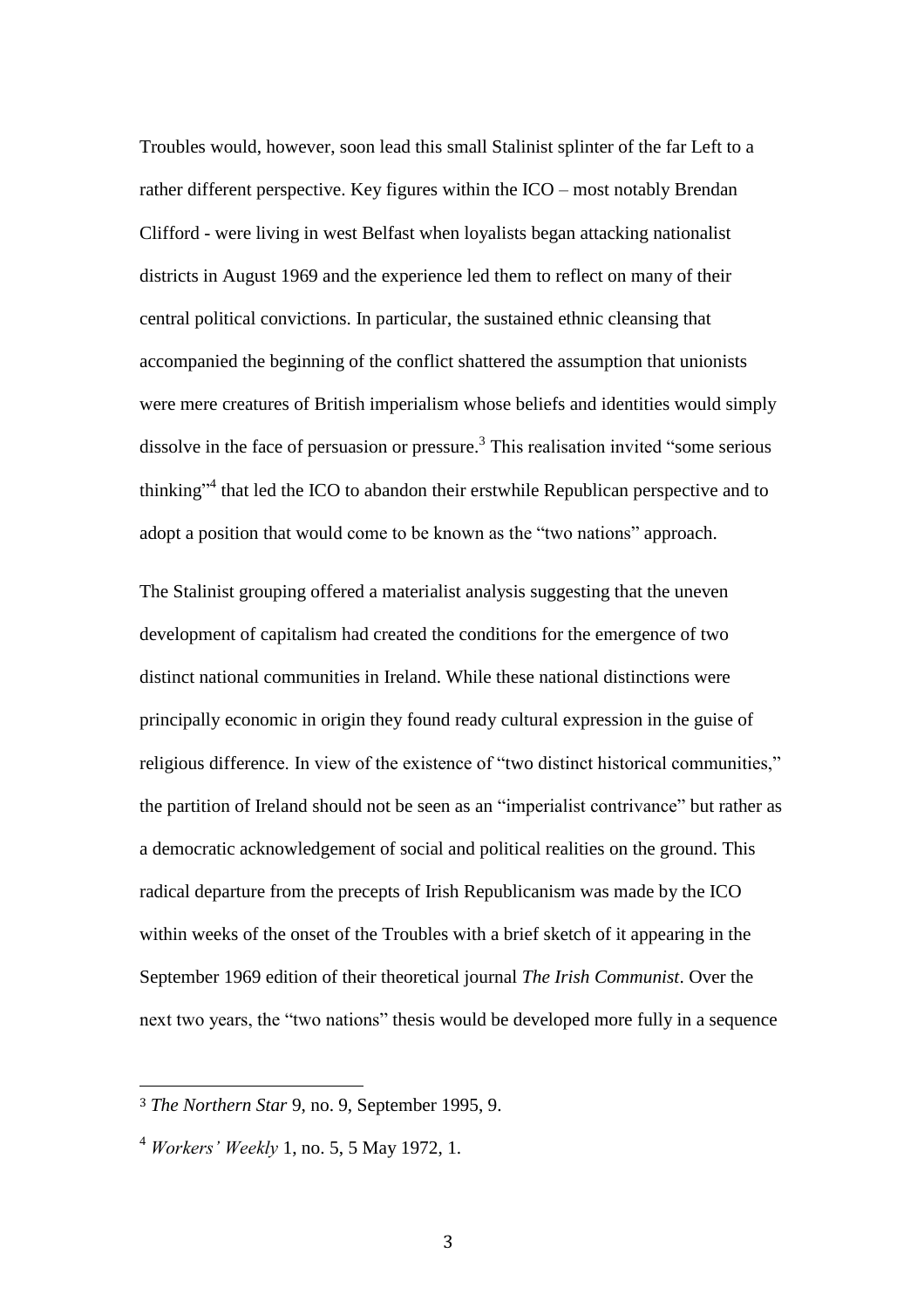of weighty pamphlets that would prove influential and controversial alike.<sup>5</sup> The irrevocable shift in the perspective of the ICO would in turn lead them to change their name. In the December 1971 edition of *The Irish Communist*, readers were informed that the grouping would from now on be called the *British and Irish Communist*  Organisation (BICO).<sup>6</sup> This telling reincarnation established a precedent that would be repeated many times over. In the quarter century that followed, the BICO would assume a seemingly endless sequence of aliases. While the title of the Stalinist splinter would change as necessity or opportunity required, the location of their premises in central Belfast would, over the period in question, remain unchanged. As a consequence, commentators disorientated by the multiple *noms de guerre* adoped by the BICO often found it convenient to refer to the group simply as "Athol Street."

The name change that occurred in the latter stages of 1971 served notice of the political direction that the Athol Street grouping would take over the next two decades. In adopting a title that combined nationalities often deemed mutually exclusive, the BICO acknowledged the Stalinist instruction that workers must transcend national distinctions and unite in common struggle against the state in which they happen to reside. While the BICO considered the fact of partition to have been entirely legitimate they also considered the form of partition to have been entirely reactionary. The creation of Northern Ireland offered the British state an

<sup>5</sup> Irish Communist Organisation, The Birth of Ulster Unionism (Belfast, 1970); On the Democratic Validity of the Northern Ireland State; (Belfast, 1971); The Two Irish Nations (Belfast, 1971).

<sup>6</sup> *The Irish Communist* 72, December 1971, 2.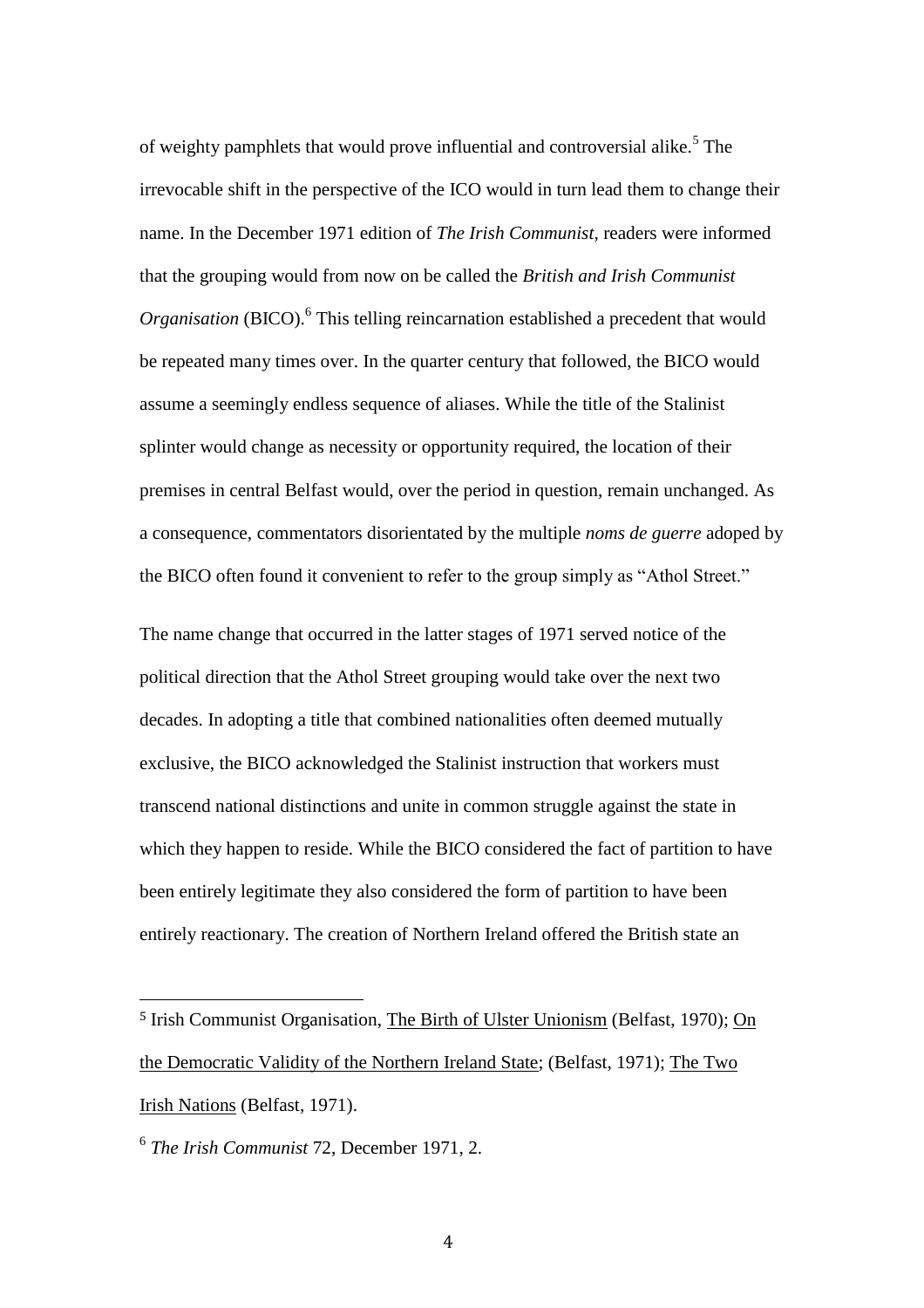opportunity the extend to people living there the same entitlements as other citizens of the United Kingdom. Westminster had, however, squandered this opportunity in order to govern the fledgeling political entity as "a place apart." The operation of a devolved parliament merely served to antagonise relations between already mutually hostile national communities. The inevitable outcome of this inappropriate mode of government imposed on Northern Ireland was, the BICO insisted, the resumption of political violence that signalled the beginning of the Troubles.

The detrimental effects that flowed from the particular form of the partition settlement were held to have had impacted most gravely upon the Northern Irish working class. An article of faith among writers within the BICO fold was that if given the opportunity Catholic and Protestant workers would over time have been able to transcend their differences within the wider and more secular environs of the British labour movement. This process of reconciliation had been frustrated by the fact that working class people in Northern Ireland were only allowed to exist on the margins of the British trade union movement and were not allowed membership of the British Labour Party at all. For the BICO, the absolute political imperative was to bring these forms of exclusion to an end in order to forge an alliance between British and Irish – or at least *Northern* Irish – workers that would advance their interests within the state of which they were all, formally at least, citizens. In arriving at this particular understanding, the Athol Street grouping were strongly influenced by the two main loyalist strikes in Northern Ireland in the mid 1970s.

5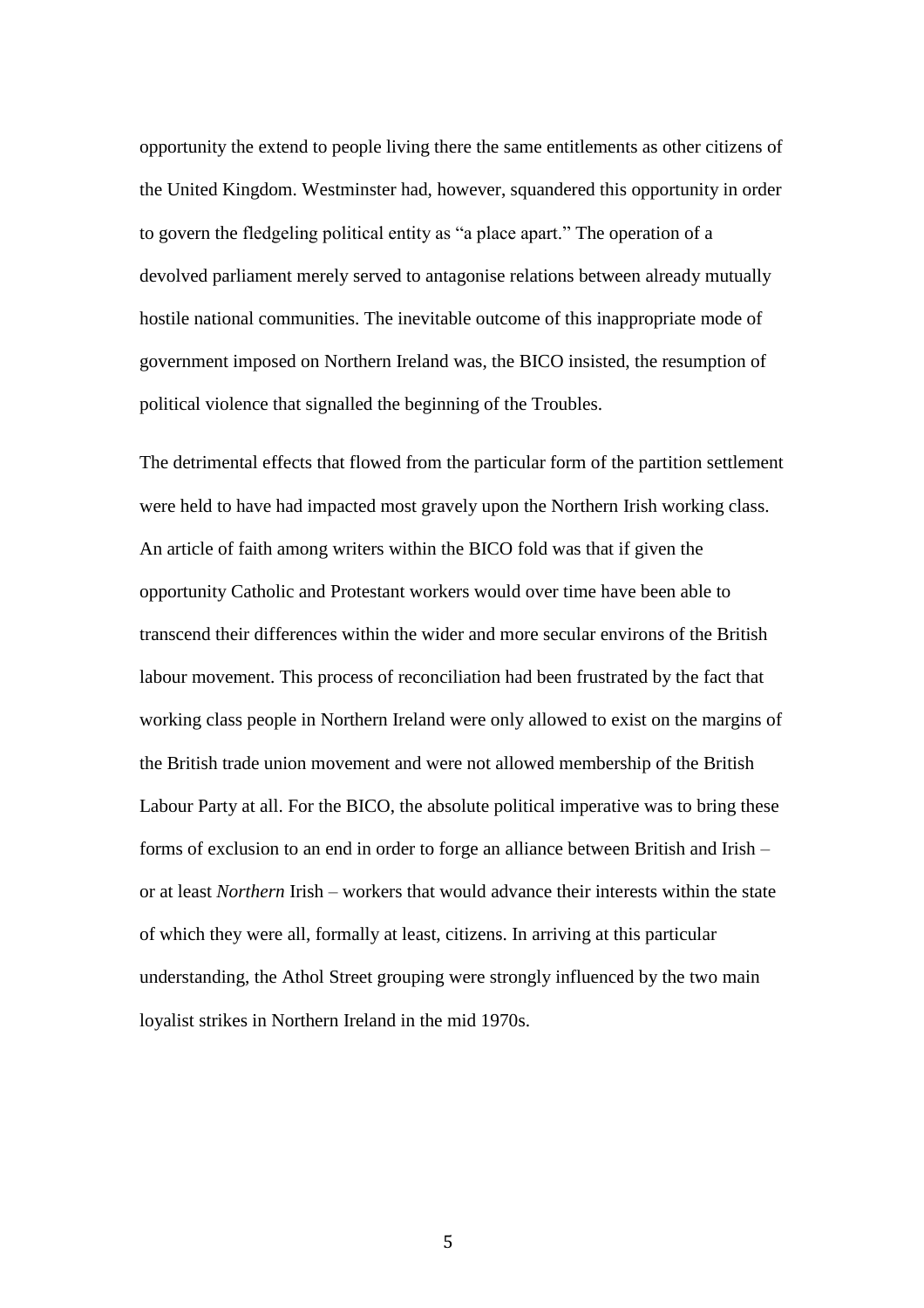In March 1973, the British government sketched out the parameters of a new political settlement for Northern Ireland.<sup>7</sup> The centerpiece of the proposals was the restoration of a devolved assembly in Belfast in which nationalists and unionists would for the first time share power with one another. The *White Paper* also included provision for the establishment of structures enabling closer co-operation across the Irish border. This particular aspiration bore fruit at a meeting hosted by the British government in the Berkshire town of Sunningdale in December 1973 which saw the Irish government join forces with those Northern Irish politicians who favoured power sharing in order to agree the formation of a "Council of Ireland." The initial response of the BICO to the new political dispensation was overwhelmingly positive. In their journal *Workers' Weekly*, the prospect of consociational devolved government was heralded as a progressive turn that held out the possibility of allowing Northern Irish people to begin to transcend their sectarian distinctions.<sup>8</sup> While it was emphasised that the proposed cross border institutions would be largely cosmetic, the establishment of the Council of Ireland was also welcomed on the grounds that it provided the fig leaf that would allow nationalists to believe that they had kept faith with a commitment to a united Ireland precisely as they had abandoned it. $9$  The initial enthusiasm of the BICO for the new political architecture in Northern Ireland was evinced in the opening days of 1974 when they denounced those unionists who had "refused to accept the democratic solution thrashed out at Sunningdale and instead

<sup>7</sup> Michael Cunningham, British Government Policy in Northern Ireland, 1969 - 2000 (Manchester, 2000), 14-17.

<sup>8</sup> *Workers' Weekly* 1, no. 50, 23 March 1973, 1.

 $9^9$  Ibid. 1, no. 86, 8 December 1973.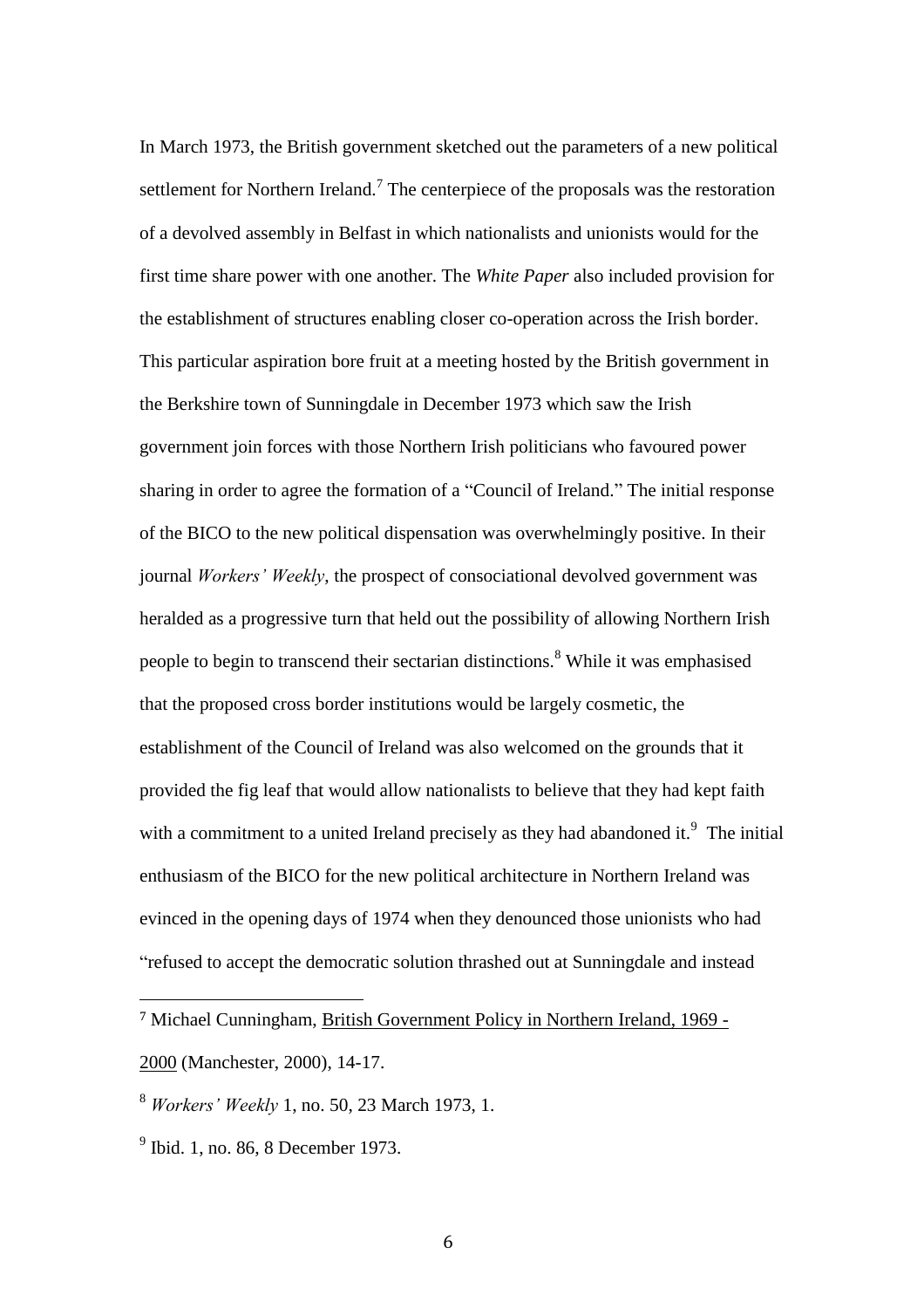opted for a sterile campaign of obstructionism."<sup>10</sup> That the Athol Street activitists would subsequently revise their political sympathies would owe a great deal to legal proceedings south of the border.

In January 1974, a prominent *Fianna Fáil* politician, Kevin Boland, took a case to the High Court in Dublin claiming that the commitment made by the Irish delegation to Sunningdale that the status of Northern Ireland could only change in accordance with the wishes of people living there was in breach of articles 2 and 3 of the Irish Constitution. In its defence, the Irish government countered, successfully, that the creation of the Council of Ireland did not in fact eliminate the constitutional claim to the six counties.<sup>11</sup> While the BICO considered that the outcome of the Boland case was premised on a misunderstanding of the nature of Sunningdale Agreement, they were also aware that quibbles about the validity of the ruling would not diminish the alienation it would inevitably engender within the unionist community. As the balance of opinion among unionists tilted ever further against the nascent political arrangements, the Athol Street activists began to express sympathy for certain perspectives that they had previously dismissed out of hand. In particular, articles appearing in *Workers' Weekly* became increasingly hostile towards the proposed institutions of cross border co-operation. By April 1974, the BICO had begun to denounce the Council of Ireland as an "elaborate farce" the prospect of which had served merely to alienate unionists in ways that imperilled the only element of the

<sup>&</sup>lt;sup>10</sup> Ibid. 1, no. 91, 11 January 1974, 1.

 $11$  Paul Dixon, Northern Ireland: The Politics of War and Peace, Second Edition (Houndmills: Palgrave), 140-41.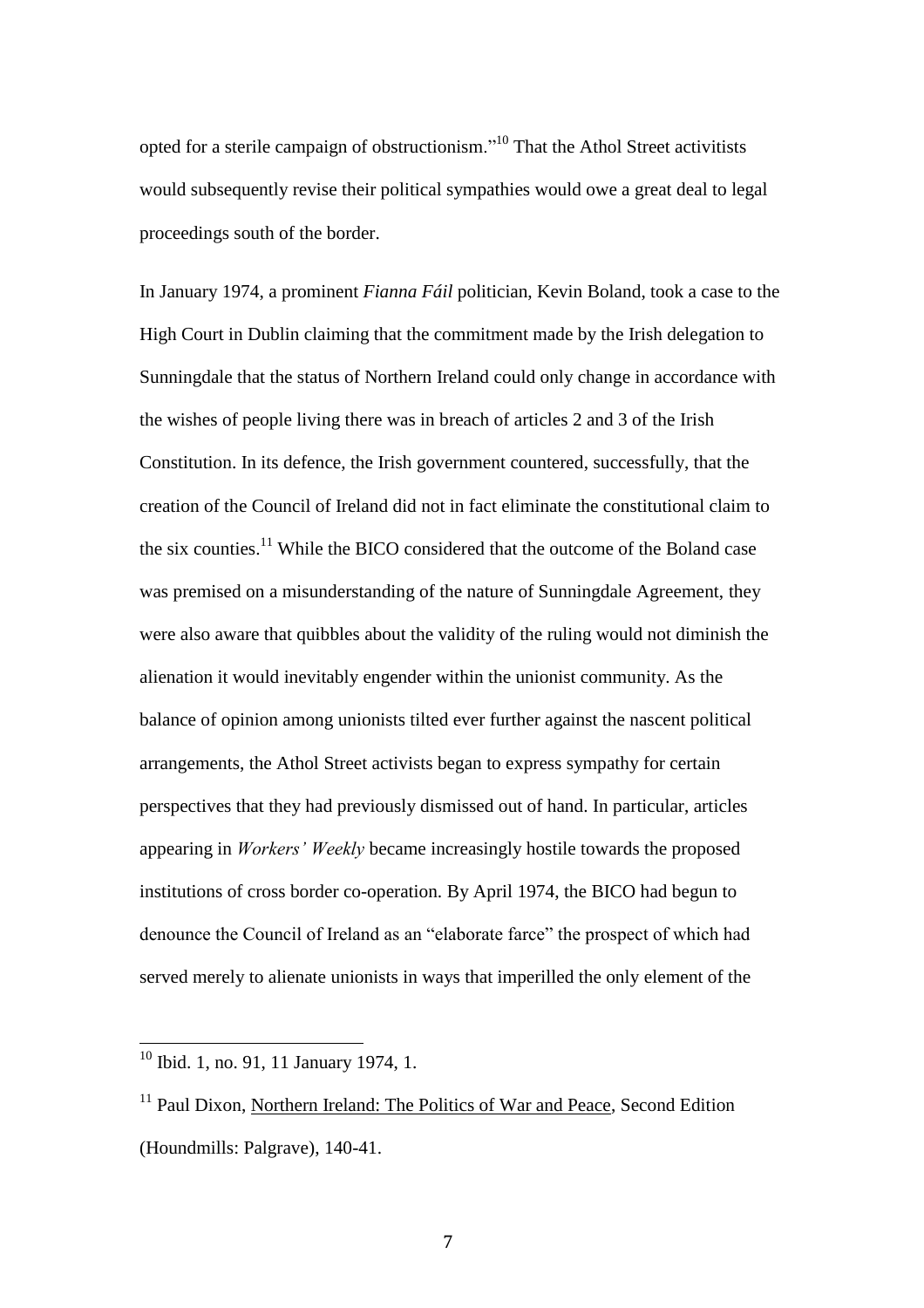new political settlement that really mattered, namely the power sharing assembly.<sup>12</sup> This shift in perspective would ensure that when the political crisis brewing in Northern Ireland eventually came to a head, the BICO would find themselves in common cause with political interests that they had only a few months previously denounced as forces of "pure reaction."<sup>13</sup>

On 14 May 1974, the Stormont assembly debated a motion rejecting the Sunningdale agreement and calling for the fledgeling "constitutional arrangements" in Northern Ireland to be re-negotiated.<sup>14</sup> When the motion fell, the ramshackle *Ulster Workers' Council* (UWC) acted upon a previous undertaking that it would call an industrial stoppage to begin the following day. Within two weeks, Northern Ireland had been brought to a standstill and the first experiment with consociational government in the region had come to an end.<sup>15</sup> It is worth noting that when the UWC strike was called the BICO did not at first come out in support of it. This initial reticence was in part a matter of political principle. While the BICO were increasingly sympathetic to the argument that the Council of Ireland should be abandoned, they did not share the hostility of some of the strikers to the ideal of power sharing. The decision to maintain a distance from the strike when it was first called also reflected a

<sup>12</sup> Ibid. 1, no. 106, 27 April 1974, 2.

<sup>&</sup>lt;sup>13</sup> Ibid. 1, no. 91, 11 January 1974, 2.

<sup>&</sup>lt;sup>14</sup> Don Anderson, 14 May Days: The Inside Story of the Loyalist Strike of 1974 (Dublin, 1994).

<sup>&</sup>lt;sup>15</sup> Paul Bew, Peter Gibbon and Henry Patterson, Northern Ireland 1921-2001, Political Forces and Social Classes (London, 2002), 189-91.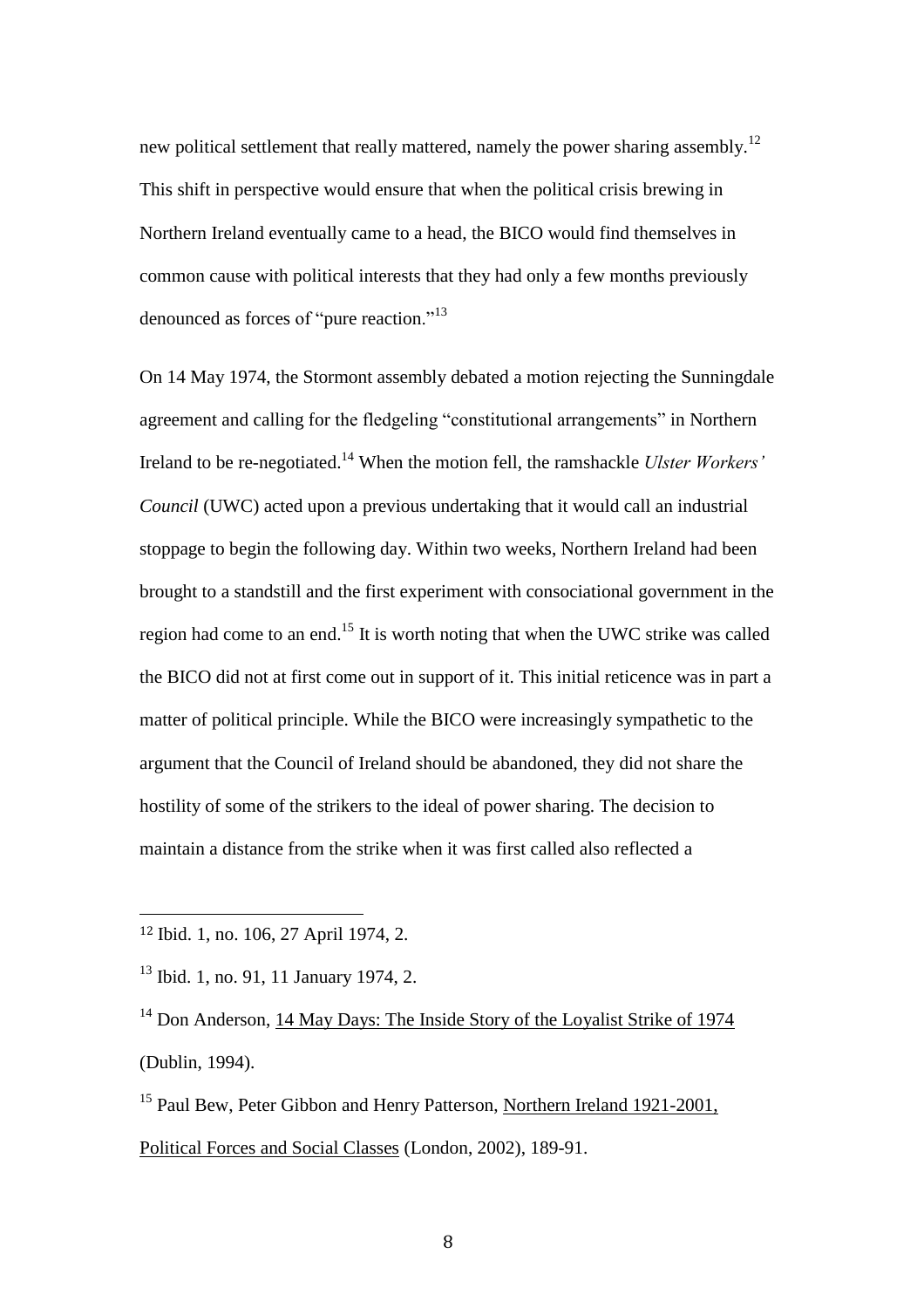characteristic pragmatism. As seasoned activists, the BICO were often reluctant to lend their support to political causes that might not prove successful. This sense of caution ensured that when the UWC strike began the Athol Street grouping simply kept their own counsel and waited to see how events would unfold. It was only when the initially shambolic industrial stoppage began to take hold – on its "the third or fourth<sup> $16$ </sup> day – that the BICO decided to throw their weight behind it. In spite of their initial misgivings, the Athol Street activists would become enthusiastic supporters of the UWC and produced a series of "strike bulletins" under the name of the *Workers' Association*<sup>17</sup> that provided arguably the most detailed and lucid accounts of the case for the industrial action. The BICO acclaimed what they termed "the General Strike<sup>"18</sup> as a genuinely historic moment that heralded a growing political consciousness among working class Protestants. The Athol Street sect was keen to channel the energies summoned by the UWC in progressive directions<sup>19</sup> and it was this ambition that prompted them to focus their attention more closely on the relations between workers in Northern Ireland and those living in other regions of the United Kingdom.

<sup>16</sup> *The Northern Star* 9 no. 9, September 1995, 8.

<sup>17</sup> The full title of this particular incarnation was the *Workers' Association for the Democratic Settlement of the National Conflict in Ireland*.

<sup>18</sup> *Workers' Association*, The Ulster General Strike (Belfast, 1977), Second extended edition.

<sup>19</sup> *Workers' Weekly* 2, no. 9, 3 August 1974, 1.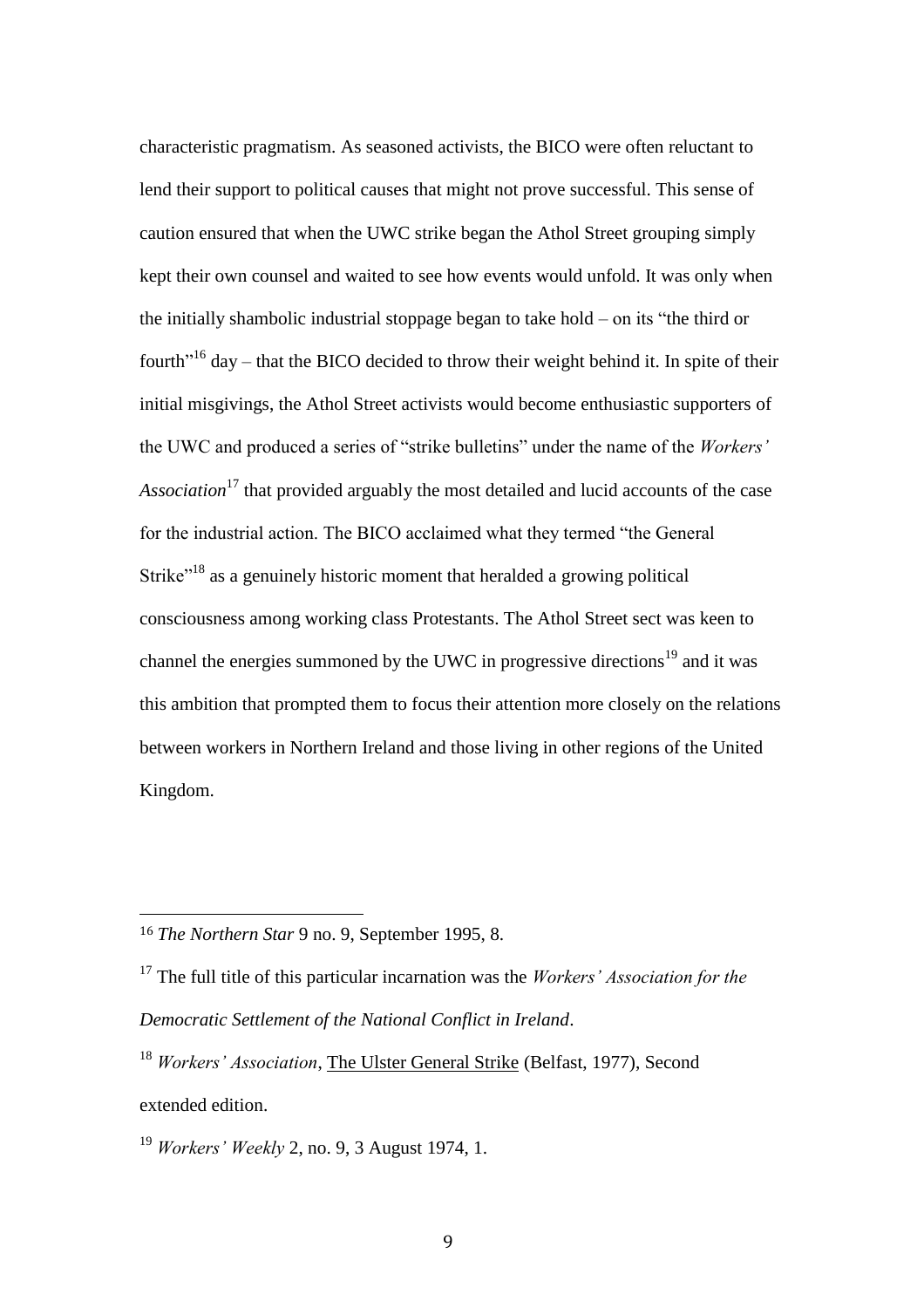In the immediate aftermath of the UWC strike, the issue that came to preoccupy the BICO most was the seeming anomaly that while the overwhelming majority of Northern Irish workers were members of British trade unions, the body that represented them at a regional level was affiliated not to the British trade union movement but rather to its Irish equivalent.<sup>20</sup> This state of affairs ensured that the foremost trade union organisation in Northern Ireland was entitled to represent its members in negotiations with the Irish government which did not affect them but not in discussions with the British government which were essential to them. The BICO held to the view that the anomalous status of Northern Irish trade unions had consigned workers to the margins of a British labour movement in which they would have been exposed to more progressive, secular political currents. This reading prompted the group to issue recurrent calls in the mid 1970s for trade unionists in the region to dissociate themselves completely from the Irish Congress of Trade Unions based in Dublin and form themselves into a regional affiliate of the Trade Union Congress based in London instead.<sup>21</sup> The initial focus of the BICO on trade unionism would in time give way to a growing concern that Northern Irish workers be allowed to become involved in the other principal organisation of the British labour movement.

In the wake of the collapse of the power-sharing executive, the Labour government sought to regain momentum by calling elections scheduled for 1 May 1975 to select

 $^{20}$  Ibid. 2, no. 6, 13 July 1974, 2; 2, no. 149, 2 July 1977, 3.

<sup>&</sup>lt;sup>21</sup> Ibid. 2, no. 3, 15 June 1974; 2, no. 16, 21 September 1974, 1; 2 no. 25, 23 November 1974, 4.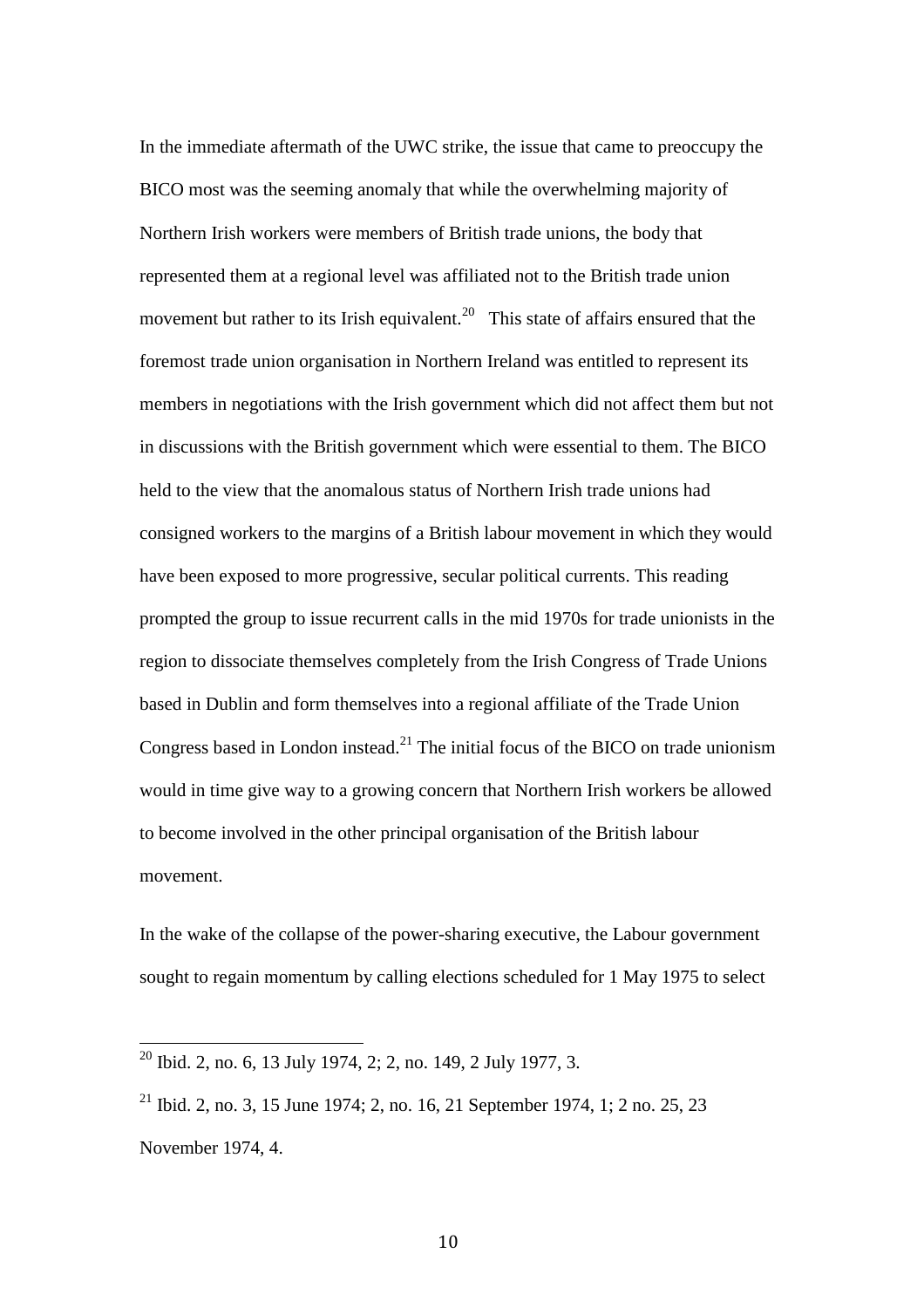members for a deliberative assembly charged with breaking the political logiam.<sup>22</sup> As the "constitutional convention" drifted towards stalemate and the prospects of a devolved settlement receded, the BICO gradually moved towards a strategy that would become indelibly associated with them for the next two decades. Although they had been previously dismissive<sup>23</sup> of Enoch Powell's contention that Northern Ireland should be governed as an integral region of the British state, a sustained engagement with his ideas in the autumn of 1975 saw the Athol Street grouping begin to adopt an explicitly "integrationist" position.<sup>24</sup> At first, this shift in perspective was prompted by the conviction that the transformation of "direct rule" into a stable form of government would signal to Republicans that their war to sunder the Union was simply unwinnable.<sup>25</sup> Over time, however, the integrationism of the BICO would come to be shaped primarily by the belief that a closer association with the United Kingdom would serve to transform the political culture of Northern Ireland. This article of faith would principally assume the form of an insistence that workers in the region would only be able to find common cause in the secular environs of the British Labour Party. The first mention of the prospect of Labour candidates standing for office in Northern Ireland appeared in the 15 May 1976 edition of *Workers' Weekly* but it was only in the autumn of that year that the idea took hold and became the

 $22$  Cunningham, British Government Policy in Northern Ireland, 17-18.

<sup>23</sup> *Workers' Weekly* 1, no. 106, 27 April 1974, 2-3.

<sup>24</sup> Ibid. 2, no. 61, 2 August 1975; 2, no. 64, 13 September 1975; 2, no. 65, 20 September 1975.

 $25$  Ibid. 2, no. 70, 25 October 1975, 4.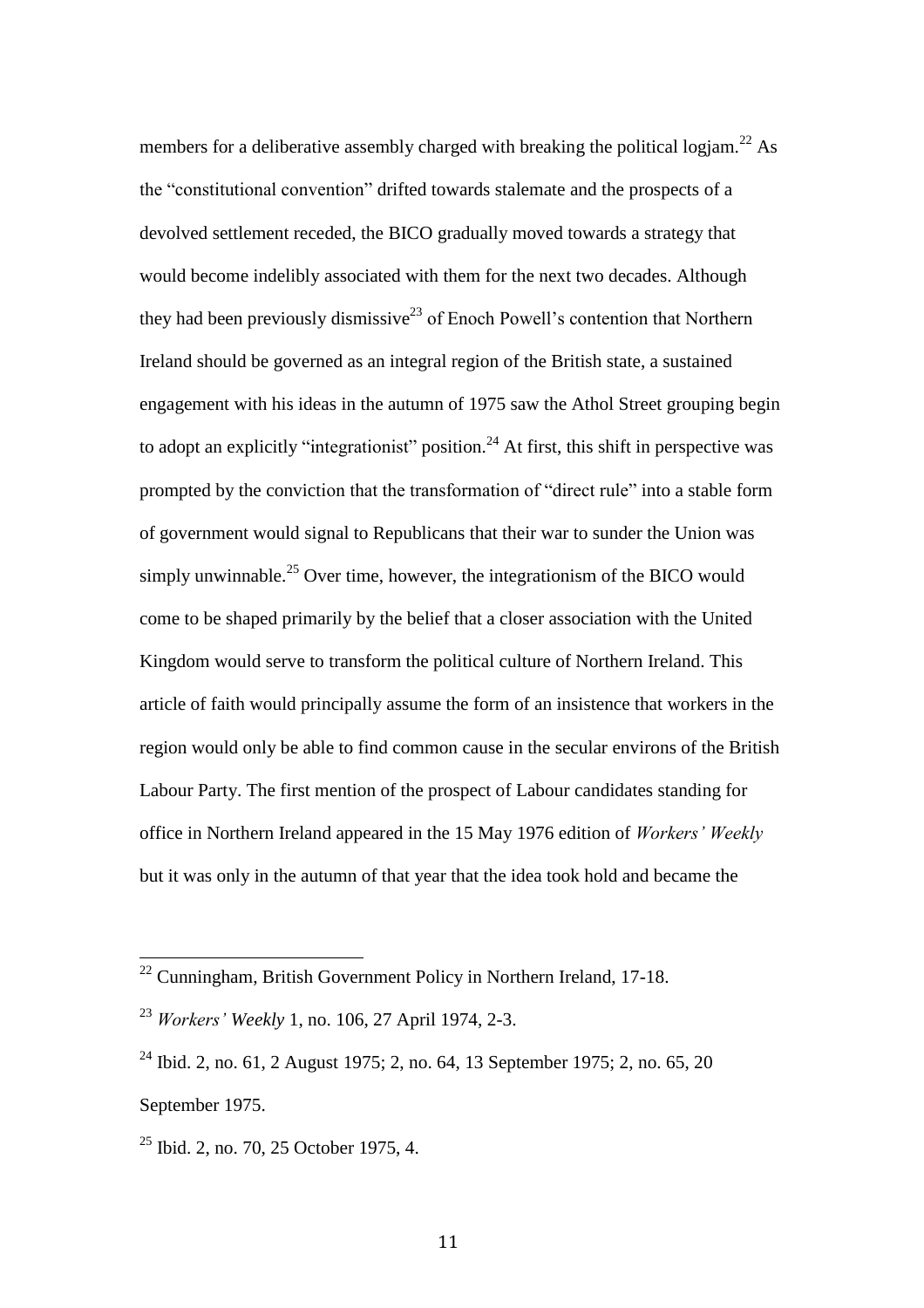preoccupation that would for years to come define the BICO perspective.<sup>26</sup> While the activists operating out of Athol Street would gradually come to the understanding that the British Labour Party would only establish constituency organisations in the six counties when they were compelled to do so, it would require a second loyalist strike to spark them into acting on it.<sup>27</sup>

On 3 May 1977, the United Unionist Action Council (UUAC) began an industrial stoppage designed to pressurise the British government to introduce more draconian security measures against Republicans and to restore devolved government to the region. In advance, the BICO had been opposed to the strike which they claimed had been called without "adequate reason" and with no "coherent objective" in mind. Moreover, while the Athol Street activists agreed that Republicans were being treated with "kid gloves" by the security forces, their increasingly integrationist outlook rendered them hostile to the prospect of a restored assembly of any kind at Stormont.<sup>28</sup> In spite of these reservations, however, once the strike began the BICO threw their support behind it. This seeming change of heart might perhaps be more accurately read as a pragmatic attempt to direct the energies summoned by the stoppage in ways considered progressive. Throughout the ultimately unsuccessful strike, BICO members distributed copies of an "Ulster Workers' Charter" which issued the integrationist demand that Northern Ireland should be governed as "an

<sup>&</sup>lt;sup>26</sup> Ibid. 2, no. 110, 18 September 1976; 2, no. 111, 25 September 1976; 2, no. 113, 9 October 1976.

<sup>27</sup> *The Northern Star* 9, no. 9, September 1995, 10.

<sup>28</sup> *Workers' Weekly* 2, no. 140, 30 April 1977, 1-3.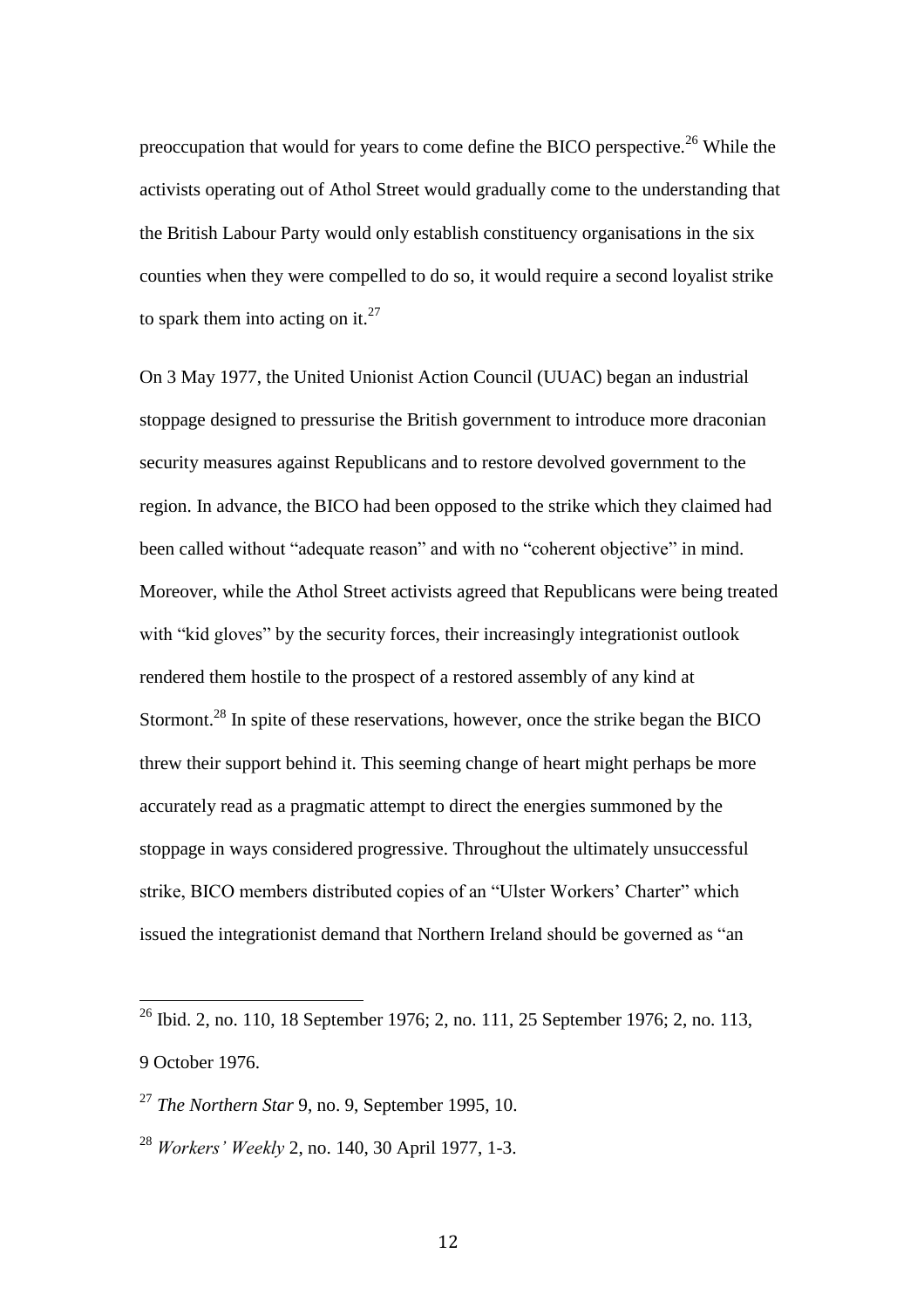equal and integral part of the United Kingdom" before striking a populist note in denouncing "IRA terror." It was claimed that this demand for "equal citizenship" – a phrase that would come to rather greater prominence a decade later – had secured "widespread grassroots support" among strikers.<sup>29</sup>

The enthusiasm which they believed had greeted their political agenda evidently boosted the confidence of BICO members and sparked a period of renewed political activity. Within two months of the collapse of the UUAC strike, the group had reinvented itself again as the *Labour Representation Committee* (LRC). The "Manifesto" of the LRC opened with a predictable preamble detailing why Northern Ireland was ill suited to devolution before moving on to state an objective that was rather less familiar. The purpose of this new pressure group was "to bring about the activity of the British Labour Party in Ulster in the same way that it is active in every other part of the UK."<sup>30</sup> Within a year, the LRC would be dissolved and recast under the perhaps more authoritative title of the *Campaign for Labour Representation* (CLR). In the late 1970s and early 1980s, the CLR would provide the principal channel for the considerable energies of the BICO.<sup>31</sup> While the socialist credentials of the Athol Street activists ensured that their foremost concern was to persuade the British Labour Party to extend its organisation to Northern Ireland, the specific logic of their integrationist perspective would in time lead them to widen their focus. If Northern Irish people were to enjoy "equal citizenship" with their counterparts in

<sup>&</sup>lt;sup>29</sup> Ibid. 2, no. 141, 7 May 1977; 2, no. 142, 14 May 1977, p. 4.

<sup>30</sup> Ibid. 2, no. 150, 9 July 1977, pp. 3-4.

<sup>31</sup> *British and Irish Communist Organisation*, Labour in Ulster (Belfast: 1979).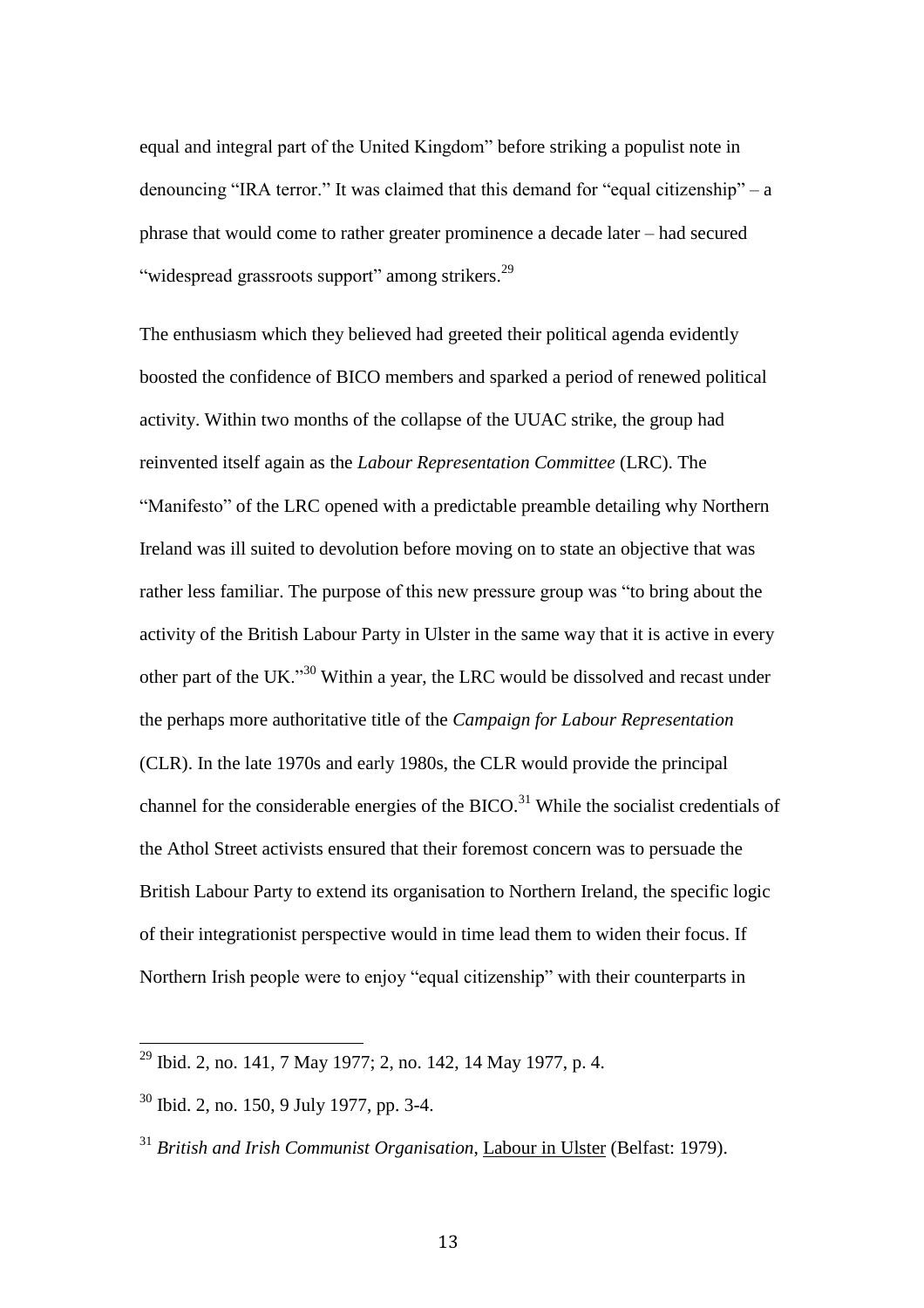England, Scotland and Wales, they would need the same opportunity to vote for those who might aspire to govern the United Kingdom. The integrationist case demanded, therefore, not only that the Labour Party accept members from Northern Ireland but also that the other principal party of government follow suit. The point at which this logic reached its natural conclusion was marked in a publication that appeared in 1984 courtesy of another BICO creation. In their pamphlet "Towards Equal Citizenship," the *Integration Group* issued the first call for the Conservatives to extend their party organisation to include Northern Ireland.<sup>32</sup>

Over the first decade and half of the Troubles, then, the BICO came to represent one of the most distinctive and insistent voices within the volatile political life of Northern Ireland. The seemingly endless sequence of densely argued and poorly reproduced pamphlets that emerged out of Athol Street would exercise a considerable resonance and would prepare the ground for the emergence for a new generation of revisionist academics. Even commentators deeply hostile to the BICO perspective would find themselves compelled to acknowledge the substantial contribution of the group to the controversies that attend modern Irish history.<sup>33</sup> While the intellectual impact of the Athol Street was readily apparent, their political significance at this stage was rather less tangible. The agitation of the CLR had admittedly ensured that motions favouring the admission of members from Northern Ireland featured in the

<sup>32</sup> *The Integration Group*, Towards Equal Citizenship (Belfast: 1984), 9-10.

<sup>&</sup>lt;sup>33</sup> John McGarry and Brendan O'Leary, Explaining Northern Ireland (London: 1995). 138; John Whyte, Interpreting Northern Ireland (Oxford, 1990), 183.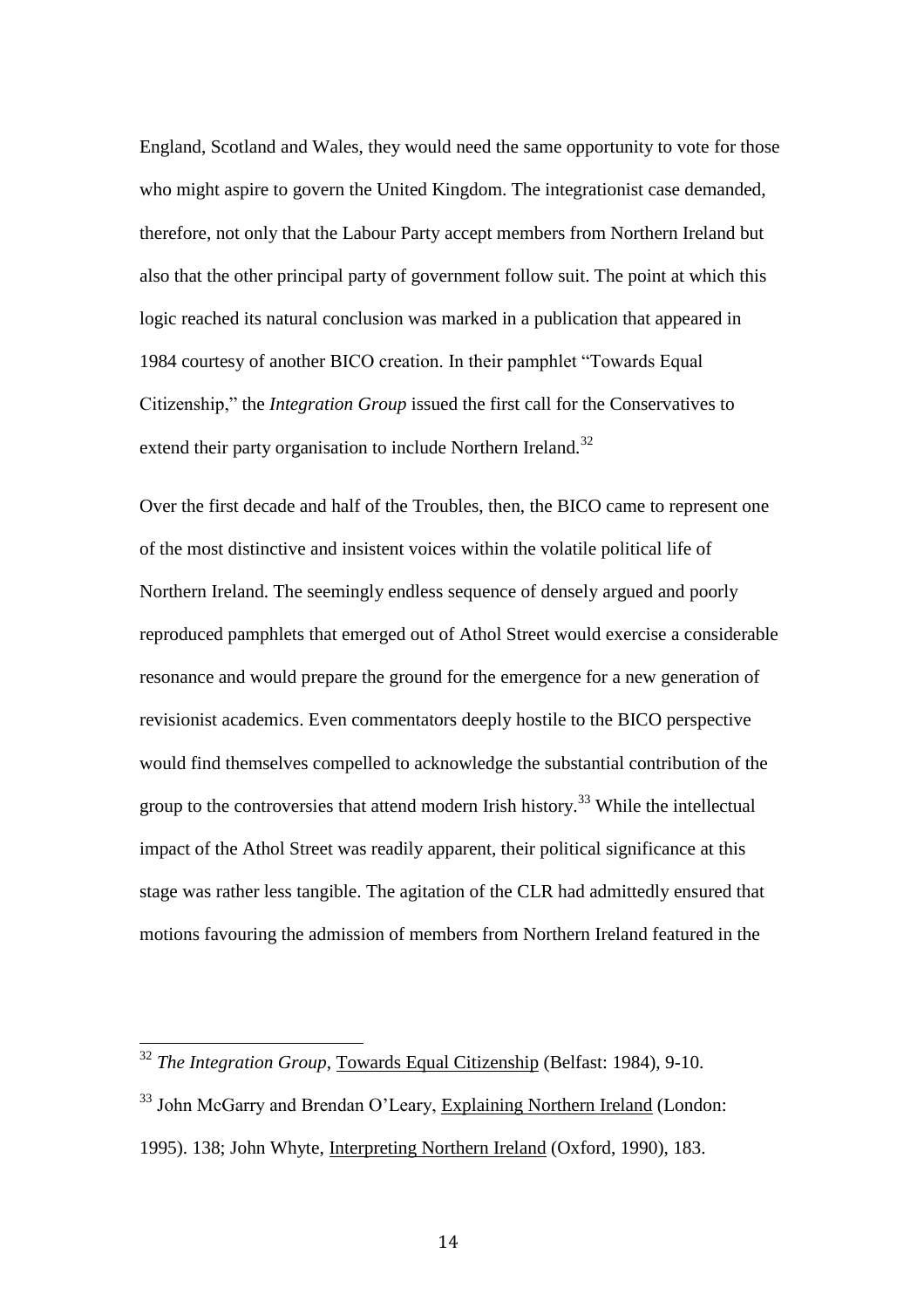agenda of the 1983 annual conference of the British Labour Party.<sup>34</sup> The ease with which the party hierarchy was able to prevent composite 15 actually being discussed, however, suggested that the prospect of Labour candidates running in Northern Irish constituencies remained as distant as ever. Disillusioned at the possibility of political progress, the most influential thinker and prolific author within the Athol Street fold, Brendan Clifford, decided to leave Northern Ireland and had by 1985 settled for another spell in London.<sup>35</sup> Events towards the end of that year would, however, signal a dramatic and unanticipated turn in the political fortunes of the BICO. An international agreement signed by the British and Irish governments at Hillsborough Castle on the afternoon of Friday 15 November 1985 would transform the political context in Northern Ireland in a way that would allow the Athol Street group to move from the margins to the centre stage of political life.

# *The Case for "Equal Citizenship"*

 $\overline{a}$ 

It would be difficult to overstate the impact of the Anglo Irish Agreement on the unionist community in Northern Ireland.<sup>36</sup> The Hillsborough Accord offered a consultative role in the affairs of the region to an Irish government that unionists have traditionally regarded as a hostile irredentist foe. The feelings of betrayal and outrage prevalent within the unionist community would assume many forms but would be

<sup>34</sup> *Workers' Weekly* 2 no. 455, 7 October 1983.

<sup>35</sup> *The Northern Star* 9, no. 3, March 1995, 6.

<sup>36</sup> Graham Walker, A History of the Ulster Unionist Party: Protest, Pragmatism and Pessimism (Manchester, 2004), 233.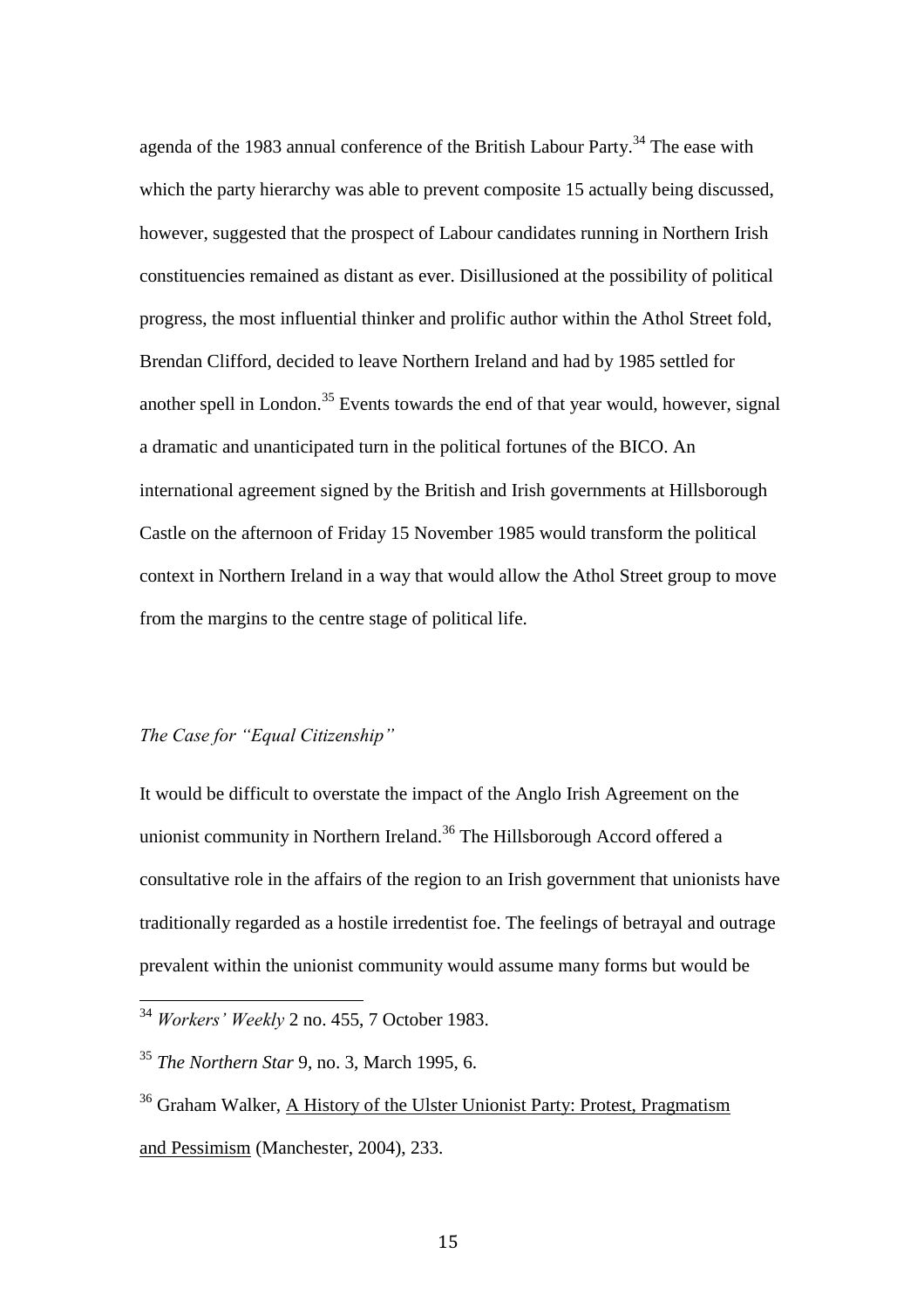manifested most visibly on Saturday 23 November 1985 when a crowd of perhaps a quarter of a million people descended upon the City Hall in Belfast to vent their anger. While Unionist opposition to the Anglo Irish Agreement would be impassioned and prolonged, it would ultimately be to no avail. The structures established under the Hillsborough Accord, crucially, offered no institutions that were susceptible to political pressure or intimidation. As a consequence, for all the outrage expressed and energy expended by the unionist community, the mechanisms of the loathed deal remained obdurately intact. The campaign against the Anglo Irish Agreement exposed the Unionist mainstream not merely as politically ineffectual but as intellectually feeble also. While the crisis initiated by the Hillsborough Accord seemed to demand new ideas and directions, the principal voices within Unionism were evidently unable to produce any.<sup>37</sup> In the name of unity, the Unionist leadership held to a "steady" course" that appeared to elevate inertia to the status of philosophical principle.<sup>38</sup> The political and intellectual crisis of Ulster Unionism was immediately recognised as a singular opportunity by the BICO.

In the charged atmosphere summoned by the Anglo Irish Agreement, many within the unionist community were open to new influences in a way that would have been unthinkable before. The zealots operating out of Athol Street wasted no time in seeking to bring the arguments they have developed over the past decade and a half to

 $\overline{a}$ 

<sup>38</sup> Padraig O'Malley, Northern Ireland: Questions of Nuance (Belfast: 1990), 37.

<sup>&</sup>lt;sup>37</sup> Feargal Cochrane, Unionist Politics and the Politics of Unionism Since the Anglo-Irish Agreement (Cork, 1997); Norman Porter, Rethinking Unionism: An Alternative Vision for Northern Ireland (Belfast, 1996), 6-11.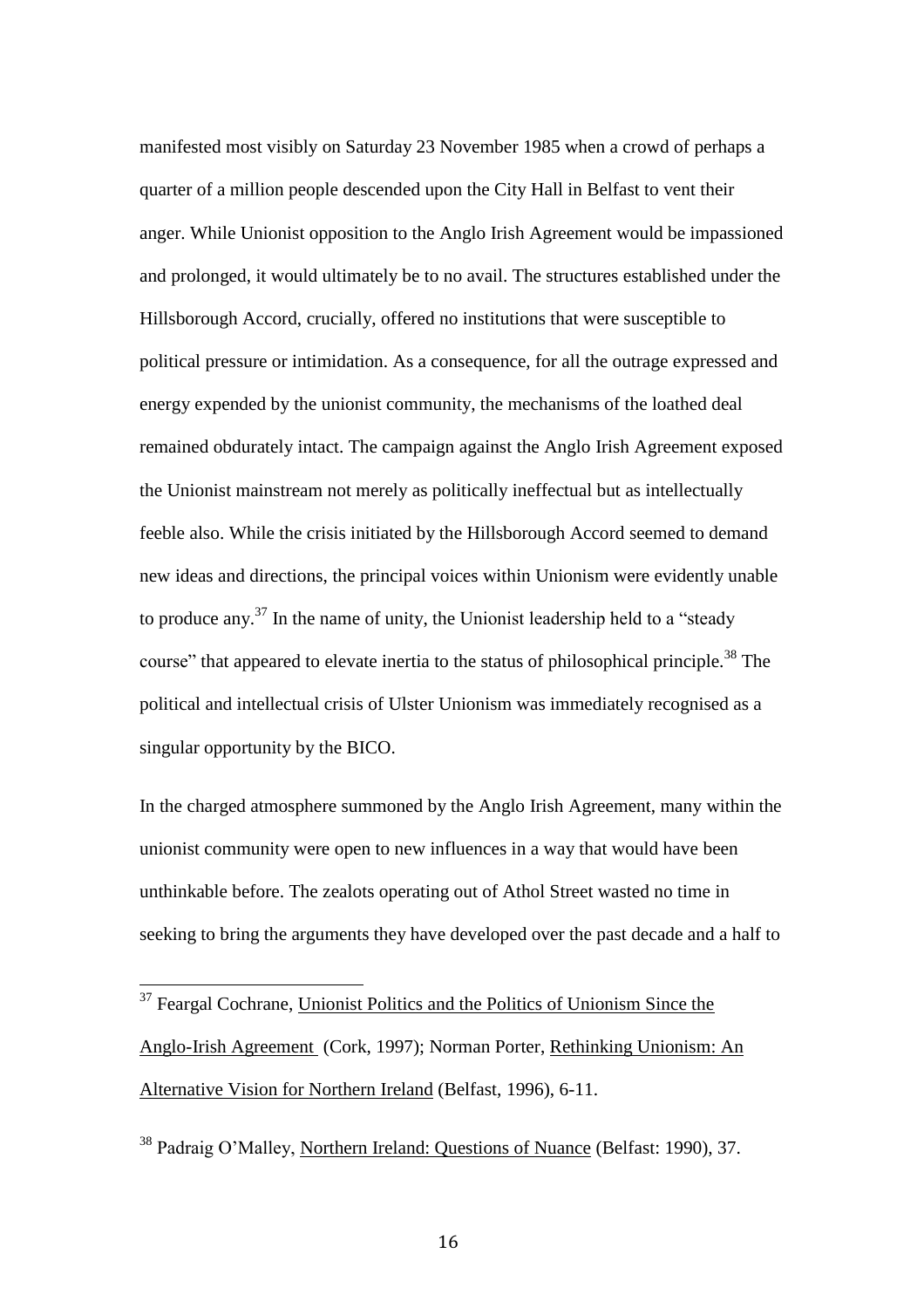a wider and more attentive audience. At the mass rally in Belfast convened eight days after the signing of the Hillsborough Accord, activists distributed the first edition of a new occasional journal, *The Equal Citizen*. In addition, when the House of Commons sat three days after that enormous gathering to discuss the Agreement, MPs were already in possession of a substantial, newly written publication offering the BICO perspective on recent developments.<sup>39</sup> This essay, entitled "Parliamentary Sovereignty," was the first in a sequence of influential pamphlets in which the key Athol Street intellectual Brendan Clifford set out to explain the nature of the crisis and how it might be resolved.<sup>40</sup>

The interpretation that Clifford advanced sought to depict the Anglo Irish Agreement as merely a symptom of a much deeper malaise.<sup> $41$ </sup> The principal source of all the political difficulties that faced Northern Ireland was, he argued, the exclusion of the region from the party political culture of the United Kingdom. Since partition, the six counties have been suspended in a form of political quarantine with the result that people living there have been subjected to a profoundly unaccountable form of

 $\overline{a}$ 

<sup>41</sup> *The Equal Citizen* 5, March-April 1986, 1.

<sup>39</sup> *The Equal Citizen* 8, September-October 1986, 3.

<sup>&</sup>lt;sup>40</sup> Clifford, Parliamentary Sovereignty and Northern Ireland: A Review of the Party System in the British Constitution, with Relation to the Anglo-Irish Agreement (Belfast, 1985); Parliamentary Despotism: John Hume's Aspiration (Belfast, 1986); Government Without Opposition (Belfast:1986); The Road to Nowhere: A Review of Unionist Politics from O'Neill to Molyneaux and Powell (Belfast, 1987).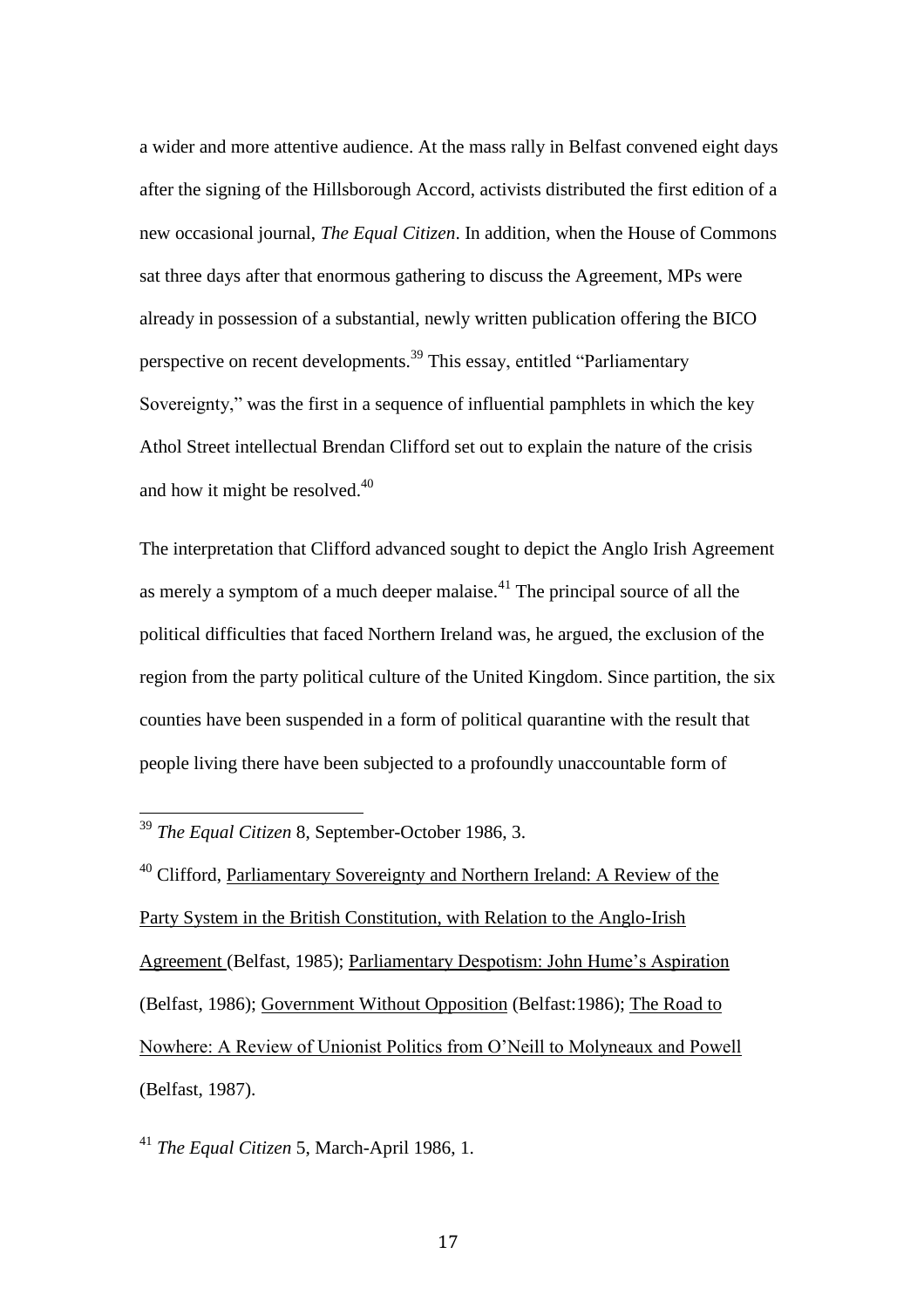government. According to Clifford, it is the effective competition between political parties that is the guarantor of genuinely democratic governance. Those parties that secure office cannot under normal circumstances afford to behave in a consistently autocratic fashion. Failure to accommodate the feelings and aspirations of citizens would inevitably ensure a shift in electoral preference that would consign the government to the largely ineffectual status of parliamentary opposition. The problem that Northern Ireland has faced, Clifford contested, is that this "reflex" between government and governed has never existed in the six counties. The exclusion of Northern Irish people from the mainstream British political parties has ensured that voters in the province have been unable to participate in electing the government of the state of which they are nominally citizens. Freed from even the prospect of electoral retribution, the sovereign parliament has been able to govern Northern Ireland in an entirely unaccountable manner.<sup>42</sup> With characteristic color and writing under the pseudonym of Jim Davidson, Clifford offered the following depiction of the poverty of citizenship endured by people living in the region:

"…in Northern Ireland there is no mediating force between the Executive and the people, because there is no electoral competition between the two. The Executive does just what it pleases with the people. It torments them with bizarre schemes when that is its fancy. In its rare moods of benevolence it does not torment them. It plays with them as a cat with a mouse."

 $42$  Ibid.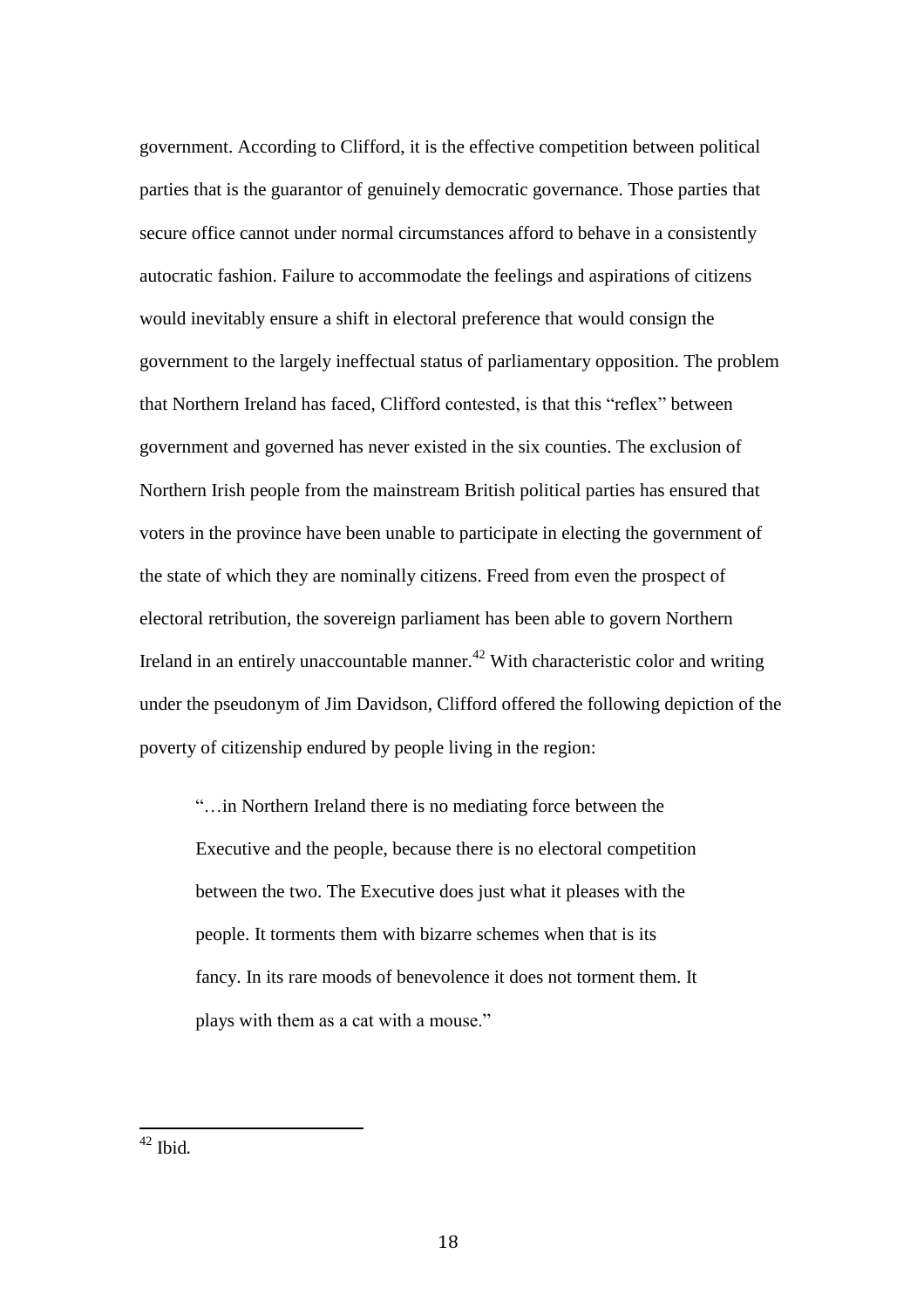The particular reading of the crisis initiated by the Hillsborough Accord prompted Brendan Clifford to chart a distinctive political course ahead. If the problems that beset Northern Ireland were to be resolved, Clifford insisted, the region would have to be fully integrated into the party political life of the United Kingdom. The advent of "equal citizenship" would sound the death knell of unaccountable government in the region.<sup>43</sup> Rather than being governed as a "colonial condominium" or "Britain's Bantustan",<sup>44</sup> Northern Ireland would be embraced as an equal and integral region of the United Kingdom. Once Northern Irish people could join and vote for British parties, they would be in a position to bring about those electoral swings that can make the difference between government and opposition. The executive of the day would no longer be able to overlook the wishes of voters in the six counties as such disregard could lead to Ministers being swept out of office. Political initiatives such as the Anglo Irish Agreement that proved deeply unpopular among the Northern Irish electorate would simply become impossible.

The realization of the "equal citizenship" project would, Brendan Clifford continued, initiate a complete transformation of political life in Northern Ireland. The stunted and sectarian nature of politics in the region was the outcome, Clifford insisted, of its exclusion from the wider and more secular party political culture of the British state.<sup>45</sup> If the Conservative and Labour parties were to run for election in the six counties, there would be an opportunity for Northern Irish people to overcome their existing

<sup>&</sup>lt;sup>43</sup> Jim Davidson, Electoral Integration (Belfast, 1986).

<sup>44</sup> *The Equal Citizen* 9, January 1987, 4.

<sup>&</sup>lt;sup>45</sup> Clifford, The Road to Nowhere, 1-3.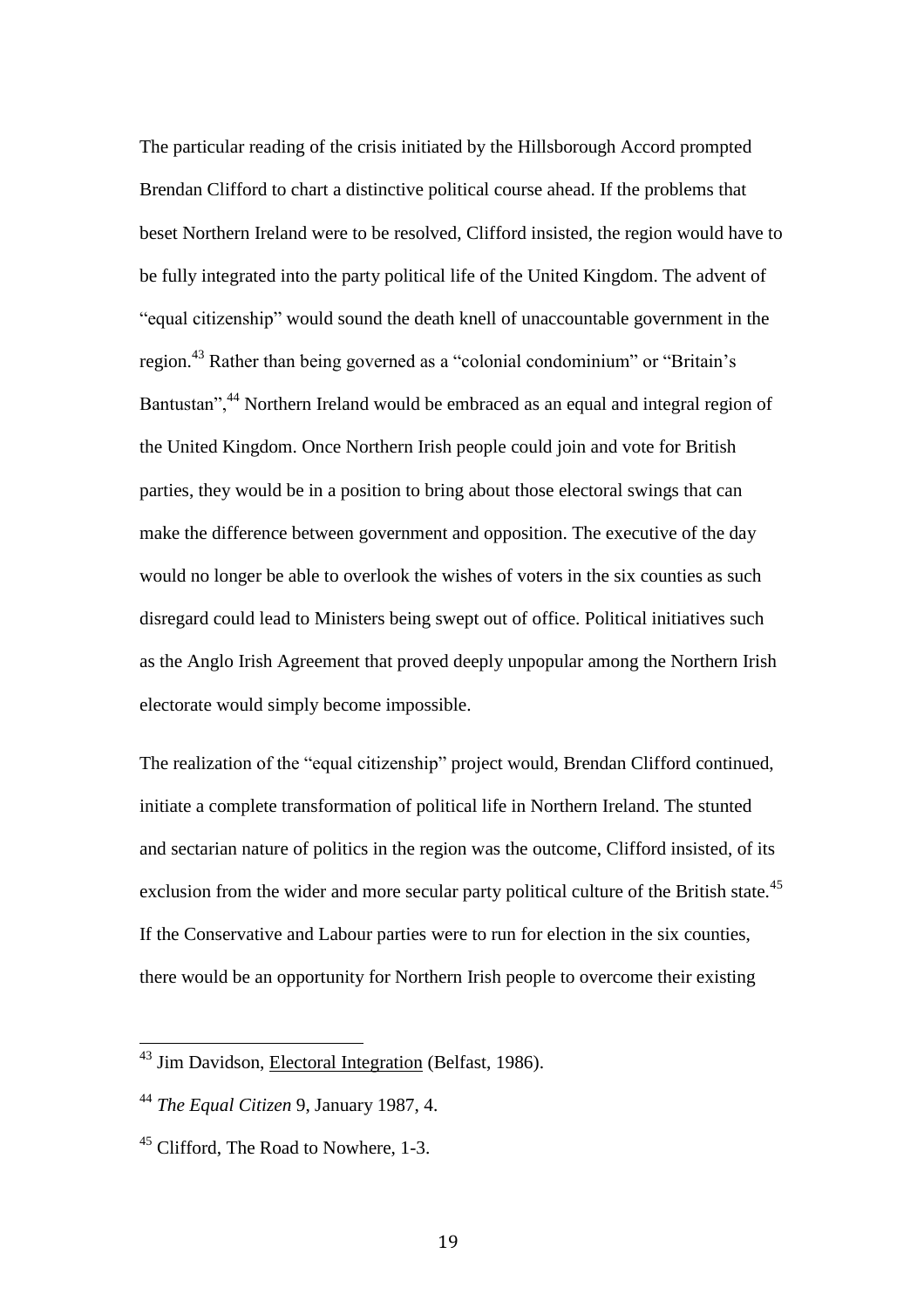ethnoreligious distinctions and begin to embrace political identities other than those conventionally designated by the terms "unionist" and "nationalist."<sup>46</sup> Individuals from different confessional backgrounds would begin to realize their shared interests and to collaborate in their pursuit. In time, the ethnoreligious disputes that have traditionally consumed the public realm in the six counties would recede and the principal fault line of Northern Irish political life would come to center on the "real" issues associated with social class.<sup>47</sup>

While the arguments featured in the writings of Brendan Clifford had existed on the margins for a decade or more, the crisis signalled by the Anglo Irish Agreement enabled them to reach a much larger and more appreciative audience.<sup>48</sup> The idealism and imagination of the case for "equal citizenship" evidently chimed with many unionists disillusioned by the intellectual poverty of mainstream Unionism. The specific composition of the constituency that was drawn to the arguments emerging out of Athol Street suggests an apparent irony that is worth marking here. The BICO was comprised in the main of manual workers, many

 $\overline{a}$ 

<sup>48</sup> Liam O'Dowd, "'New Unionism', British Nationalism and the Prospects for a Negotiated Settlement in Northern Ireland", in Rethinking Northern Ireland: Culture, Ideology and Colonialism, ed. David Miller (Harlow: 1998), 70-93; "Constituting Division, Impeding Agreement: The Neglected Role of British Nationalism in Northern Ireland", in Dis/Agreeing Ireland: Contexts, Obstacles, Hopes*,* ed. James Anderson and James Goodman (London:1998), 108-25.

<sup>46</sup> *A Belfast Magazine*, April-May 1988, 6.

<sup>&</sup>lt;sup>47</sup> Clifford, Parliamentary Sovereignty, 13.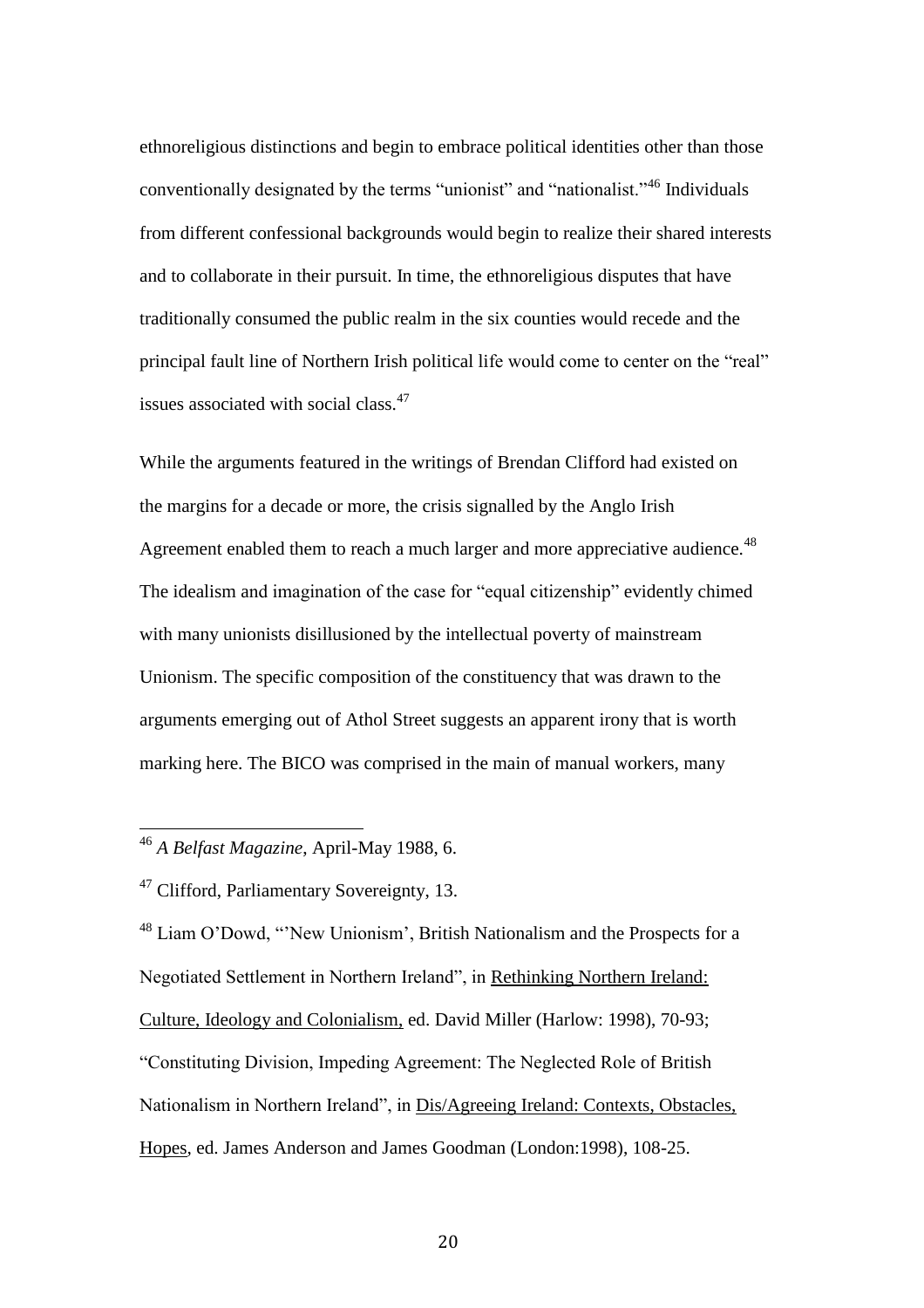from nationalist backgrounds, who were intent on advancing the cause of socialism. It would soon become apparent, however, that the audience the Athol Street activists were able to reach after the Hillsborough Accord was comprised primarily of the more affluent sections of the unionist community. While the middle class composition of their support clearly represented an irony, it was not one that appeared to concern unduly the working class firebrands of the BICO. Indeed, it would seem that the Athol Street strategy was from the outset a deliberate attempt to win specifically middle class unionists to the cause of 'equal citizenship'.<sup>49</sup> In order to make sense of this seeming contradiction, we need to reflect briefly on the manner in which the unionist middle classes had experienced what was by this stage more than a decade of "direct rule."

#### *The Culture of Contentment*

When Westminster prorogued the devolved assembly in Belfast in March 1972 and began to govern Northern Ireland directly, the move was widely opposed within the unionist community. As the benefits of "direct rule" became apparent, however, much of this initial opposition began to dissipate. In an attempt to foster conditions deemed essential for political stability in Northern Ireland, a succession of direct rule administrations vastly expanded public spending, especially in the

<sup>49</sup> *The Northern Star* 9 no. 1, January 1995, 7-8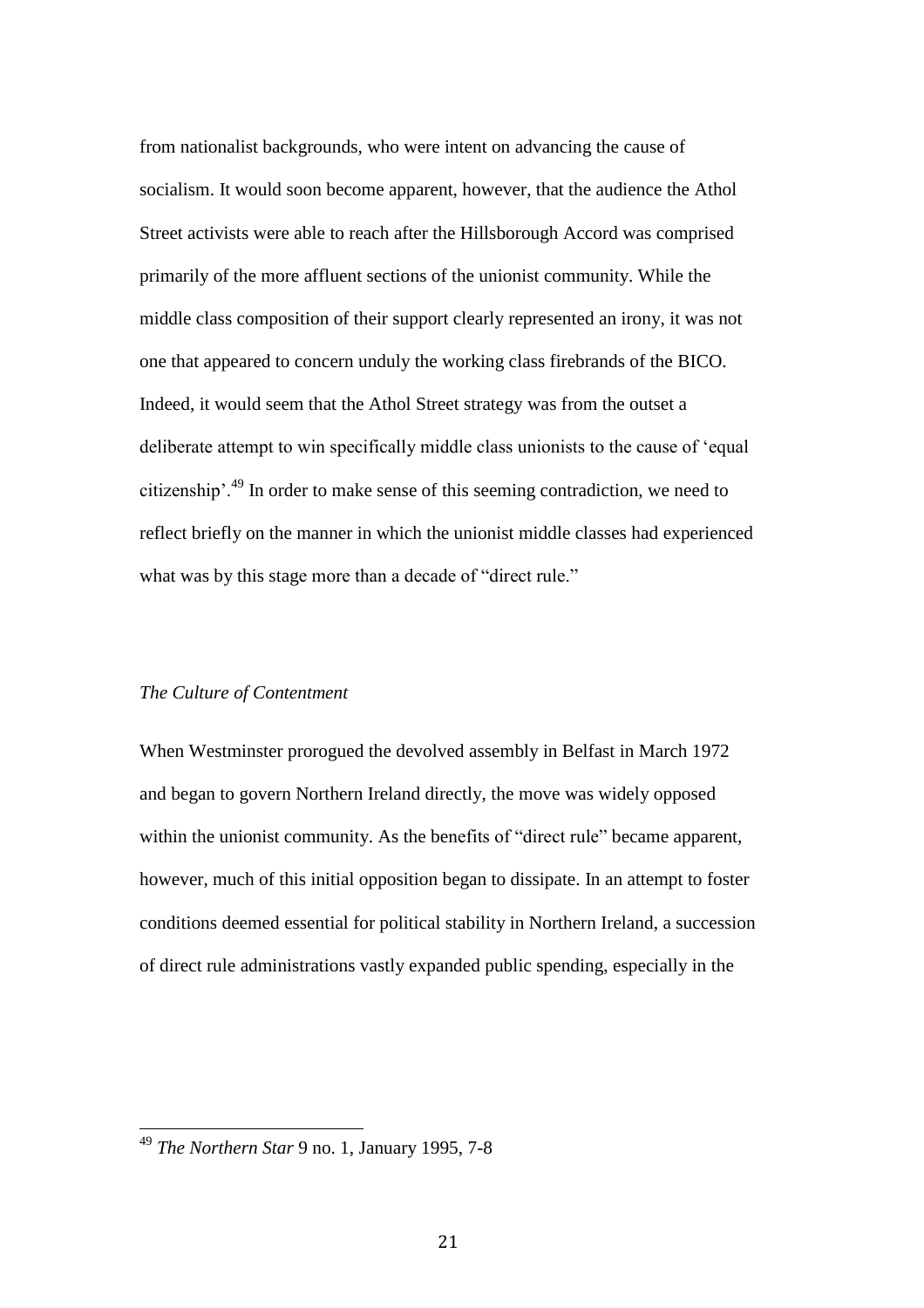areas of housing and education.<sup>50</sup> While this fiscal bevolence was intended to alter the circumstances of working class communities in which the conflict was concentrated, the actual beneficiaries were among the ranks of an expanded middle class.<sup>51</sup> The principal outcome of the generous subsidies provided to Northern Ireland by the British exchequer was the vast expansion of jobs in the public sector.<sup>52</sup> While public employees in Northern Ireland earned the same salaries as their counterparts elsewhere in the United Kingdoom, they were able to purchase homes priced at only 60 per cent of the UK average and to send their children to often excellent schools uusually at minimal cost.<sup>53</sup> This rather fortunate coincidence ensured that Northern Irish people working in the upper echelons of the public sector in particular enjoyed a comparatively high level of disposable income which in time would find expression in ever more conspicuous consumption. In the 1980s, it became commonplace for commentators to observe

<sup>50</sup> Derk Birrell, Direct Rule and the Governance of Northern Ireland (Manchester, 2009), 155; Sean Byrne, Economic Assistance and Conflict Transformation (London: 2011), 63-4.

 $\overline{a}$ 

<sup>51</sup> Suzanne Breen, "Middle Classes Find a Silver Lining," Red Pepper no. 5, 1995. <sup>52</sup> Mark McGovern and Peter Shirlow, "Counter-Insurgency, Deindustrialisation and the Political Economy of Ulster Loyalism," in Who are'the People'? Unionism, Protestantism and Loyalism in Northern Ireland*,* ed. Peter Shirlow and Mark McGovern. (London:1997), 127-52.

<sup>53</sup> Graham Gudgin and Stephen Roper, The Northern Ireland Economy: Review and Forecasts to 1995, (Belfast, 1990), 20.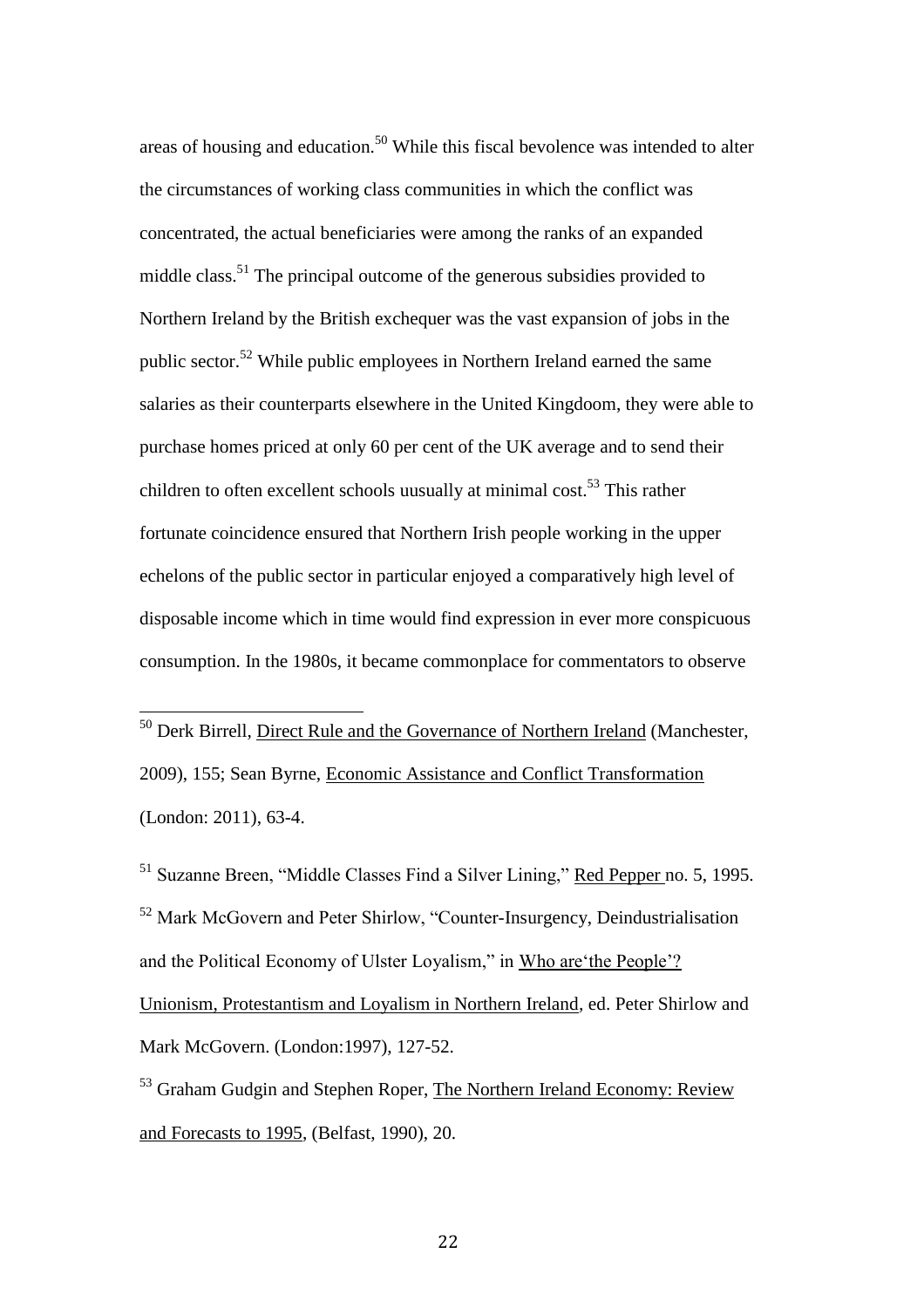that the region saw more sales of luxury cars than any other part of the United Kingdom.<sup>54</sup>

The unionist middle classes' experience of direct rule entailed not only growing material dependence on the United Kingdom but enhanced cultural association with it as well.<sup>55</sup> The absolute centrality of the British state in the Northern Irish economy ensured that the organization of work in the middle and higher strata of a range of professions became "integrally tied to British policies and practices."<sup>56</sup> One significant expression of this growing association was that it became increasingly routine for members of the professional and business classes in Northern Ireland to travel to Great Britain for meetings and conferences. While the "shuttle services" established by various airlines in the early 1980s were relatively expensive, they immediately proved popular among an expanding middle class clientele wishing to travel from Belfast to various regional centers

<sup>54</sup> McGarry and O'Leary, Explaining Northern Ireland*,* 295-6; Andreas Cebulla and Jim Smyth. "Industrial Collapse and Post-Fordist Overdetermination in Belfast," in Development Ireland: Contemporary Issues*,* ed Peter Shirlow (London, 1995), 81-93.

 $\overline{a}$ 

<sup>55</sup> Christopher Farrington and Graham Walker, "Ideological Content and Institutional Frameworks: Unionist identities in Northern Ireland and Scotland,' *Irish Studies Review* 17, no. 2 (2009): 135-52. Colin Coulter, Contemporary Northern Irish Society: An Introduction (London, 1999), pp. 17-19.

<sup>56</sup> Jennifer Todd, "Two Traditions in Unionist Political Culture," Irish Political Studies 2, no. 1 (1987): 1-26.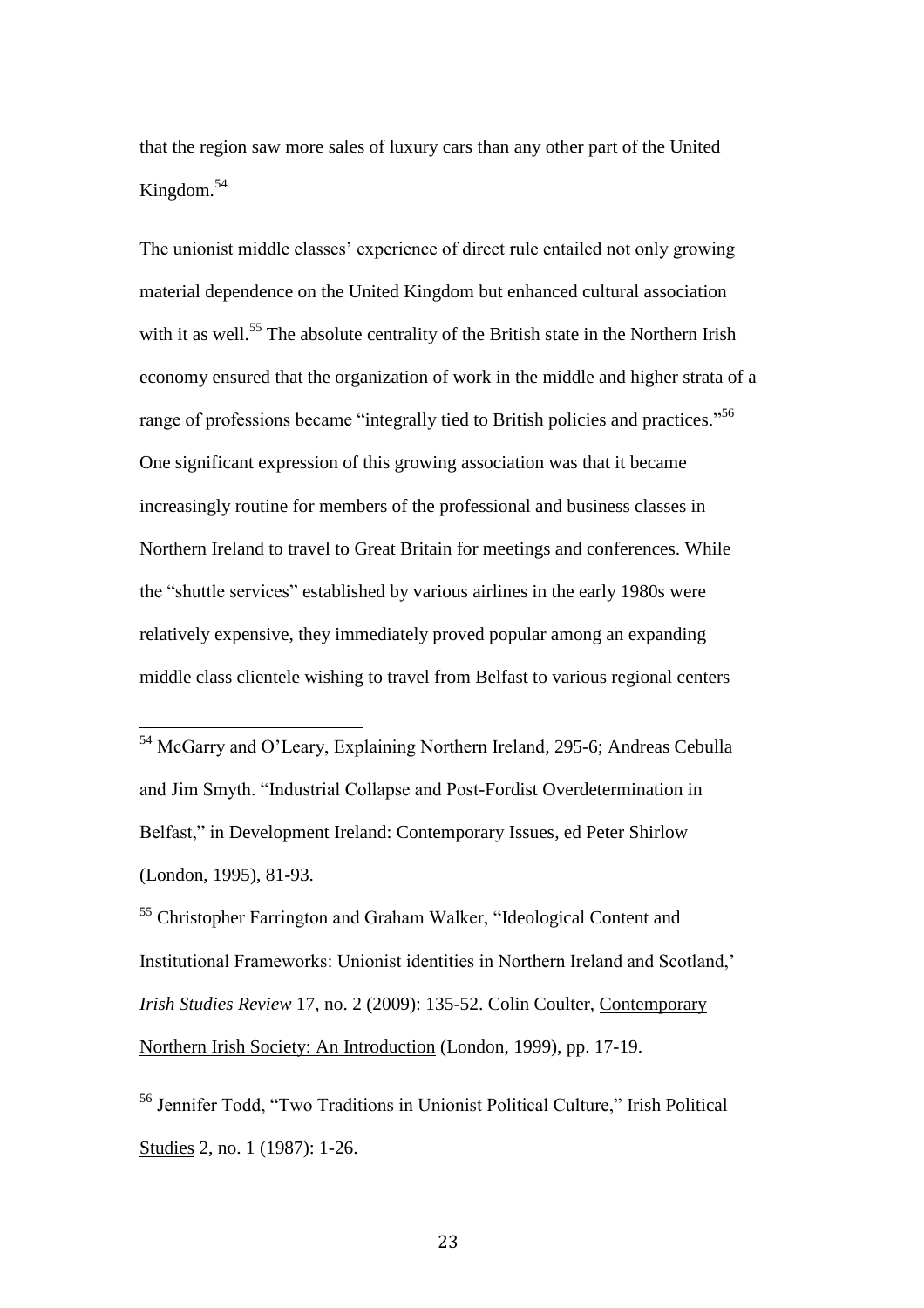throughout the United Kingdom.<sup>57</sup> This growing familiarity with British society was nurtured further by trends in third level education.<sup>58</sup> Over the course of direct rule it became increasingly common for the children of middle class unionists to opt for universities "across the water" and to remain there once their course were completed.<sup>59</sup> Finally, the sense of belonging to a community that extended beyond the six counties and comprised the United Kingdom as a whole was encouraged by patterns within the culture industries. As the prospects of the return of Stormont receded, British newspapers began to outsell their Northern Irish equivalents<sup>60</sup> and in the process facilitated a growing awareness of public life in the other regions of the United Kingdom.

The particular interests and experiences accumulated under direct rule by the unionist middle classes would quickly find political expression in a strategy typically characterized as "integrationist" but persuasively designated by Bew and

<sup>58</sup> Anne McHardy, "Young, Gifted and on a Boat Out of Ulster," Times Higher Education, 10 December 1999.

<sup>59</sup> In 1968, only 326 Northern Irish students attended British universities. By the late 1980s, around 2 500 students were enrolling each year for their first term at a college in Britain, the overwhelming majority of them from Protestant backgrounds. Source: Department of Education (Northern Ireland).

<sup>60</sup> Northern Ireland Readership Survey, 1992.

<sup>&</sup>lt;sup>57</sup> Between 1984 and 1988 alone the number of flights from Northern Ireland to other regions of the United Kingdom rose 40 per cent from 329, 240 to 454, 050. Source: Northern Ireland Tourist Board.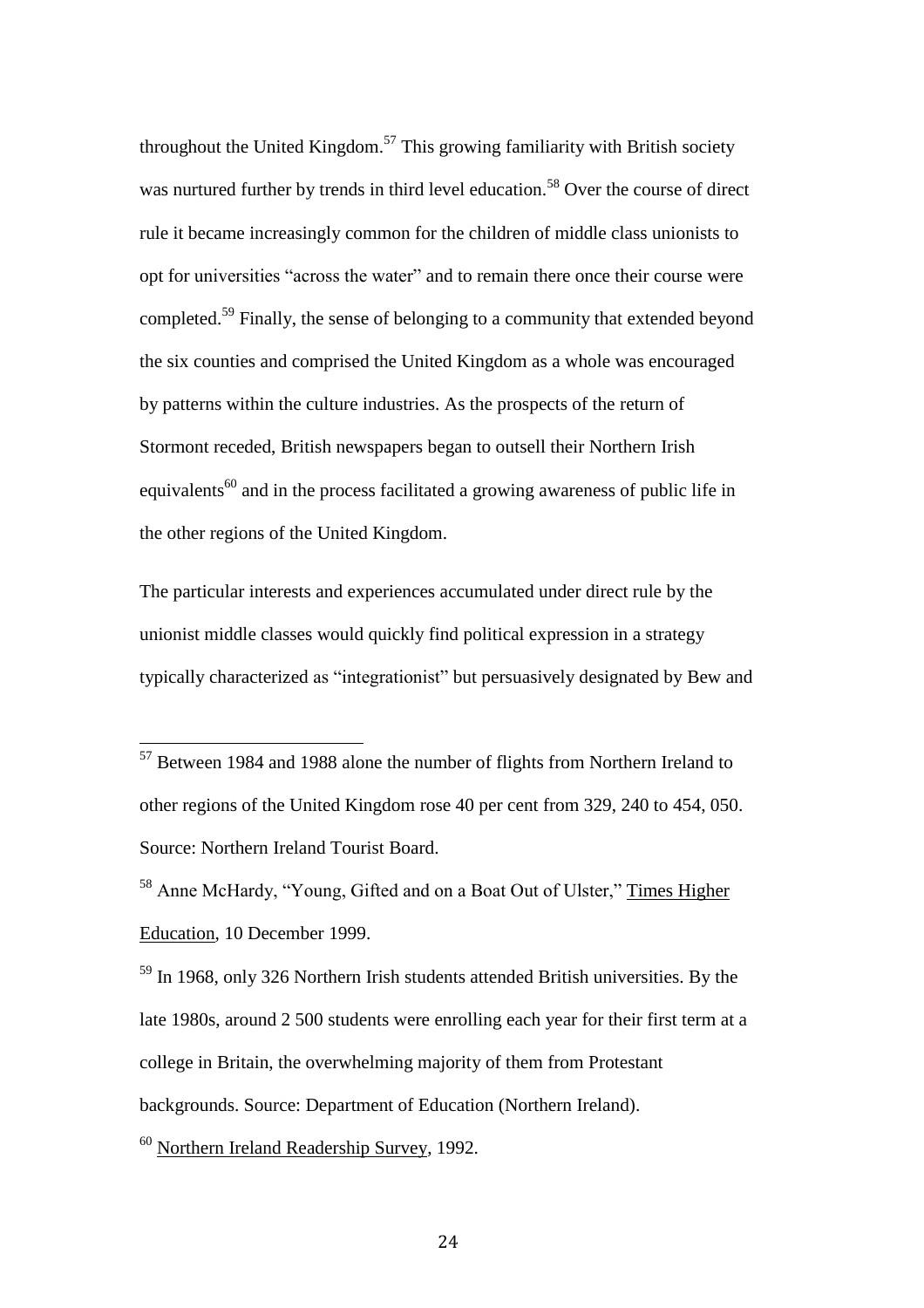Patterson as "minimalist".<sup>61</sup> Closely associated with the Ulster Unionist Party leader James Molyneaux, the 'minimalist' perspective held that it would be best if Northern Ireland continued to be governed from Westminster, not least because devolution was likely to be possible only on terms unacceptable to the unionist community. While aware of the need to reform the more autocratic traits of direct rule, Molyneaux considered that this objective was best pursued through patient diplomacy behind the scenes. The oblique claims of the UUP leader to "have the ear" of key figures in Westminster and Whitehall were of course fatally undermined when he was caught out as much as everyone else within the unionist fold by the advent of the Anglo Irish Agreement.<sup>62</sup>

The events at Hillsborough Castle illustrated as dramatically as possible that the 'minimalist' strategy guiding the then largest Unionist party had merely translated the economic dependence of middle class unionists on the British state into a particularly abject form of political dependence. The humiliation of those advocating "*minimalist* integration" opened up a space for those who wished to advance the case of "equal citizenship" or, as the strategy was sometimes termed, "*electoral* integration." The direction charted by the BICO would exercise a particular resonance among middle class unionists in part because it promised to resolve the gnawing contradictions that had defined their experience since the fall of Stormont. If the project of "equal citizenship" were fully realized, its advocates

<sup>61</sup> Paul Bew and Henry Patterson, "Unionism: Jim Leads On", Fortnight 256 (1987).

 $62$  Walker, A History of the Ulster Unionist Party, 234.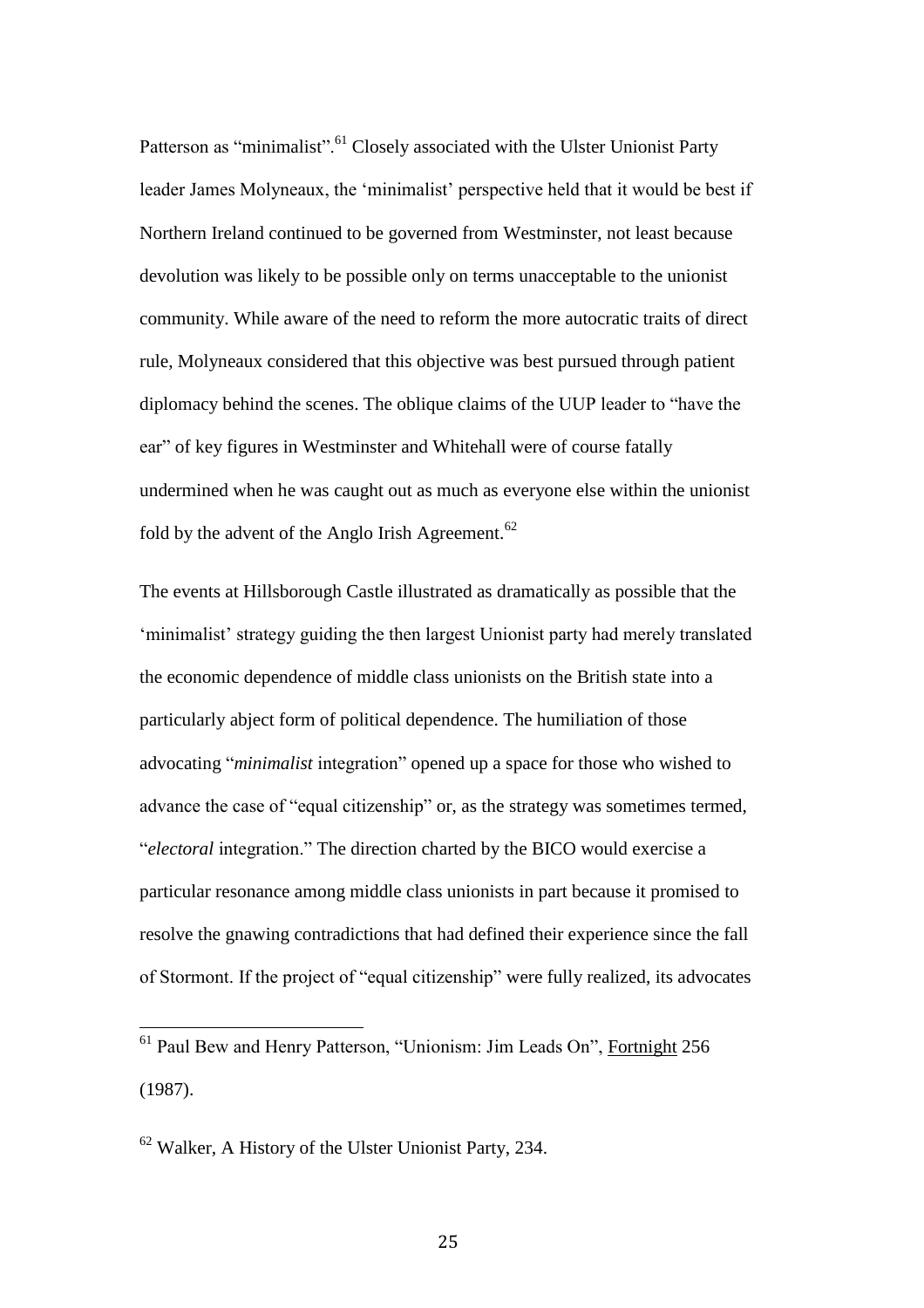insisted, direct rule would become the stable and permanent form of government for Northern Ireland. In addition, the people of the region would for the first time ever be able to participate in the wider public life of the entire United Kingdom. The enterprise of "equal citizenship" accorded, therefore, both with the very substantial material interests of the unionist middle classes and with their burgeoning cultural sense of Britishness.<sup>63</sup> It did so, moreover, while promising to banish the political vulnerability that had discredited the "minimalist" project. The advent of 'equal citizenship' appeared to offer middle class unionists the prospect that while the authority of Westminster could be used to advance their interests, it could not be used to injure them.

If the strategy mapped out in Athol Street appeared tailor made for the unionist middle classes that was probably not entirely coincidental. When the crisis over the Anglo Irish Agreement broke, the seasoned activists in the BICO were keenly aware of the particular elements of Northern Irish society that might, in the first instance at least, be most amenable to the project of "equal citizenship."<sup>64</sup> In the spring of 1986, the Stalinist splinter adopted another persona with the explicit intention of tapping into this potential body of support.

<sup>&</sup>lt;sup>63</sup> Joseph Ruane and Jennifer Todd, The Dynamics of Conflict in Northern Ireland: Power, Conflict and Emancipation, (Cambridge, 1996), 59.

<sup>64</sup> *The Northern Star* 9 no. 1, January 1995, 7-8.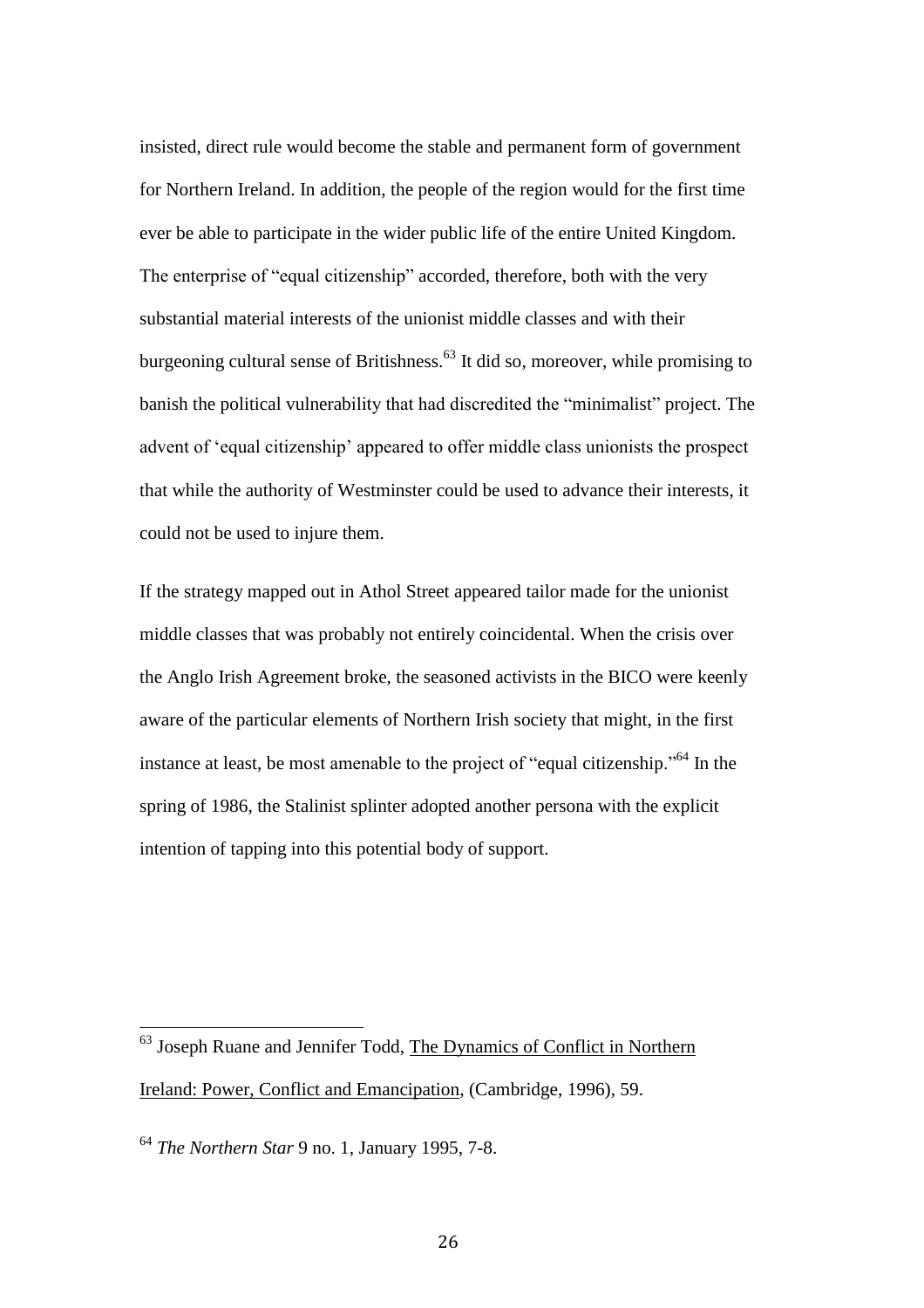### *The Campaign for Equal Citizenship*

The most prominent of all the many front organizations associated with the BICO was conceived in the rather unlikely setting of one of the more affluent districts of London. When a parliamentary by election was called in Fulham for 10 April 1986, the Athol Street grouping decided to run a candidate to promote the cause of "equal citizenship." The academic economist and BICO member Boyd Black stood in the constituency demanding "Democratic Rights for Northern Ireland."<sup>65</sup> Those canvassing for Boyd Black were in the main at pains to emphasize that the purpose of the campaign was not to secure votes – an astute move given that only 98 were received - but rather to bring attention to the exclusion of Northern Irish people from the British political parties. Perhaps the most important outcome of the intervention in Fulham was that it brought together experienced figures in the BICO and those younger people from mainstream Unionist politics that had come to London to canvas.<sup>66</sup> This unusual alliance would prompt the formation in late March 1986 of a new pressure group entitled the *Campaign for Equal Citizenship for Northern Ireland* (CEC).<sup>67</sup> Over the next two years, the CEC would assume considerable prominence in Northern Ireland and in the process bring the arguments formulated by the BICO to a much wider audience than hitherto. The high public profile enjoyed by the pressure group owed a great deal to the recruitment of the prominent figure of Robert McCartney. In the early days of the

<sup>65</sup> *News Letter*, "Loyalist for UK by-election", 17 March 1986, 1.

<sup>66</sup> *The Northern Star* 9 no. 3, March 1995, 6.

<sup>67</sup> *News Letter*, "Pact 'symptom of political malaise'", 31 March 1986, 8.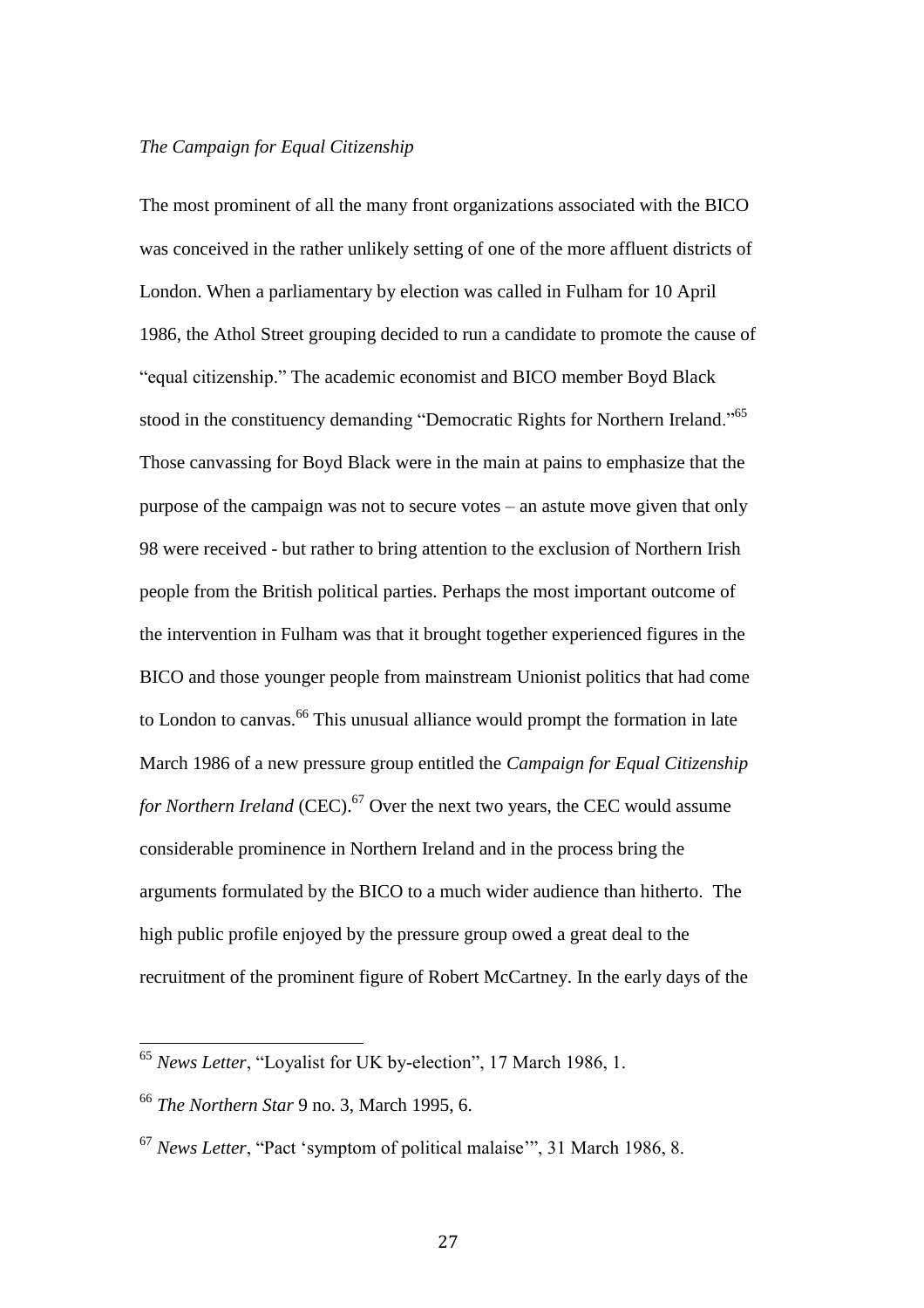CEC, the barrister and Unionist politician acted as the principal spokesperson for the organization before being elected President at its first annual general meeting held on 1 November 1986.<sup>68</sup> A charismatic but abrasive individual presumed to have future ambitions to lead the Ulster Unionist Party, McCartney would at various stages prove to be both the principal asset of, and a major liability to, the pressure group.<sup>69</sup>

From the outset, there existed within the CEC two different, though not entirely discrete, understandings of what the pressure group should stand for and the political lineage that it should claim. The first of these cast the CEC as a "civil rights" movement that was the inheritor of the demand that nationalists had issued in Northern Ireland in the 1960s for "British rights for British citizens."<sup>70</sup> The second regarded the campaign as an expression of "real Unionism" that by seeking the admission of Northern Irish people into the party political life of the United Kingdom assumed the mantle of Sir Edward Carson. Most observers of political discourse in Northern Ireland would have considered these two readings of what "equal citizenship" meant to be entirely incompatible and indeed the tension between them would in time become a major line of fissure within the CEC. In the early stages, however, the "civil rights" and "real Unionism"

<sup>69</sup> Cochrane, Unionist Politics, 101; Christopher Farrington, "Ulster unionism and the Irish historiography debate," Irish Studies Review 11 no. 3 (2003): 251-61, 255.

<sup>70</sup> *The Equal Citizen* 3, 22 December 1985, 4.

 $\overline{a}$ 

28

<sup>&</sup>lt;sup>68</sup> Ibid. "NIO accused of 'keeping Ulster divided'", 3 November 1986, 13.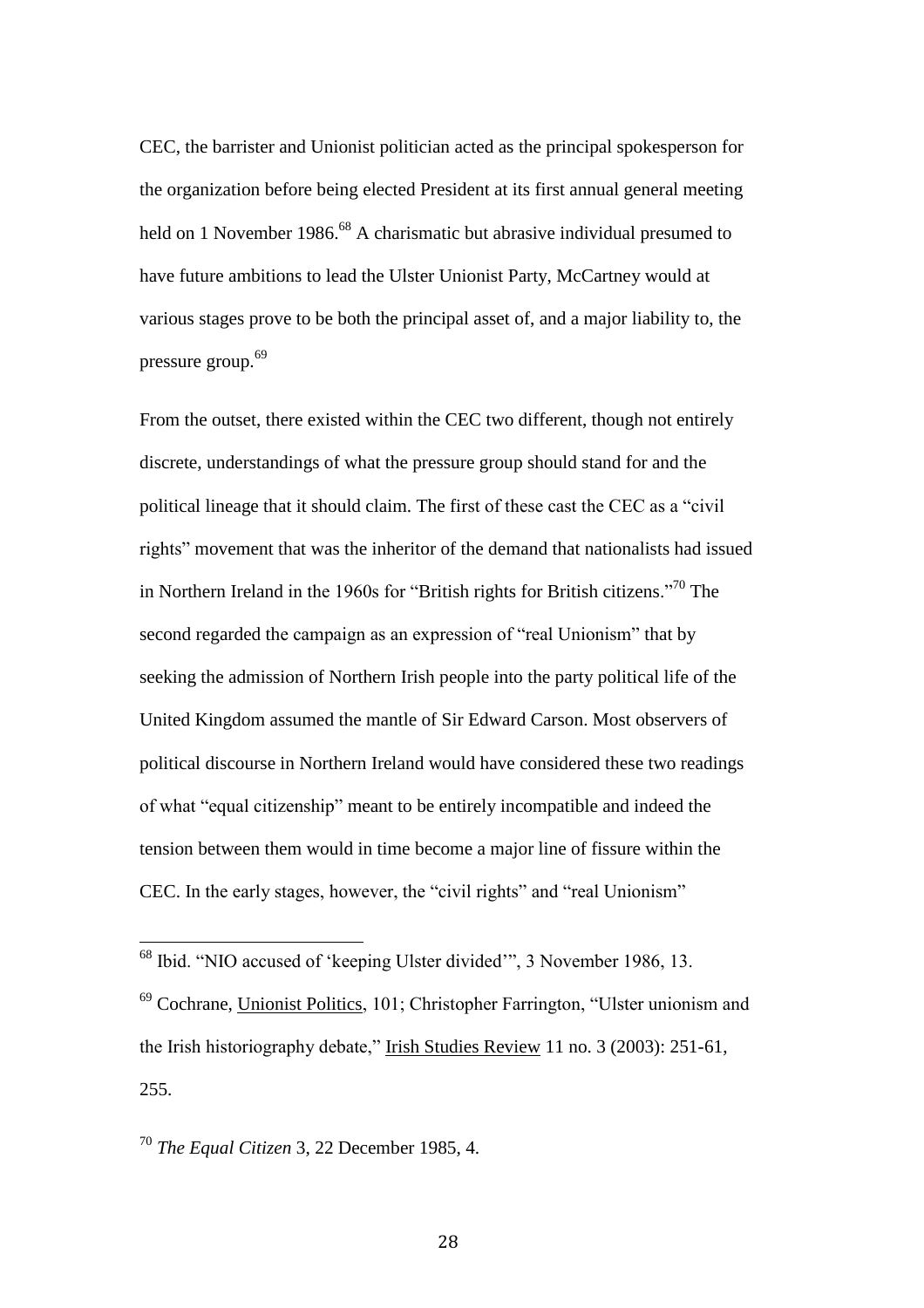arguments both featured prominently in how the pressure group sought to present itself. The first major public address to the CEC by Robert McCartney illustrated this coexistence particularly well.

While the initial public meeting of the pressure group drew a respectable crowd of "more than 100 people, $\cdot$ <sup>71</sup> the second would prove to be a rather more ambitious affair. On 3 July 1986, an audience of "700-plus"<sup>72</sup> turned up at the Ulster Hall in Belfast to hear Robert McCartney deliver a speech entitled "We Have a Vision." The text of the address sought to cast the CEC as an advocate of both "civil rights" and of "real Unionism," and was perhaps unique in referencing in the same breath the unlikely pairing of Sir Edward Carson and Martin Luther King Junior. While the tone of the speech was inclusive and idealistic, the details of the meeting had already disclosed which of the two interpretations of "equal citizenship" had been afforded primacy. The text had, after all, been delivered by a prominent member of the Ulster Unionist Party who was regarded as having ambitions to become leader of what was then still the principal political organization in Northern Ireland. In choosing Robert McCartney as its public face, the CEC had in effect located itself within the bounds of Unionist politics. The sense that the ambitions expressed in "We Have a Vision" were essentially "Unionist" concerns was heightened further by the setting in which they were aired. The Ulster Hall in the centre of Belfast has a cherished place in Unionist

<sup>71</sup> *News Letter*, "Move for unity is stepped up", 15 May 1986, 3.

 $^{72}$  Ibid. "Support boost for equality backers," 5 July 1986, 6; Belfast Telegraph, "'Political prison' warning sounded", 4 July 1986, p. 13.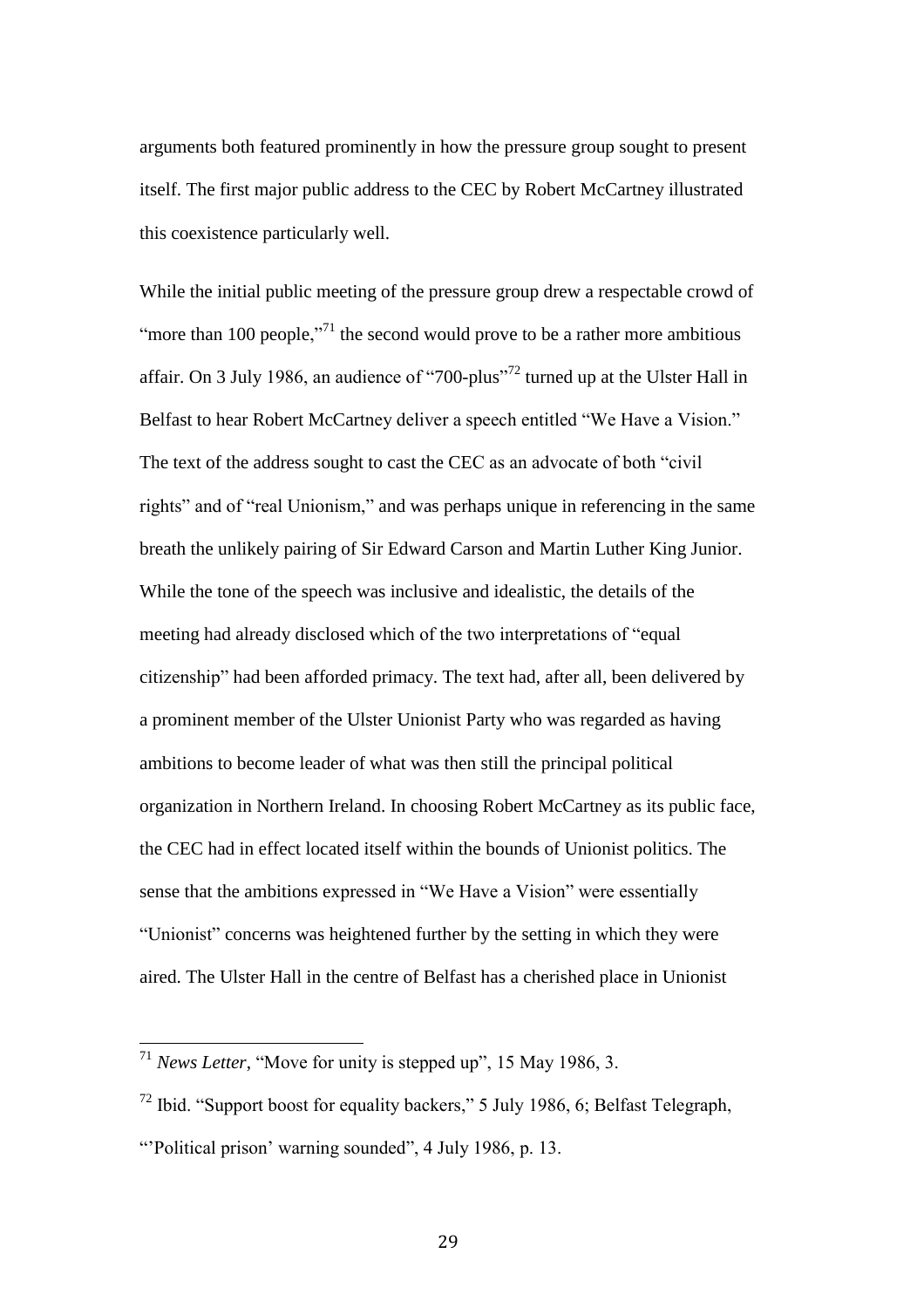iconography due in particular to a speech delivered there by Sir Edward Carson at the height of the Home Rule Crisis in 1912. The very deliberate choice<sup>73</sup> of this "historic" venue for its first major public outing suggested that the CEC had at an early stage decided to cast itself primarily as a voice for "real Unionism."

The initial course charted by the pressure group was prompted at least in part by a pragmatic reading of the existing field of political possibility.<sup>74</sup> The enterprise of building a "civil rights" movement that could transcend the established divisions of Northern Irish public life was a monstrously difficult task unlikely to yield results at least in the immediate term. In contrast, there was a rather greater prospect of winning to the cause of "real Unionism" a Protestant community disorientated by recent political events. It was fairly predictable then that the initial direction of the CEC would be to seek to make advances among the ranks of the Ulster Unionist Party. As Arthur Aughey<sup>75</sup> has noted, there "was always" something quixotic" about this particular strategy. The ultimate objective of electoral integrationists was, after all, to create the conditions that would see local parties preoccupied with the traditional concerns of "constitutional issues" replaced by British parties dealing with the rather more modern fare of "real" politics. In seeking to convert the UUP to their cause, the CEC was in effect

 $^{75}$  Ibid. 162.

 $73$  Peter Brooke of the CEC stated: "We have chosen the Ulster Hall because of the historic importance of the issues we are raising", *News Letter* 3 July 1986, 16.  $74$  Arthur Aughey, Under Siege: Ulster Unionism and the Anglo-Irish Agreement

<sup>(</sup>Belfast, 1989), 147.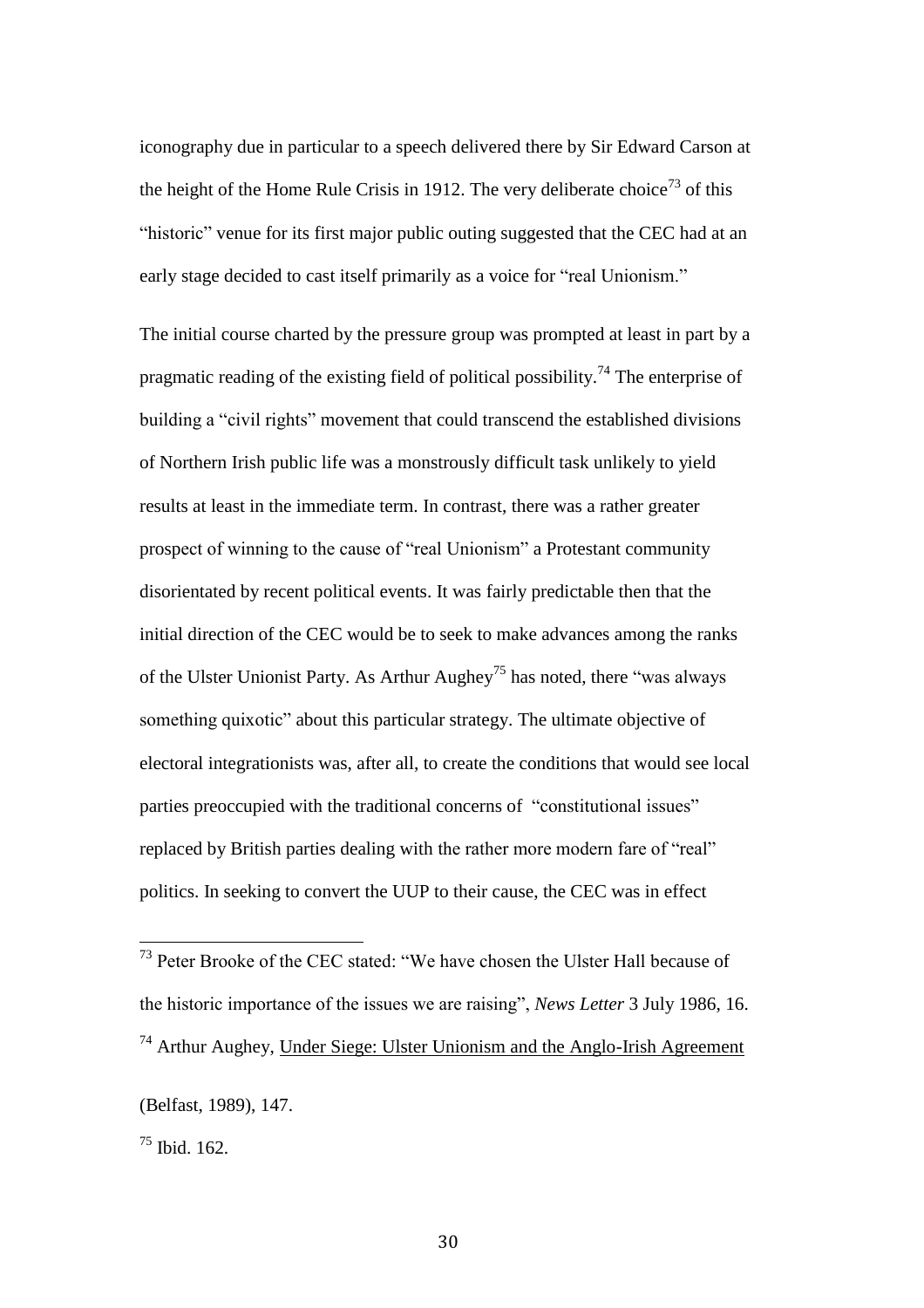inviting the party to collude in its own dissolution. The inevitable resistance that would greet the case for electoral integration would become all too apparent when the traditional voice of Ulster Unionism held its annual conference on 8 November  $1986$ <sup>76</sup>. The principal controversy that weekend centered upon two motions advocating that the party adopt the principles of "equal citizenship" submitted by Robert McCartney and the North Down association of which he was a member. In a heated session from which the media had been excluded, $^{77}$  the newly elected President of the CEC moved the twin motions with a speech in which he delivered a withering appraisal of the UUP leadership whom he claimed had "neither vision nor policy."<sup>78</sup> The hierarchy of the party responded by having a number of influential figures, including the widely revered Enoch Powell,<sup>79</sup> table an alternative proposal that any discussion about the future should be shelved until the loathed Anglo Irish Agreement had been defeated. While the blocking amendment tabled by the UUP leadership was carried, the margin of victory – 199 to  $153^{80}$  - was far from overwhelming and suggested that there was perhaps within the party a constituency that at the very least wished to have a

 $\overline{a}$ 

<sup>78</sup> Robert McCartney, Speech at the Ulster Unionist Party Conference, Forum Hotel  $8<sup>th</sup>$  November 1986, 1.

<sup>79</sup> Paul Corthorn, "Enoch Powell, Ulster Unionism, and the British Nation," Journal of British Studies 51, no. 4 (October 2012): 967 – 997.

<sup>80</sup> *News Letter,* "Molyneaux demands unity in party policy battle", 10 November 1986, 12-13.

<sup>&</sup>lt;sup>76</sup> Walker, A History of the Ulster Unionist Party, 238-9.

<sup>77</sup> *News Letter* "Unionist gag row", 8 November 1986, 1-2.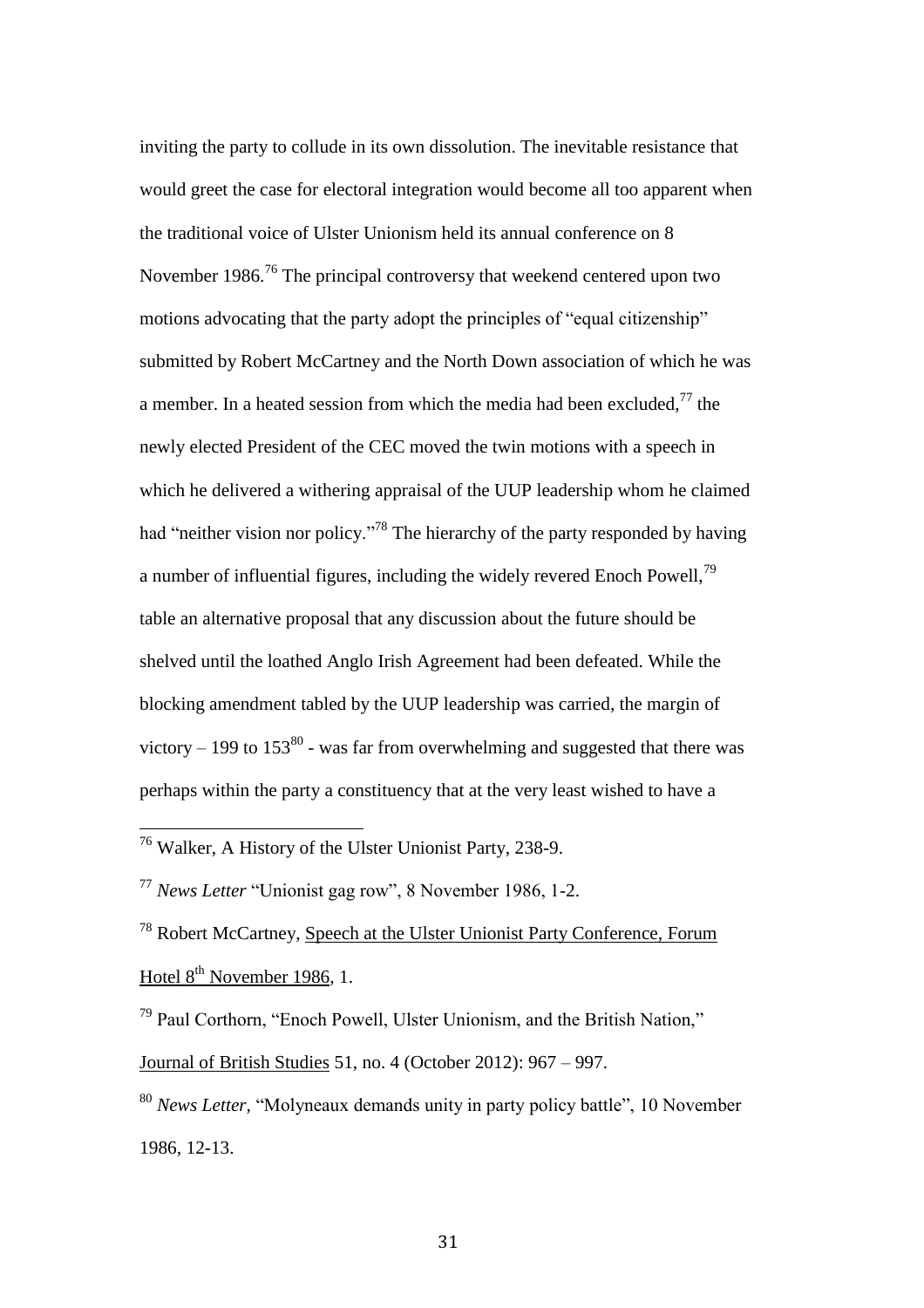discussion about the ideas that the CEC had recently brought to the fore of public debate.

The defeat at the UUP annual conference appeared if anything merely to have strengthened Robert McCartney's ambition and resolve. Over the next few months, the public profile of the CEC President would become ever more prominent and his comments on the party leadership would become even more caustic. The hierarchy of the UUP increasingly regarded McCartney as a source of division and by February 1987 had already agreed to take moves to deal with him.<sup>81</sup> On Monday 18 May 1987, the outspoken barrister appeared before a disciplinary committee of the party. The multiple charges levelled at McCartney fell into two main categories. $82$  The first addressed what Arthur Aughey, as we saw earlier, termed the "quixotic" nature of McCartney's twin roles as CEC President and Ulster Unionist. The disciplinary committee made the entirely logical case that the activities of the pressure group were designed to invite other parties to compete for votes in Northern Ireland and hence were detrimental to the interests of the UUP. The second broad allegation against McCartney centred on a whole plethora of critical comments that he had directed towards the leadership of Ulster Unionism. Among the many colorful quotations cited at the meeting were his claim that party policy was being "decided at the urinals of the House of Commons" and his allegation that the UUP, in league with all the other local parties, was content with "Lilliputian sectarian politics where they can crow over

<sup>81</sup> Cochrane, Unionist Politics, 221.

<sup>82</sup> *News Letter*, 'Victory pledge', 20 May 1987, 1-2.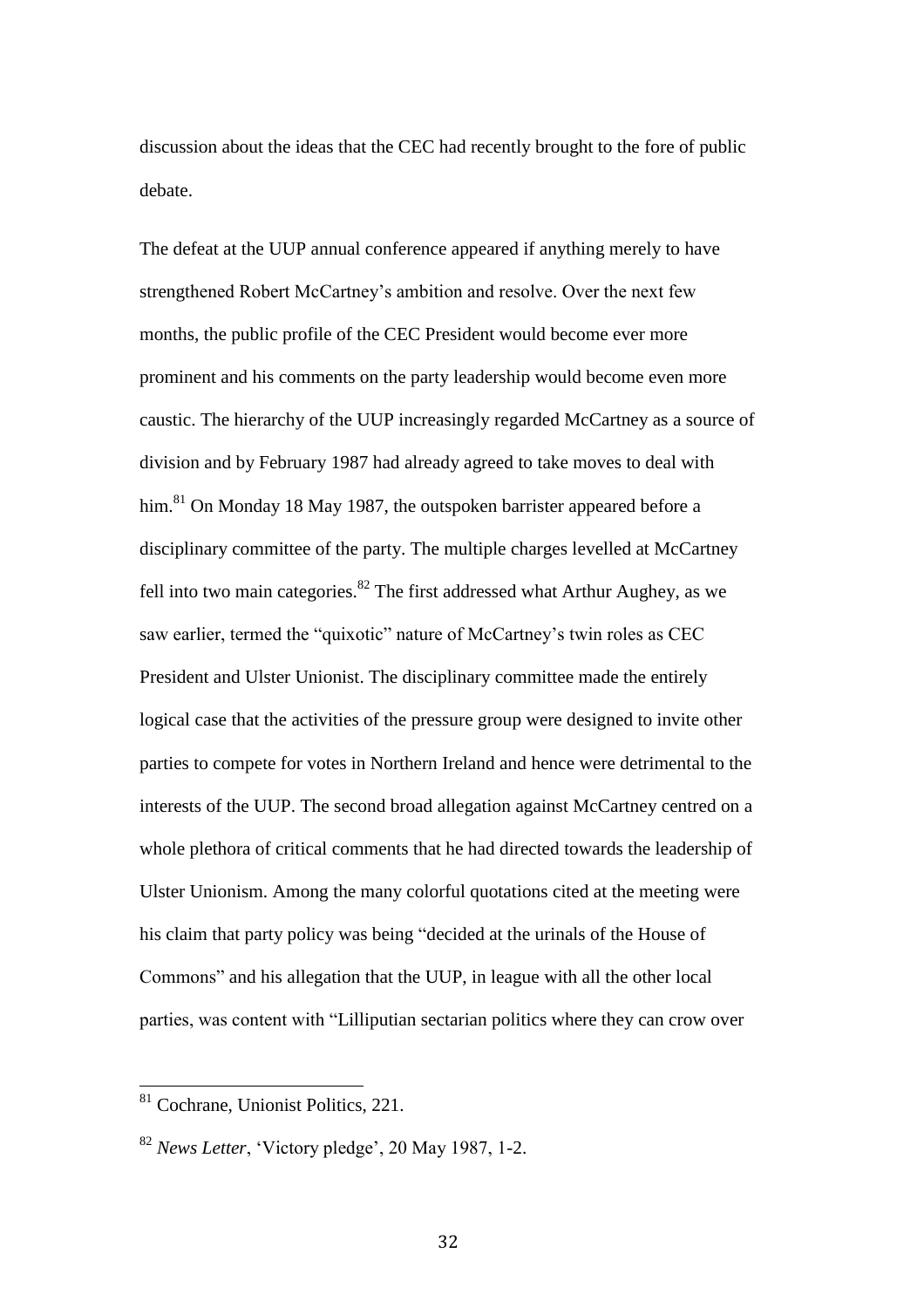their own little dung hills." The venom and frequency of McCartney's invective had offered a great deal of ammunition to his many enemies within the UUP and on the day after the disciplinary hearing the inevitable announcement came that he had had been expelled from the party.

If the case for terminating McCartney's membership had not been deemed sufficiently overwhelming already, the UUP might have considered adding another item to the charge sheet drawn against him. In the wake of the Anglo Irish Agreement, the two main Unionist parties had agreed that in the interests of unity they would not stand against one another at elections. This electoral pact had been extended to include the only sitting independent Unionist MP, James Kilfedder. On the evening of 15 May 1987, the North Down Ulster Unionist Association voted by a margin of 39 to 29 to select Robert McCartney as its candidate to stand against Kilfedder in the forthcoming Westminster election.<sup>83</sup> As the decision to expel McCartney had already in effect been taken, this deliberate breach of the Unionist electoral pact did not alter his circumstances. The outcome of the selection meeting would, however, have considerable repercussions for every other party member in the constituency. On 26 May 1987, the UUP announced that it had decided to expel the North Down association *en masse*. <sup>84</sup> This was a

 $\overline{a}$ <sup>83</sup> Ibid. "McCartney blow to poll pact', 16 May 1986, 1-2; *Belfast Telegraph*, "OUP rebel to stand", 16 May 1987, 1.

<sup>84</sup> *News Letter*, "Rebels ditched", 27 May 1987, 1-2.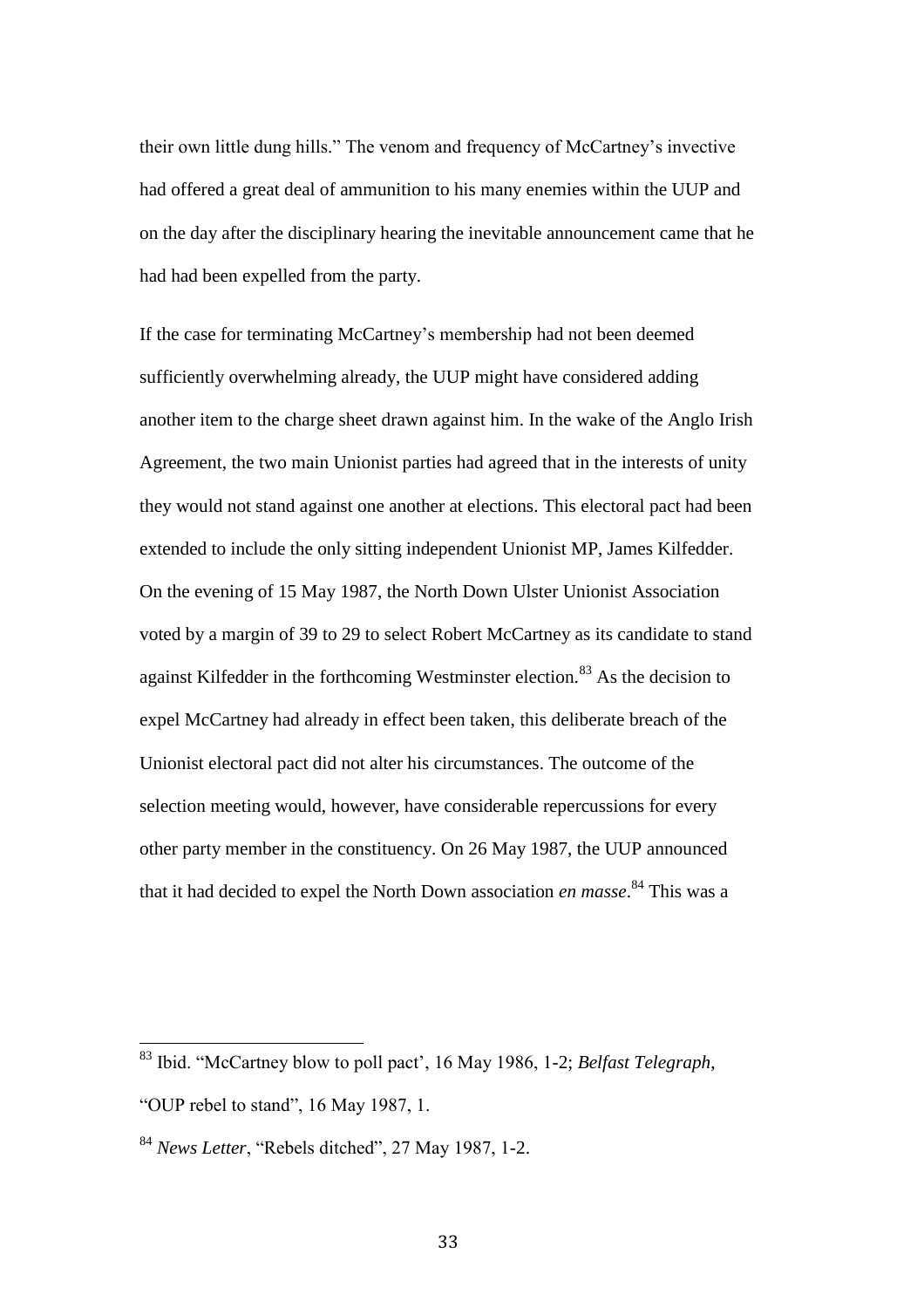remarkably rare instance of decisive action by a party hierarchy whose inertia had been compounded by the traumas visited by the Anglo Irish Agreement.<sup>85</sup>

Expulsion from the UUP appeared insufficient to knock McCartney out of his stride and he announced immediately that he would run as an independent "Real Unionist" candidate on an "equal citizenship" platform.<sup>86</sup> The team that gathered to support McCartney was by far the largest of the three candidates running in North Down and one journalist noted that the barrister had attracted an "eager, almost fanatical, band of workers."<sup>87</sup> The zeal of the "Real Unionist" campaign team derived in part from the fact that at its centre was a group of Athol Street figures who were the source of most of the ideas and all of the literature designed to prise the seat from James Kilfedder.<sup>88</sup> The presence of "Communists" on the leafy avenues of a constitency often referred to as Northern Ireland's "gold coast" would prove one of many sources of controversy. While elections in North Down had traditionally tended toward the genteel, the 1987 contest would produce a whole series of lurid allegations among the three candidates. The sitting MP claimed to have been the victim of a "Nazi smear campaign" and alleged that he had been verbally and physically threatened by "people from outside the area

<sup>85</sup> Farrington, Ulster Unionism, 69-71.

<sup>86</sup> *News Letter*, "McCartney launches into campaign attack", 19 May 1987, 9;

*Belfast Telegraph*, "No new party: QC", 20 May 1987, 1, 3.

<sup>87</sup> *News Letter*, "Triangular battle for a square deal," 6 June 1987, 9.

<sup>88</sup> *The Northern Star* 9 nos. 6-7, June-July 1995, 6.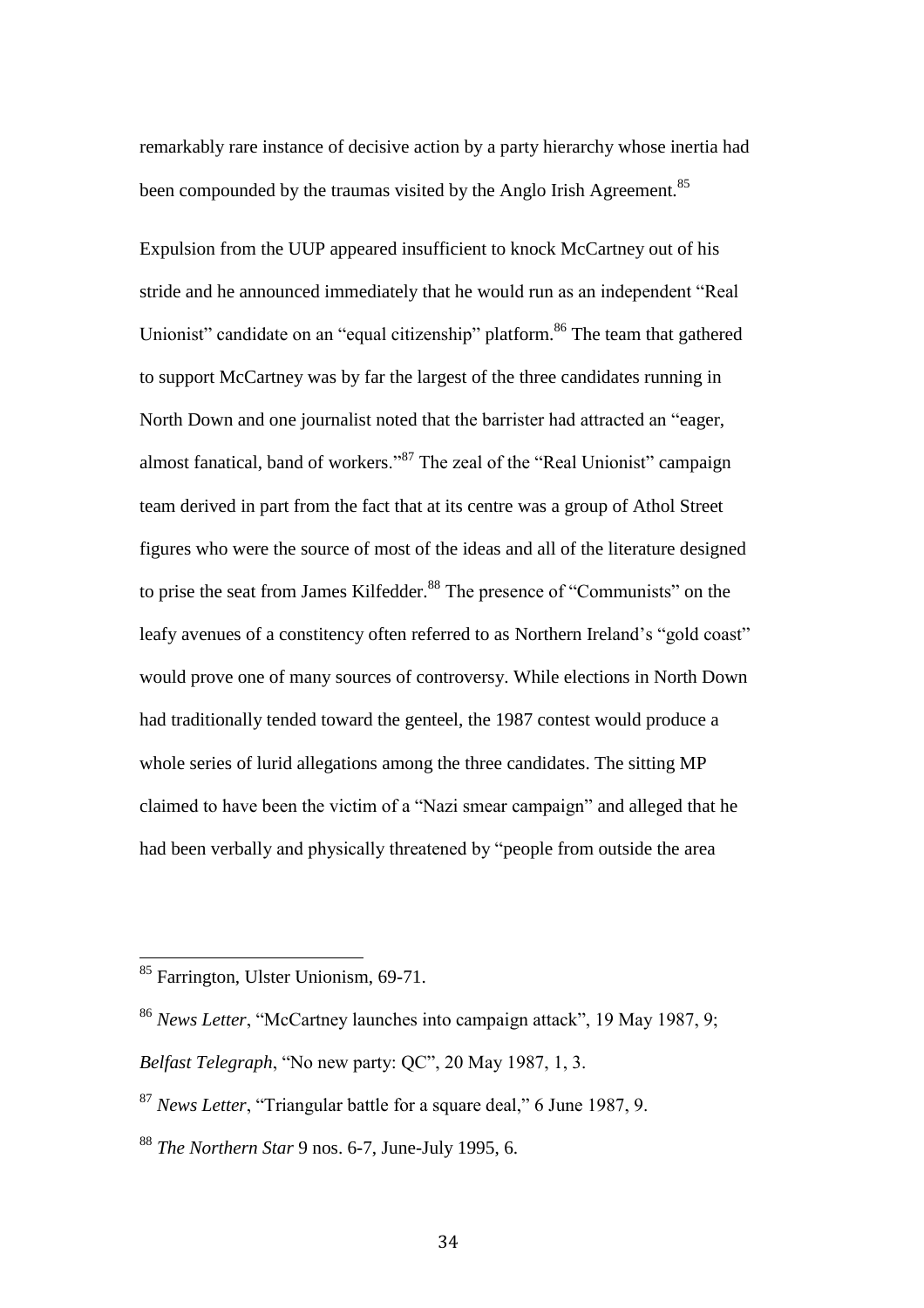wielding sticks."<sup>89</sup> John Cushnahan of the Alliance Party reported that two men in a car had attempted to run him down one evening when he was putting up election posters.<sup>90</sup>

As tempers began to fray, the combustible figure of Robert McCartney was to be heard making claims about the imminent success of his campaign.<sup>91</sup> When the polls closed, however, this confidence would quickly prove to have been misplaced. North Down had seen the third largest swing of the 1987 elections anywhere in the United Kingdom but James Kilfedder had still managed to retain his seat, albeit with a vastly reduced majority of around 4, 000 votes.<sup>92</sup> While the outcome of the "Real Unionist" campaign would ultimately prove a disappointment, there was much from which the CEC might have drawn comfort. In particular, the contest in North Down had drawn to the standard of "equal citizenship" a substantial body of activists who transcended political distinctions often deemed insurmountable – staunch Unionists canvassed with erstwhile Republicans, Stalinists rubbed shoulders with Thatcherites, Gay Rights activists found common cause with the more genteel elements of the unionist middle

<sup>89</sup> *News Letter*, "Kilfedder hits out over 'Nazi smear campaign,'" 6 June 1987, 7; *County Down Spectator*, "Allegations abound in election race", 4 June 1987, 1. <sup>90</sup> *News Letter*, "Cushnahan dodges speeding car peril", 11 June 1987, 8.

 $\overline{a}$ 

 $92$  Aughey, Under Siege, 164. Kilfedder's majority in 1987 was 3 953. In 1983, the only previous Westminster election in which McCartney had stood against him, the distance between the two candidates was 14 600 votes

<sup>91</sup> Ibid. "Triangular battle for a square deal", 6 June 1987, 9.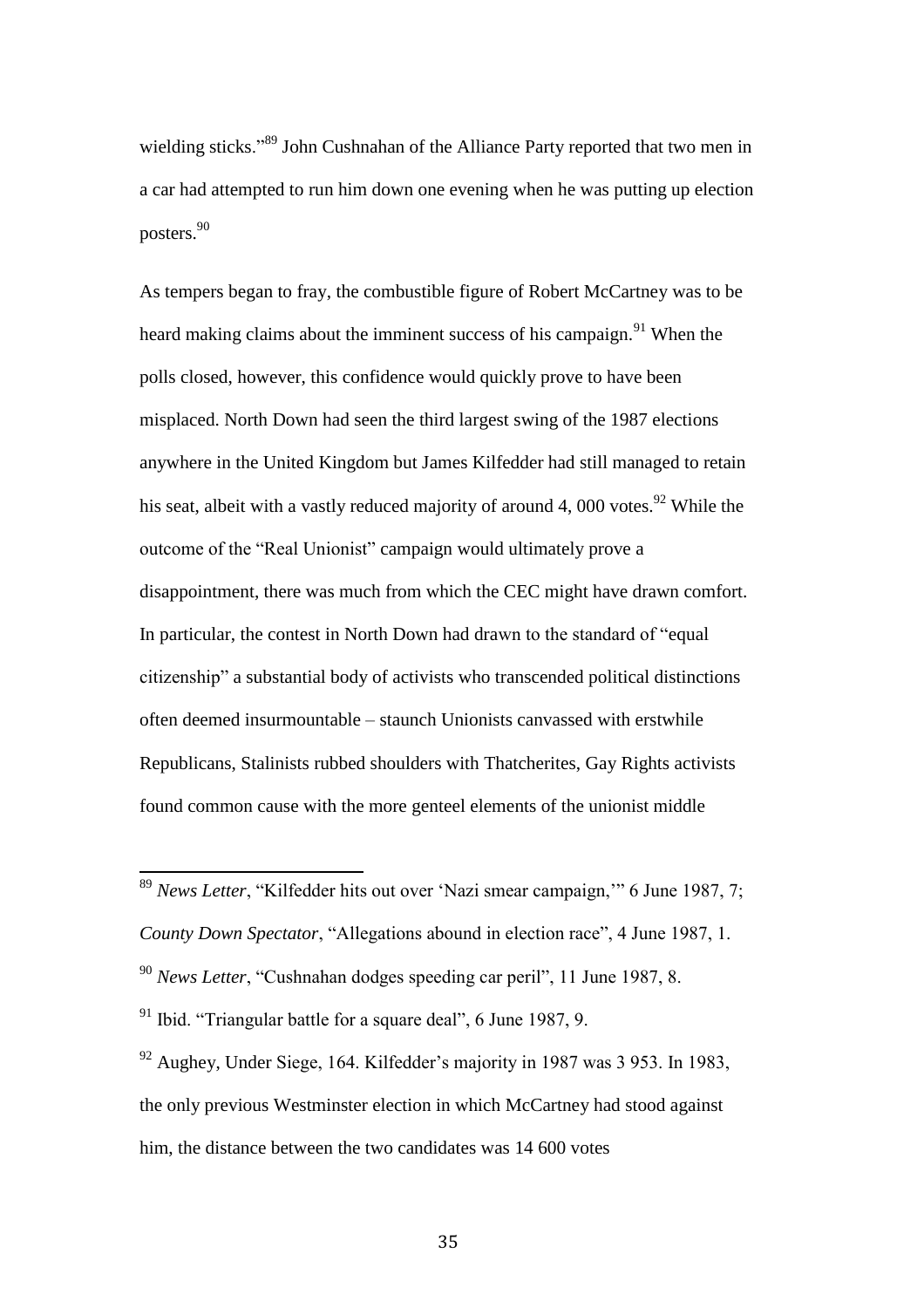classes. While the diversity that sheltered under its umbrella was often vaunted as the principal attribute of the CEC, it would also prove to be its undoing. In the year that followed the unity and energy of the North Down campaign, the differences always latent within the pressure group would begin to tear it apart.<sup>93</sup>

# *Schisms Within the CEC*

The principal fault line that opened up within the CEC inevitably mapped the tensions between the two principal centres of power within the organisation, namely the Athol Street grouping on the one hand and Robert McCartney and his supporters on the other. The small band of longstanding BICO activists - now operating as the *Ingram Society<sup>94</sup>* - contested that McCartney had come to exercise too much influence within the pressure group and was intent on reducing its executive committee to a state of "obedience to his sovereign wish."<sup>95</sup> One incident that rankled in particular occurred on 20 November 1987 when the CEC President used a press conference to announce that the group planned to invite a range of figures from civil society to discuss possible directions for political progress and that a record would be kept of those who declined to attend. The proposed meeting came as a surprise to other members of the executive who had not discussed, let alone approved, the idea. What came to be known as the "blacklist" statement was an incident widely cited by those who felt that the

<sup>&</sup>lt;sup>93</sup> Farrington, Ulster Unionism, 64.

<sup>94</sup> *Workers' Weekly* 2, no. 675, 19 March 1988, 2-3.

 $95$  Ibid. 2 no. 677, 2 April 1988, 3.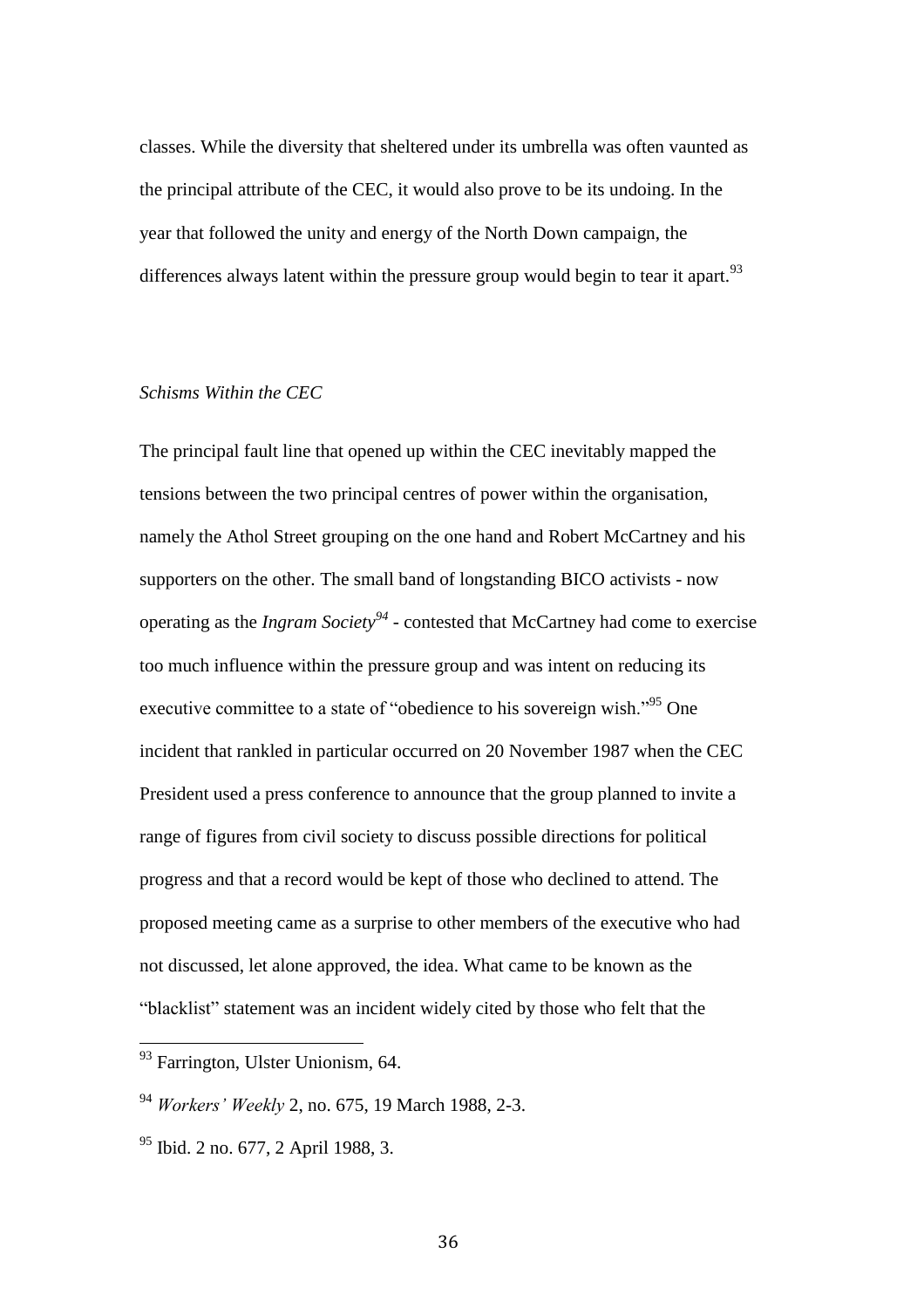President of the CEC exercised excessive authority over the organisation and that his ego was out of control.

The Athol Street grouping held further that McCartney had used his influence to take the CEC in an unpalatable ideological direction. The key players within the BICO had endorsed the "Real Unionist" persona that the pressure group had adopted in its early days. The experience of the 1987 Westminster elections, however, had produced a clear change of heart. While the Athol Street sect would in public declare the North Down campaign to have been a moral victory<sup>96</sup> they knew in private that what mattered most was that it had been a political defeat.<sup>97</sup> The BICO activists felt that if the CEC were to make a genuine impact on the political culture of Northern Ireland it would have to abandon the discourse of "Real Unionism" and recast itself solely as an inclusive campaign for "civil rights." A rally held a few weeks after the disappointment in North Down offered an opportunity for the CEC to chart a rather different course. While the Athol Street group felt that a meeting held in the Ulster Hall on 2 July 1987 to mark the first anniversary of the pressure group should be used make the case for the British parties organising in Northern Ireland as a civil right, Robert McCartney had other ideas. On the night, McCartney used the platform to denounce the crossparty Unionist Task Force on the grounds that its anticipated recommendation of

<sup>96</sup> The front page headline of the next (August 1987) edition of *the Equal Citizen*, for instance, declared 'North Down Success!'.

 $97$  Aughey, Under Siege, 165.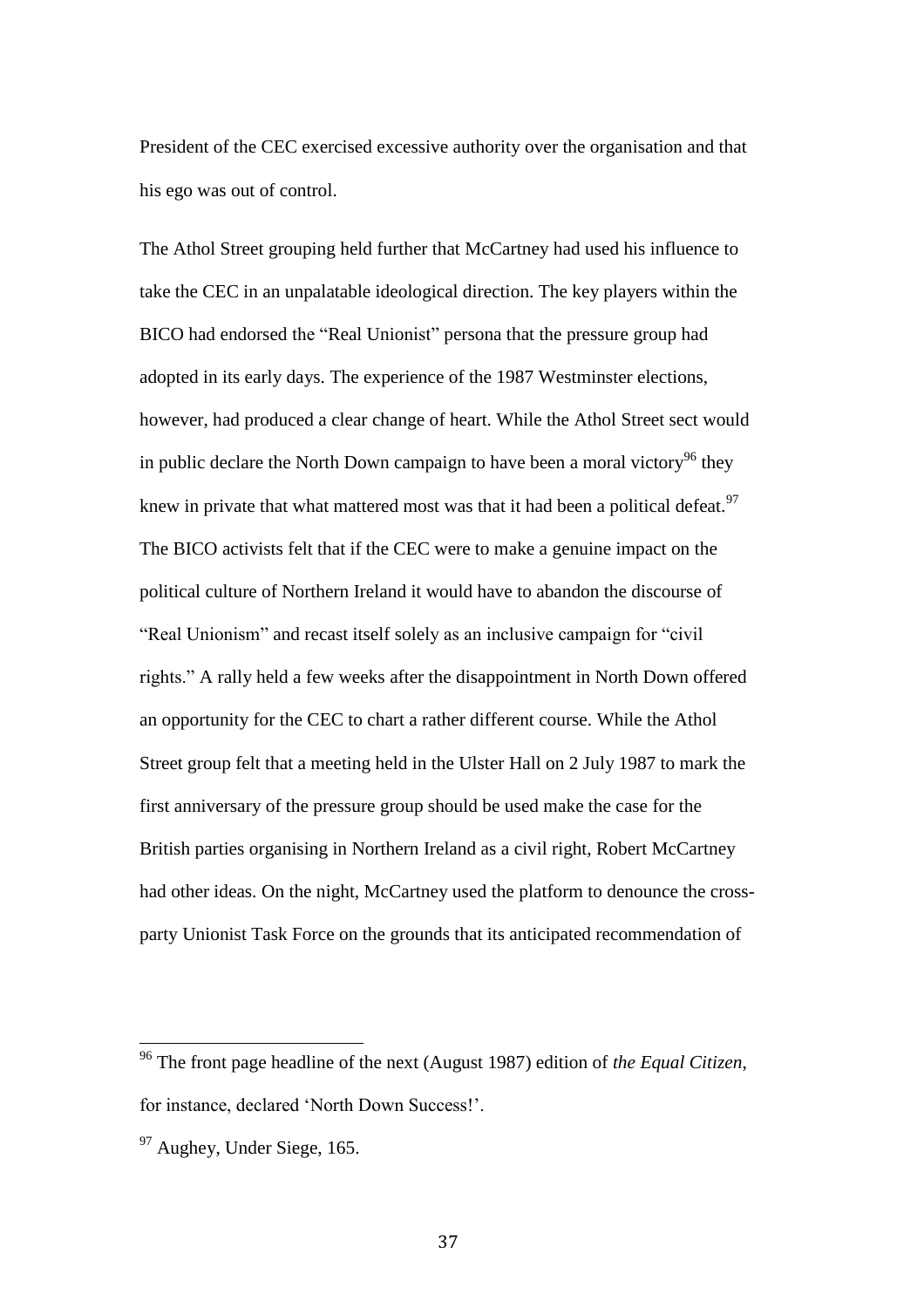power-sharing devolution represented a form of "capitulation."<sup>98</sup> In the eyes of the BICO, McCartney had squandered a golden opportunity to move beyond the abiding concerns of local politics and had instead "immersed the CEC in the squabbles of the Unionist Family."<sup>99</sup> The conviction that the controversial barrister had taken the pressure group in a direction that was "too Unionist" was compounded by a series of subsequent events. In particular, the Athol Street contingent were outraged in March 1988 when McCartney appeared to suggest that the entire Catholic population was "morally culpable" for the deaths of two off duty British soliders at a Republican funeral in west Belfast.<sup>100</sup>

Those who found themselves on the other side of this increasingly acrimonious disptute would inevitably offer a radically different intrepretation.<sup>101</sup> Supporters of McCartney would suggest that the allegations issued from Athol Street merely represented a petulant response to the disappointment of having invested a great deal of political capital in the North Down campaign without the desired return. The CEC President himself would contest that the criticisms levelled at him were simply expressions of spite from activists who had lost control of an organisation they had been instrumental in founding.<sup>102</sup> While the origins of the fissures within

<sup>102</sup> News Letter, "Campaign split over McCartney 'blacklist'", 4 March 1987, 10.

<sup>98</sup> *News Letter*, "Secret deal claims made by McCartney", 3 July 1987, 9; *Belfast* 

*Telegraph*, "Unionist deal claim is denied", 3 July 1987, 4.

<sup>99</sup> *Workers' Weekly* 2 no. 675, 19 March 1988, 2.

<sup>100</sup> Ibid*.* 2, no. 676, 26 March 1988, 2.

<sup>&</sup>lt;sup>101</sup> Robin Wilson, "Sect behind CEC split", Fortnight 261, April 1988, 4.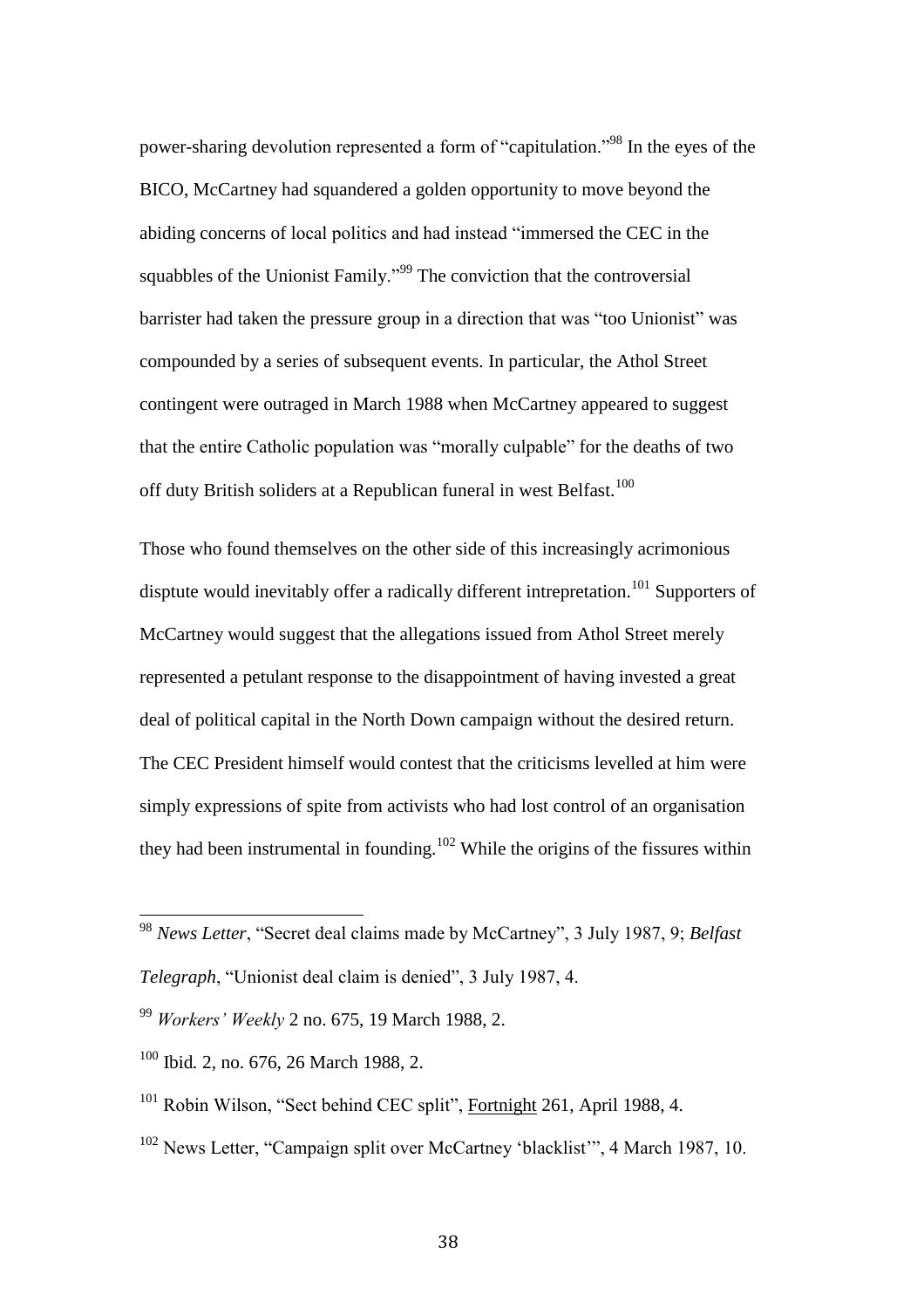the pressure group were open to dispute, their impact was rather more clear cut. In the closing months of 1987, meetings of the executive committee of the CEC became increasingly rancorous affairs. The minutes for 21 December 1987, for instance, record Robert McCartney storming from the room when the BICO member David Morrison attempted, unsuccesfully, to pass a motion of censure against him. As relations deteriorated within the CEC, a number of pivotal figures resigned from the organisation. The "blacklist" statement in November prompted the immediate resignation of the most influential BICO intellectual, Brendan Clifford.<sup>103</sup> In the spring of the following year, the two principal office bearers of the CEC followed suit. On 12 March 1988, a press release from the CEC announced that Robert McCartney had resigned as President and Dr Laurence Kennedy had stood down as Chairman. These resignations would prove to be simply tactical manoeuvres. Both McCartney and Kennedy intended to return their positions once they had been able to sideline their critics.

It would soon become apparent that the BICO harboured more or less identical ambitions. As the divisions within the CEC became ever more acrimonious in late 1987 and early 1988, the Athol Street group remained uncharacteristically discreet about the whole affair. Indeed, in advance of the *News Letter* running an article that made public the splits within the CEC on 4 March  $1988$ ,  $^{104}$  only one piece

 $103$  Clifford's letter of resignation was noted in the minutes of the CEC executive committee meeting held on 30 November 1987.

<sup>104</sup> News Letter, "Campaign split over McCartney 'blacklist'", 4 March 1987, 10.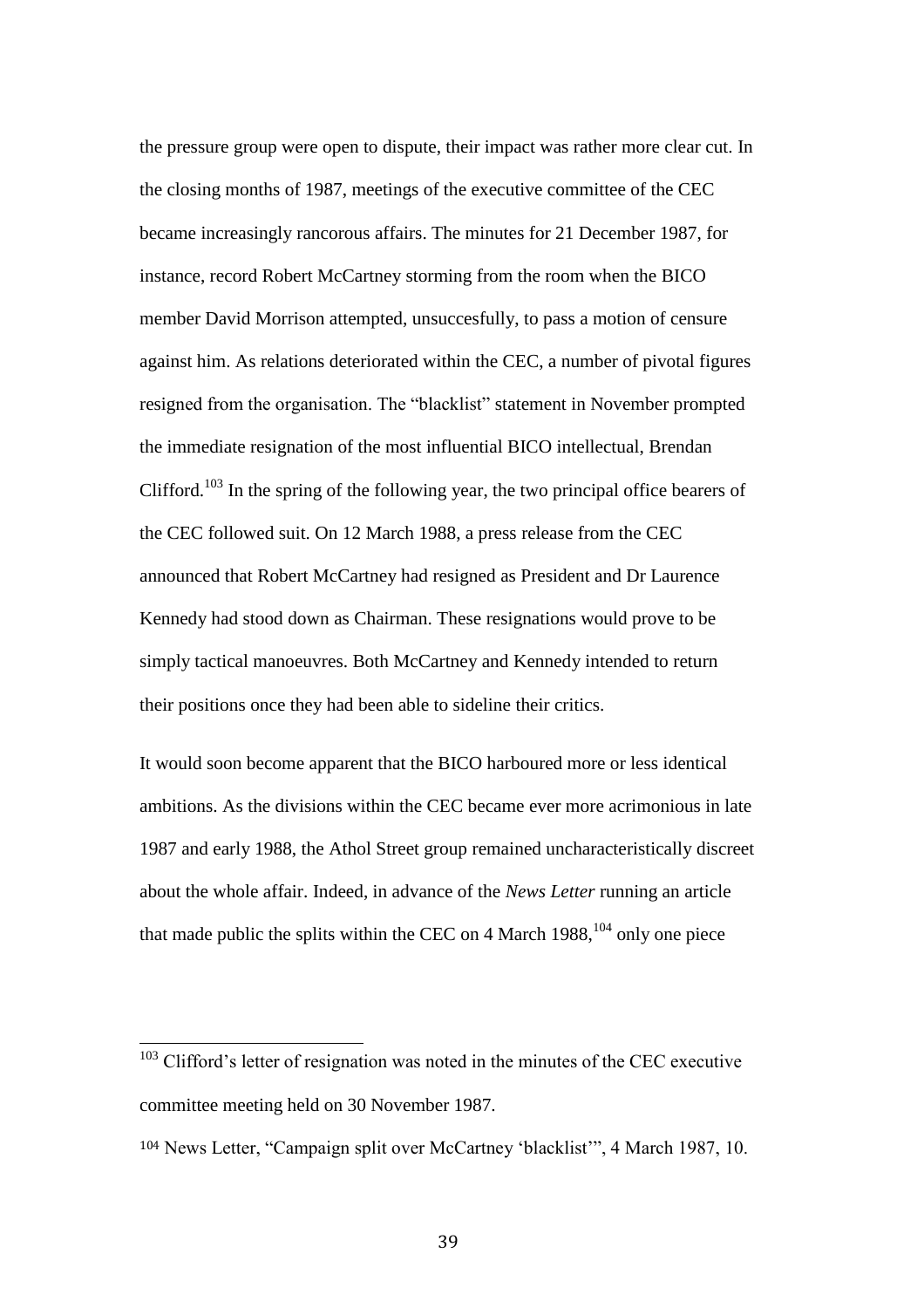criticising McCartney had in fact appeared in their journal *Workers' Weekly*. 105 The discretion exercised by the notoriously vitriolic BICO activists reflected their concern to hold the organisation together in advance of resuming control of it at some stage in the near future. The competing ambitions of the two principal factions within the CEC would clash at a heated extraordinary general meeting convened on 18 June 1988. Among the matters before the conference was a motion from the Athol Street grouping demanding that Robert McCartney be censured on the grounds he had "moulded the CEC around his own personality" and that his resignation had damaged the organisation in a manner that needed to be acknowledged. That the motion was easily defeated revealed the balance of forces in the room and this was confirmed when the meeting turned to consider the competitors for the position of President. In a last ditch attempt to recapture the organisation they had founded, the BICO had decided to run Mark Langhammer against Robert McCartney for the leadership of the CEC. When the ballots were counted, it emerged that the former President had been returned by a margin of "almost four to one."<sup>106</sup> The re-election of McCartney with such a ringing endorsement clearly signalled that he was the ultimate victor in the bitter disputes within the CEC. The BICO members present reacted angrily by attempting to "wreck"<sup>107</sup> the meeting before departing to sever all remaining ties to the pressure group. Inevitably, Athol Street marked this parting of the ways by

<sup>105</sup> *Workers' Weekly* 2, no. 666, 16 January 1988, 2.

<sup>106</sup> *News Letter*, "Setback for equality group," 20 June 1987, 1-2.

 $107$  This was the term used by Boyd Black – a BICO member from 1972 to 1988 in an interview with the author.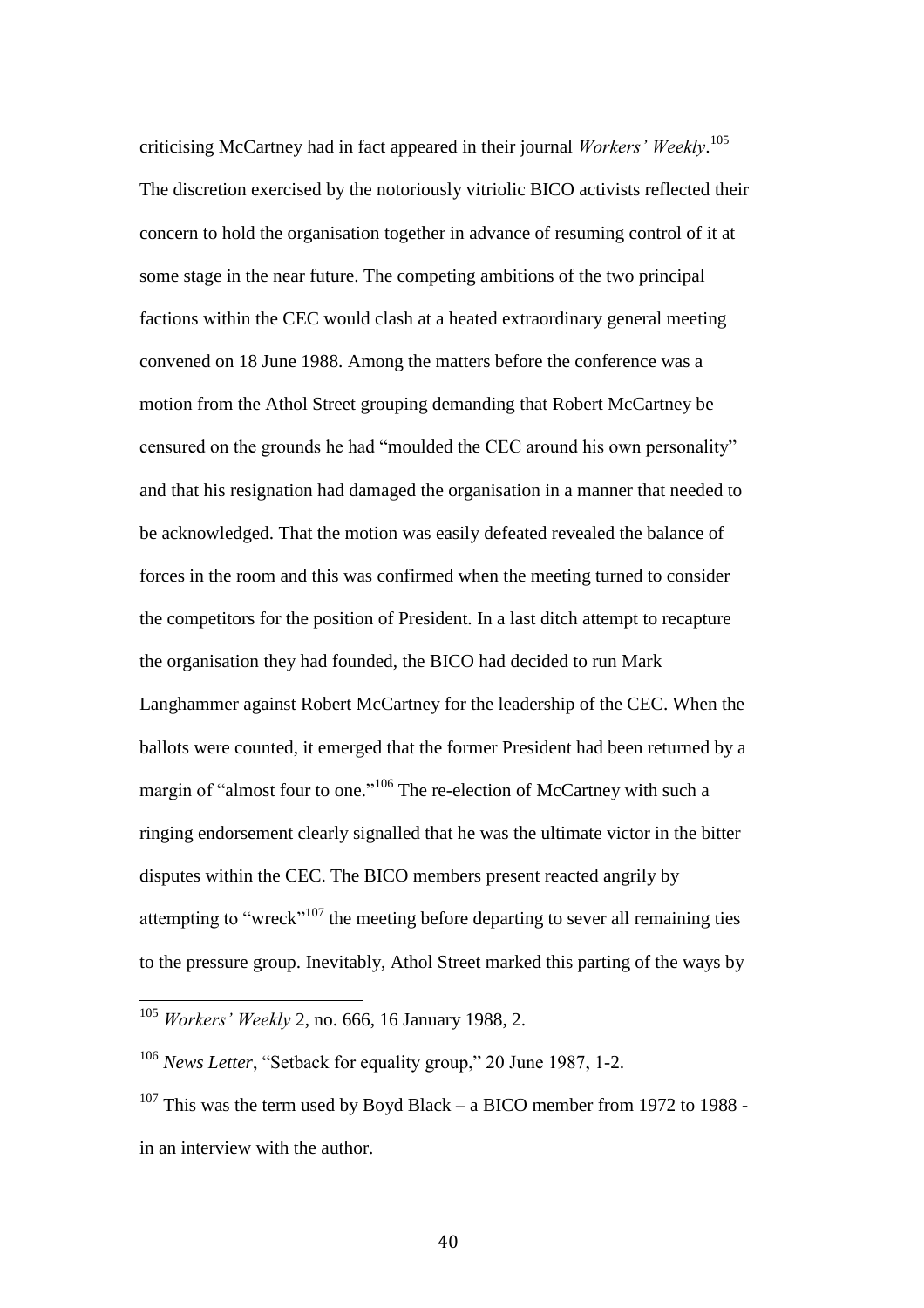forming another couple of front organisations. The *Catholic Committee of the CEC* was formally intended to chart the descent of the pressure group into "Unionist fundamentalism" but in practice seemed to be designed purely to cause embarrassment to those with whom the BICO had until recently worked so closely.<sup>108</sup> The *Institute for Representative Government*, on the other hand, was a rather more sober affair, established to perform the intellectual labour necessary to advance the cause of "equal citizenship."<sup>109</sup>

## *The Demise of the CEC*

 $\overline{a}$ 

While the blood letting of the summer of 1988 certainly tarnished the image and dented the morale of the CEC, it was far from inevitable that it would prove fatal. The BICO activists who were now operating as *the Ingram Society* may well have provided the intellectual impetus for the pressure group but they represented only a small fraction of a total membership that had grown to around 750 people.<sup>110</sup> It was entirely possible, therefore, that the CEC would survive the departure of the Athol Street contingent. The subsequent swift decline of the pressure group

<sup>108</sup> *Workers' Weekly* 2, no. 690, 2 July 1988, 6.

<sup>109</sup> Institute for Representative Government, Ending the Political Vacuum: The Case for Representative Government in Northern Ireland, (Belfast, 1988); Representational Politics and the Implementation of the Anglo-Irish Treaty, (Belfast, 1988).

<sup>110</sup> This membership estimate appeared in the minutes of a 'steering committee' meeting held on 26 October 1987.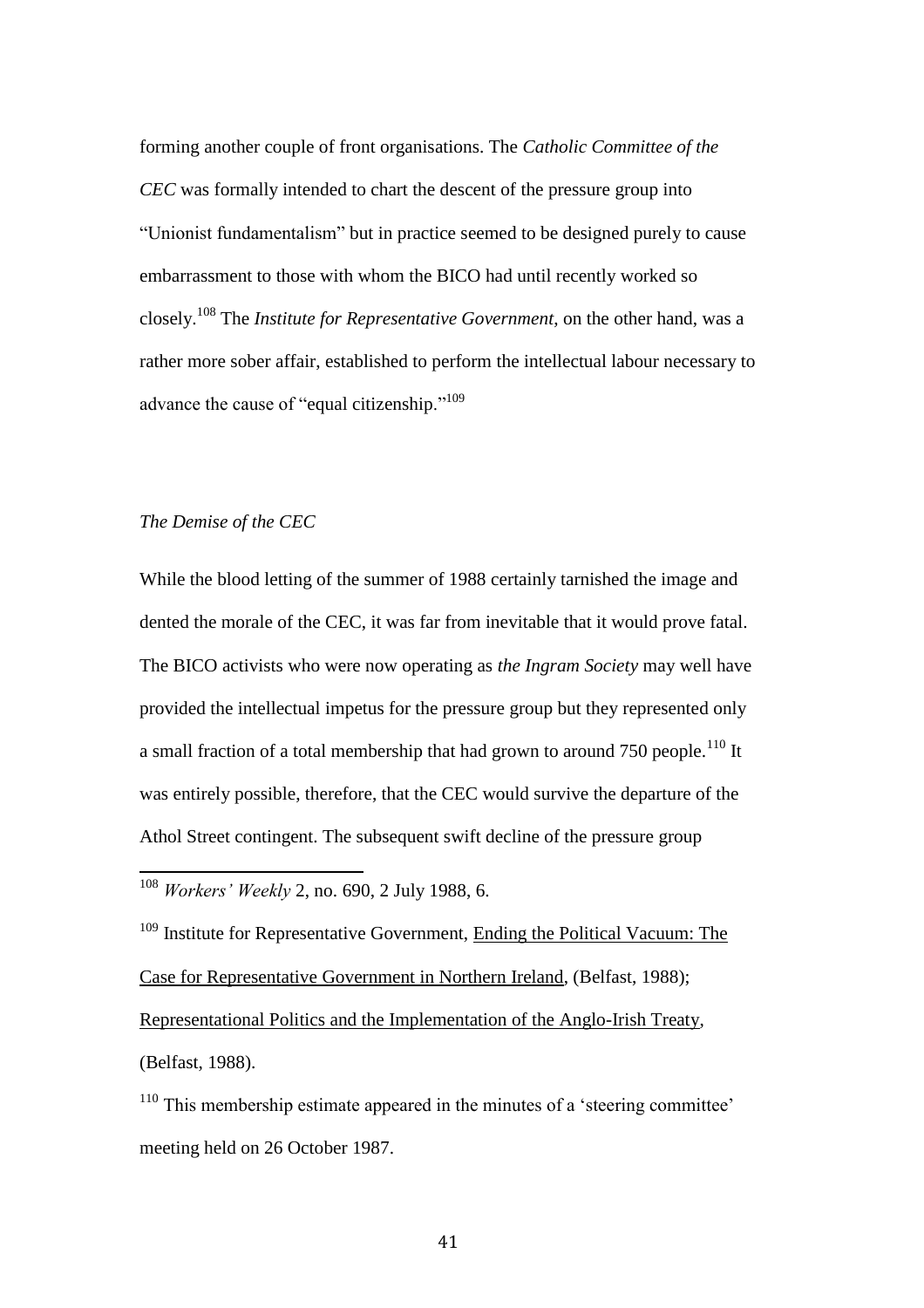would, ironically, owe rather less to the machinations of the volatile and bohemian veterans of the BICO than to those of a rather more "respectable" element that had been drawn to the cause of "equal citizenship." While the CEC contained among its ranks people from a range of backgrounds and with a range of objectives, its principal appeal was, for reasons outlined earlier, among certain elements of the unionist middle classes. These individuals would in the main have been "natural" Tories had they resided in any other region of the United Kingdom. It was their attempt to bring Conservative politics to Northern Ireland that would ultimately sound the death knell of the CEC as an influential organisation.

In the spring of 1988, figures within the CEC such as Chairman Dr Laurence Kennedy began to focus more specifically on the demand that Northern Irish people should be admitted to the Conservative Party. In the following eighteen months, the inexperienced and often naive individuals who formed the *Campaign for Conservative Representation* (CCR) would achieve a great deal more than the vastly experienced and often astute activists who sustained the *Campaign for Labour Representation* had managed over the previous decade. In a slick campaign that emphasised their impeccable bourgeois credentials,  $111$  those calling for the Conservatives to organise in Northern Ireland quickly gathered support among the grassroots of the party. While the demand that Northern Irish people be allowed to join was declined in November 1988 by the executive of the Conservative Party,<sup>112</sup> the growing popularity of the argument among the rank and

 $\overline{\phantom{a}}$ 

<sup>111</sup> *The Northern Star* 1, no. 18, 5 November 1988, 4.

 $112$  Ibid. 1, no. 19, 12 November, 1.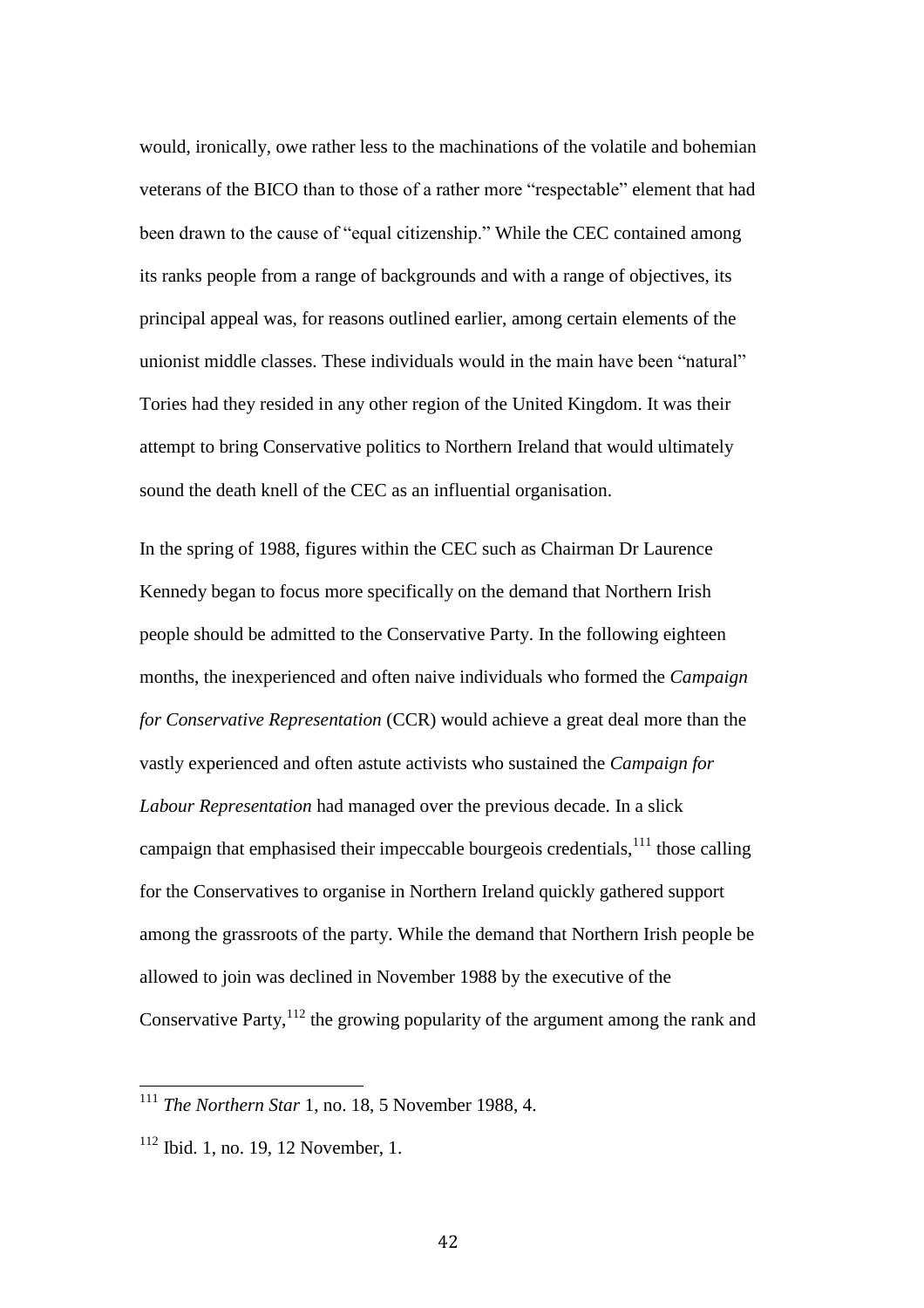file would become fully apparent the following year. At their annual conference on 10 October 1989, the Tories voted overwhelmingly to extend their organisation to Northern Ireland.<sup>113</sup> While affiliation had clearly been a remarkable political achievement, the speed and ease with which it had secured served perhaps to raise expectations and to cloud judgement. The Northern Ireland Conservatives seemed to believe they were on the verge of a major electoral breakthrough, a complacency that was nurtured in part by opinion polls suggesting that they might even become the principal political force in the region.<sup>114</sup> The support for the Tories that was apparently latent within the Northern Irish electorate would, however, never fully materialise. The high water mark of the Ulster Tories came in the Westminster elections of 1992 when they secured 44 608 votes or ten per cent of the ballots cast in the eleven constituencies in which they had stood. While this performance might otherwise have been deemed respectable, the failure of Dr Laurence Kennedy to win the principal target of North Down dealt a devastating blow to a fledgling political movement seeking to establish itself as a credible electoral force. Within a year, the Northern Ireland Conservatives had been humiliated at the local government elections and had ceased to exist in all but

<sup>113</sup> Michael Cunningham, "Conservative Dissidents and the Irish Question: The 'Pro-Integrationist' Lobby," Irish Political Studies 10 no. 1 (1995): 26-42; Brendan O'Leary, "The Conservative Stewardship of Northern Ireland, 1979-97: Sound Bottomed Contradictions or Slow Learning?" Political Studies XLV (1997): 663-676.

 $\overline{a}$ 

<sup>114</sup> Peter Stringer and Gillian Robinson eds., Social Attitudes in Northern Ireland: The First Report (Belfast, 1991), 192.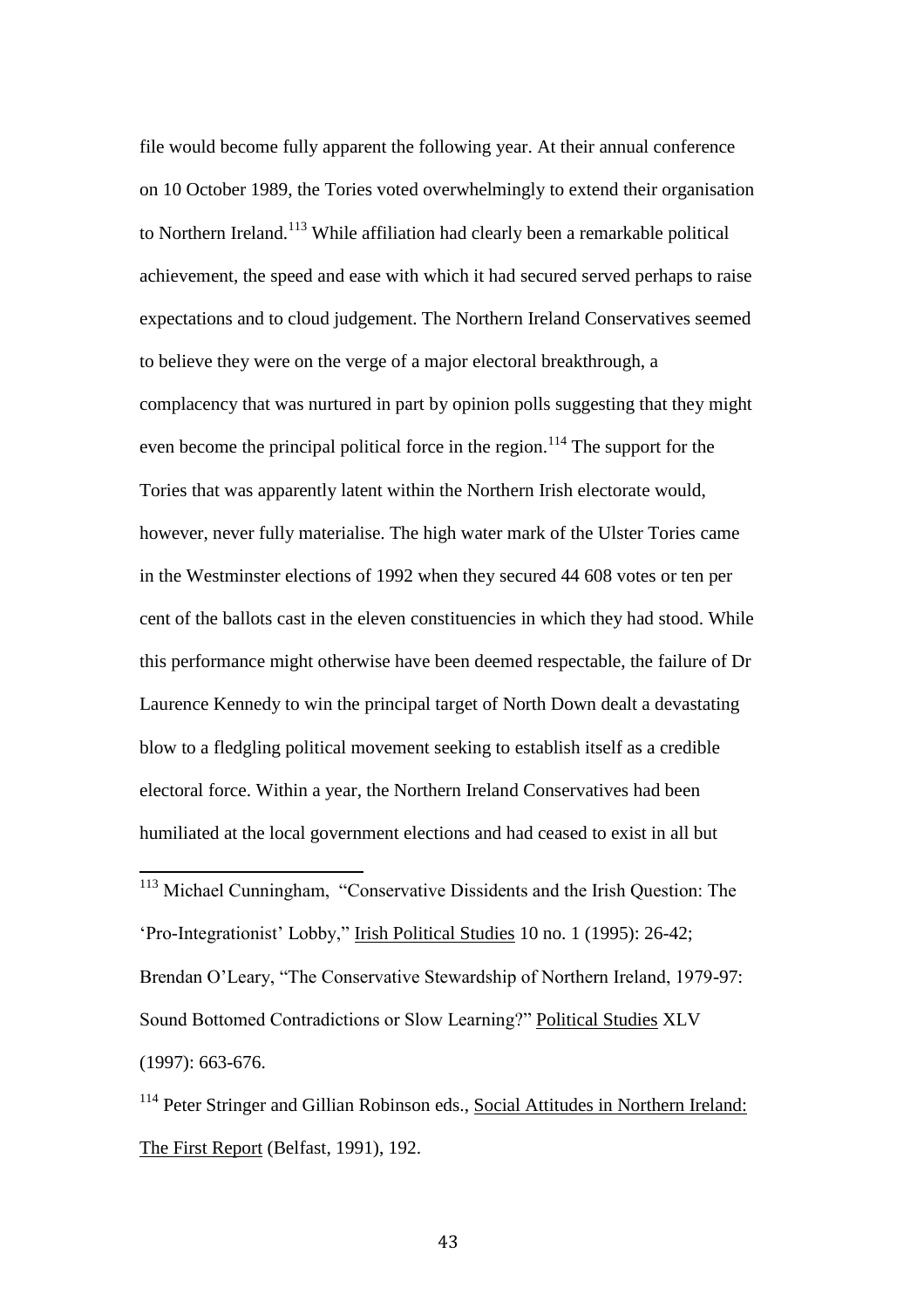name. An evidently embittered Dr Kennedy made public his conviction that the local Tories had been crippled by a lack of support from the hierarchy of the party and announced that he was leaving political life. $115$ 

Among the various casualties of the ill starred project to bring Conservative politics to Northern Ireland was the pressure group from which it had emerged. In the late 1980s, many of the middle class unionists who had provided the bulk of the support for the CEC allowed their subscriptions to expire and pursued their political instincts by joining one of the Conservative associations appearing in the more affluent parts of Belfast and its hinterland. As membership began to dwindle and its public profile evaporated, the CEC chose to recast its role from campaigning organisation to "think tank." The articles that appeared in *The Equal Citizen* – a title inherited from the original journal produced by the BICO – became longer and more scholarly and public meetings of the pressure group became increasingly rare. The ignominious decline of the CEC was made painfully clear at the annual general meeting of the organisation held in November 1992. At the first such occasion held six years earlier, some "150 delegates"<sup>116</sup> had come along to hear Robert McCartney enthuse about the prospects of a new political movement whose star was clearly in the ascendant. That the 1992 annual general meeting was the only CEC gathering that year and that only 17 people attended to discuss its future underscored just how far the once influential

 $\overline{\phantom{a}}$ 

<sup>&</sup>lt;sup>115</sup> McGarry and O'Leary, Explaining Northern Ireland, 312.

<sup>&</sup>lt;sup>116</sup> *News Letter*, "NIO accused of 'keeping Ulster divided'", 3 November 1986,

<sup>13.</sup>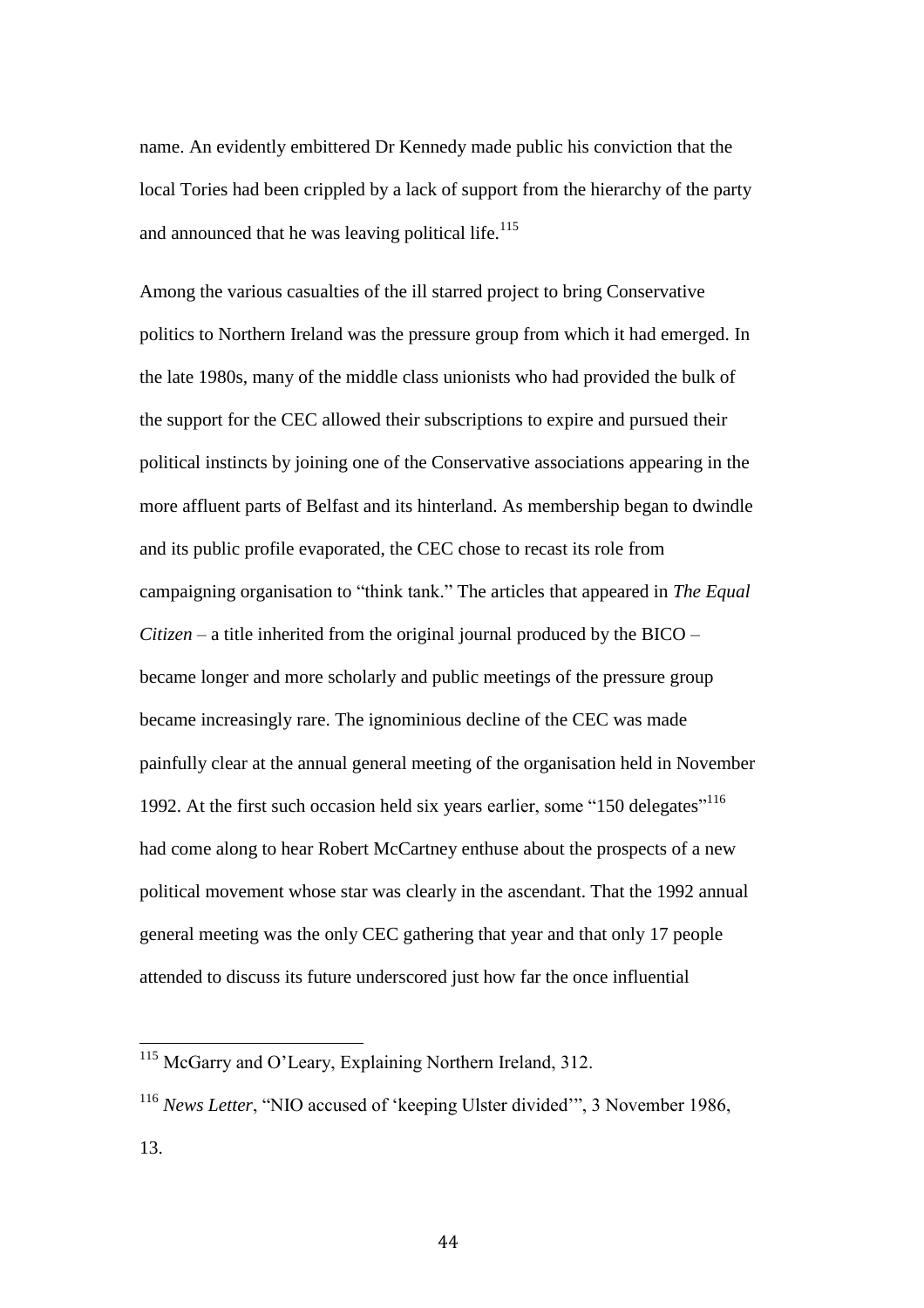organisation had fallen. The figure at the helm of the pressure group had remained unchanged during its swift decline but it would become apparent that Robert McCartney no longer regarded the organisation as a fitting vehicle for his considerable political ambitions. The President turned up pointedly late to the meeting and made little effort to disguise his disinterest in being there before suggesting that it was time to wind up the CEC.<sup>117</sup> The motion to terminate the organisation was in fact defeated but the decision to perservere without McCartney was perhaps testimony more to sentiment than to judgement. The pressure group would remain in existence for a further three years but would serve little discernible political purpose. At a meeting on 6 November 1995, the few remaining stalwarts bowed to the inevitable and agreed to disband the CEC and to distribute its assets to three groupings considered to be politically sympathetic.<sup>118</sup>

The campaign for "equal citizenship" that had flourished in the late 1980s ran aground, therefore, in the early 1990s. By the middle of decade, the Northern Ireland Conservatives had effectively ceased to exist and the once vibrant CEC had barely been able to summon the energy required to wind itself up. The demise of the "equal citizenship" project found one more, perhaps rather more

<sup>118</sup> Letter from outgoing Treasurer Barbara Finney to CEC members, 10 November 1995. The assets of 'approximately £3, 300' were distributed between the *Cadogan Group* of unionist intellectuals, *Labour in Northern Ireland* and the *Conservative Integration Group*.

 $117$  These comments derive from the author having attended the meeting as an observer.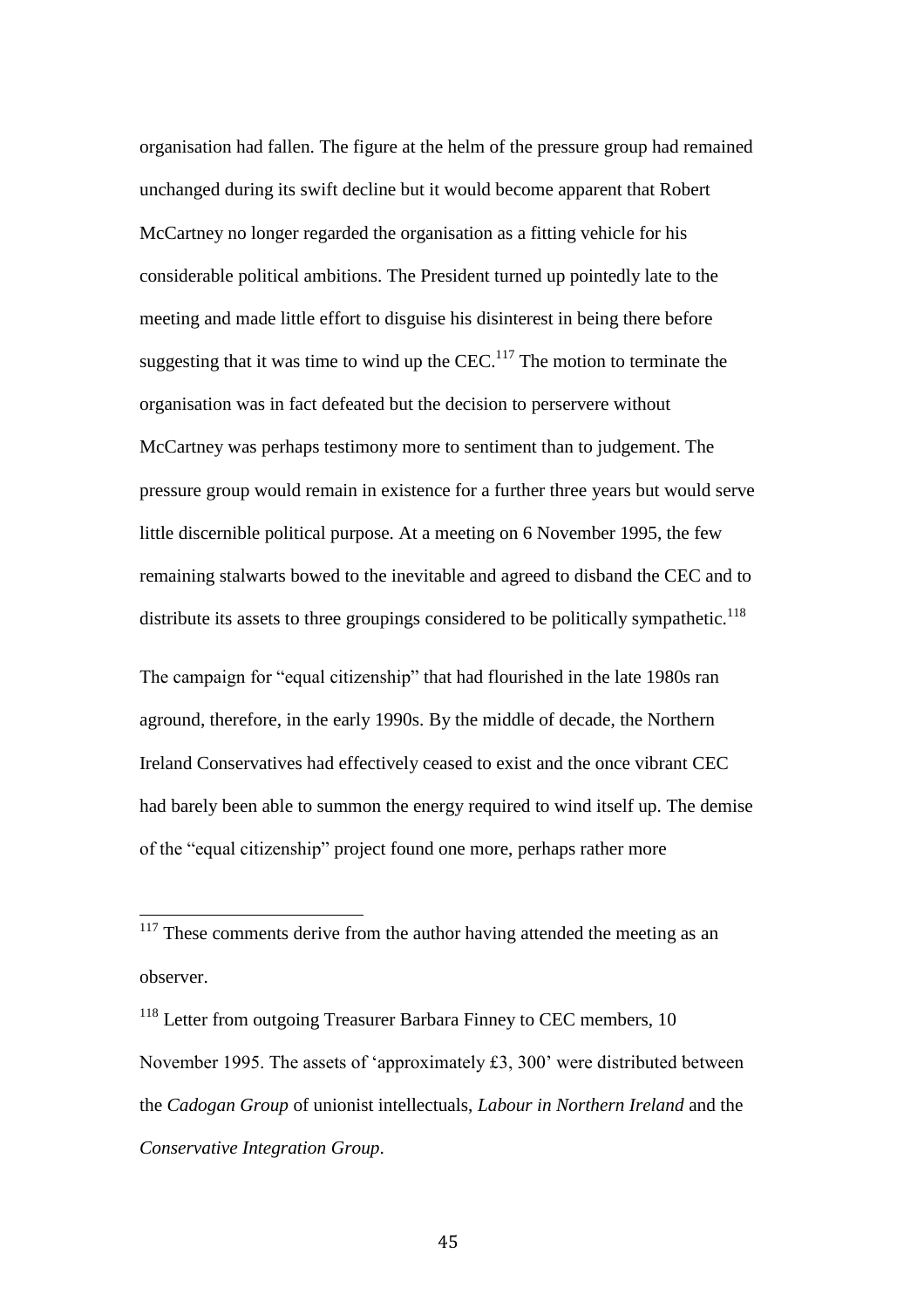siginificant, expression at that time. In the mid 1990s, the political context and prospects of Northern Ireland had of course been altered dramatically. The direction in which events were moving would require the British political establishment not to foster the potential sameness of the region – as the advocates of "equal citizenship" demanded – but to acknowledge and ultimately institutionalise its actual difference. It was readily apparent that the political future for Northern Ireland would not be electoral integration but consociational devolution.<sup>119</sup> In a series of valedictory articles published in *the Northern Star* – the successor to the long running *Workers' Weekly* - over a 12 month period spanning 1994 and 1995,<sup>120</sup> the chief Athol Street intellectual Brendan Clifford ackowledged how political circumstances had changed in recent years. The case for "equal citizenship" could no longer be realised "within the sphere of practical politics" and those who had advanced it over the past two decades would simply have to "let it go." $121$  Given that he was the individual who had originally

<sup>119</sup> Tom Nairn, "Farewell Britannia: Break-Up or New Union?" New Left Review II no. 7 (2001): 55-74.

<sup>120</sup> This period of reflection began with July 1994 edition of *The Northern Star* and concluded with the June-July edition of the following year.

<sup>121</sup> *The Northern Star* 8, no. 7, July 1994, 4-5; 8, no. 12, December 1994.

 $\overline{\phantom{a}}$